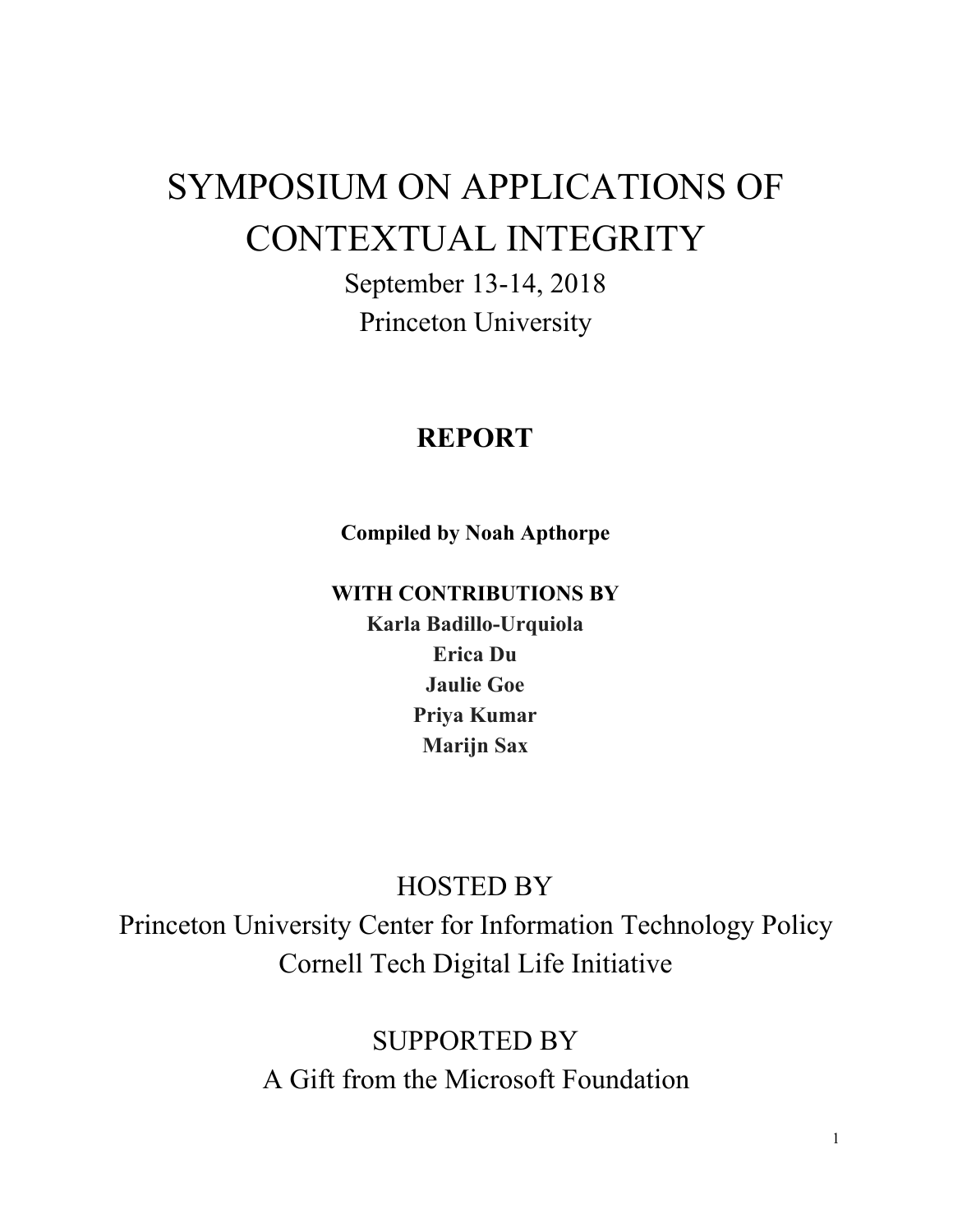## **Contents**

| <b>Executive Summary</b>                                                                                                                                   | $\overline{\mathbf{4}}$ |
|------------------------------------------------------------------------------------------------------------------------------------------------------------|-------------------------|
| CI and Society #1                                                                                                                                          | 7                       |
| Contextual Integrity as Commons Governance in Online Political Organizing<br>Knowing and believing: Privacy literacy, privacy self-efficacy and context in | $\tau$                  |
| privacy-protecting behaviors                                                                                                                               | $\tau$                  |
| <b>Situated Information Flow</b>                                                                                                                           | 9                       |
| Privacy and Religious Views                                                                                                                                | 10                      |
| CI and Society #2                                                                                                                                          | 11                      |
| Applying Contextual Integrity to the Cambridge Analytica Case                                                                                              | 11                      |
| Analyzing Privacy Policies Using Contextual Integrity Annotations                                                                                          | 13                      |
| Enforcing Contextual Integrity With Exposure Control                                                                                                       | 15                      |
| <b>PrivaCI Challenge: Context Matters</b>                                                                                                                  | 18                      |
| <b>CI</b> in Smart Homes and IoT                                                                                                                           | 23                      |
| Disentangling Privacy in Smart Homes                                                                                                                       | 23                      |
| On Engineering AI Agents for Privacy                                                                                                                       | 25                      |
| Use Case: Passively Listening Personal Assistants                                                                                                          | 26                      |
| <b>CI</b> and <b>HCI</b>                                                                                                                                   | 28                      |
| Contextual Integrity as a Conceptual, Analytical, and Educational Tool for Research                                                                        | 28                      |
| The Emotional Context of Information Privacy                                                                                                               | 30                      |
| Examining Gaps and Opportunities for Engaging with Contextual Integrity in<br>Human-computer Interaction                                                   | 33                      |
| <b>CI based Systems Design</b>                                                                                                                             | 37                      |
| Contextual Permission Models for Better Privacy Protection                                                                                                 | 37                      |
| Privacy Heuristics: How Users Manage Complex Contexts when Evaluating Mobile App<br>Requests                                                               | 38                      |
| Privacy-Aware Programming for Microscale Data                                                                                                              | 40                      |
| Lunch and Conversation with Susanne Wetzel, Program Director SaTC, NSF                                                                                     | 42                      |
| <b>Discovering Users' Privacy Expectation</b>                                                                                                              | 44                      |
| Context Matters: Guidance for Applying the Fair Information Practice Principles in the<br>Internet of Things                                               | 44                      |
| Studying User Expectations about Data Collection and Use by In-Home Smart Devices                                                                          | 47                      |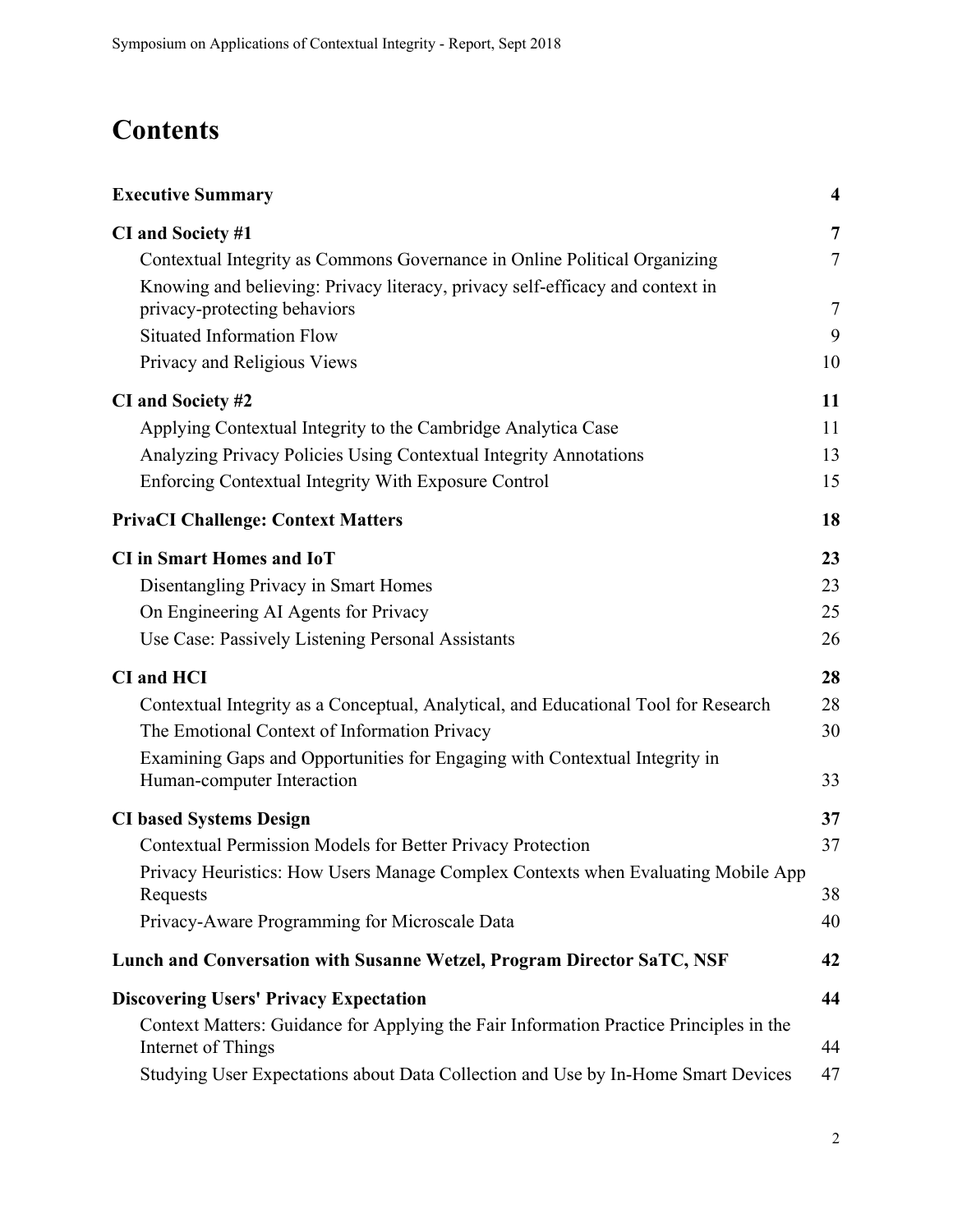| Perceiving Patient Privacy in the Context of Heart-Failure Telemonitoring: Adapting the<br>Contextual Integrity Framework to Gauge Patients' Privacy Perspectives |    |  |
|-------------------------------------------------------------------------------------------------------------------------------------------------------------------|----|--|
| <b>KEYNOTE: Understanding Privacy and Contextual Integrity: A Personal Journey</b>                                                                                |    |  |
| <b>Wrap-Up Discussion</b>                                                                                                                                         | 57 |  |
| Appendices                                                                                                                                                        | 58 |  |
| <b>Symposium Chairs</b>                                                                                                                                           | 58 |  |
| <b>Program Committee</b>                                                                                                                                          | 58 |  |
| Contact                                                                                                                                                           | 58 |  |
| Attendees                                                                                                                                                         | 59 |  |
| Program                                                                                                                                                           | 60 |  |
|                                                                                                                                                                   |    |  |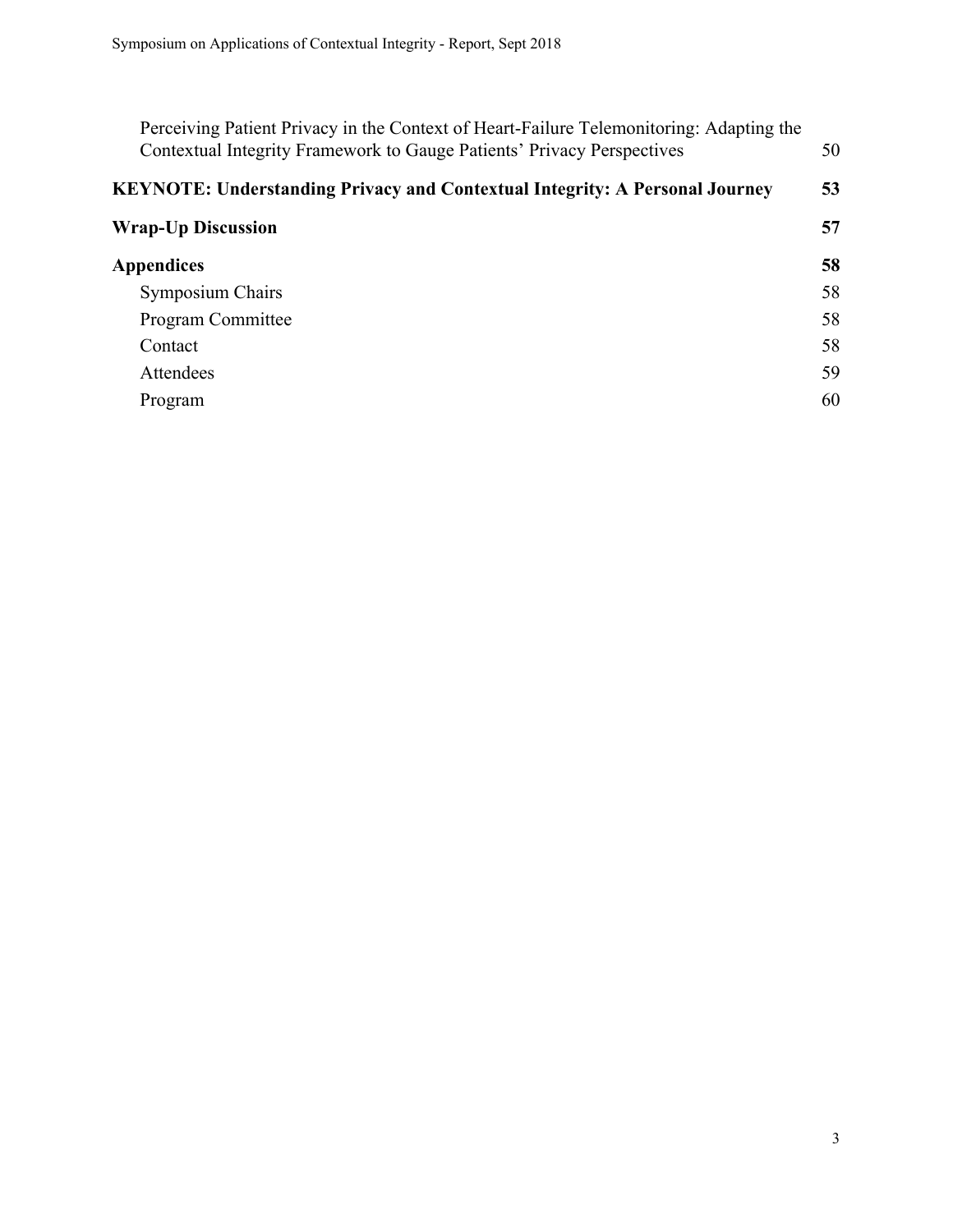## <span id="page-3-0"></span>**Executive Summary**

*Noah Apthorpe*

The [Princeton University Center for Information Technology](https://citp.princeton.edu/) (CITP) and the [Cornell Tech](https://www.dli.tech.cornell.edu/) [Digital Life Initiative](https://www.dli.tech.cornell.edu/) (DLI) hosted the **[Symposium on Applications of Contextual Integrity](http://privaci.info/event/ci_symposium/)** on September 13-14, 2018. The event brought together faculty, postdoctoral researchers, graduate students, undergraduates, and industry partners to present research using the theory of contextual integrity as a framework to reason about, design and evaluate, craft regulation for, and generate formal logics for privacy.

Contextual integrity (CI) was first proposed by Helen Nissenbaum in 2004 as a new framework for reasoning about privacy. CI focuses on societal norms which govern the appropriateness of information flows in defined contexts. Information flows within a context that do not abide by existing norms are perceived as privacy violations. For example, it may appropriate for a smartphone users' location information to be sent to a website in order to provide recommendations for nearby restaurants. However, the specific details of this context are essential. It may be unacceptable for the same location information to be transferred to the same website for a different purpose, such as advertising.

Researchers in disciplines ranging from law to computer science to sociology have adopted and applied the theory of contextual integrity to their work. [Presentations at the Symposium](http://privaci.info/ci_symposium/program.html) included research applying CI to smart homes and IoT, human-computer interaction, system design, discovering users' privacy opinions, and many social issues involving privacy and technology.

#### **CI and Society**

These sessions included presentations about seven projects using CI to investigate societal issues. The first presentation proposed combining CI with the Governing Knowledge Commons Framework with examples from examples from online social movements. The second project predicted the privacy behavior of active social media users, finding that communication, literacy, and demographic antecedents have strong effects on privacy self-efficacy. The third project introduced situated information flow theory to describe cases where information flows across contexts. The fourth project proposed a study examining whether compelled surveillance in religious communities has any effect on privacy norms and perceptions. The fifth project used sentiment analysis to evaluate articles published in several countries about the Cambridge Analytica scandal and extract social norms that were violated by Facebook's actions. The sixth presentation described a method, amenable to crowdsourcing, of annotating privacy policies with CI flow parameters in order to simplify analysis. The seventh presentation investigated how unexpected increases in exposure to nominally public online content triggered norm violations.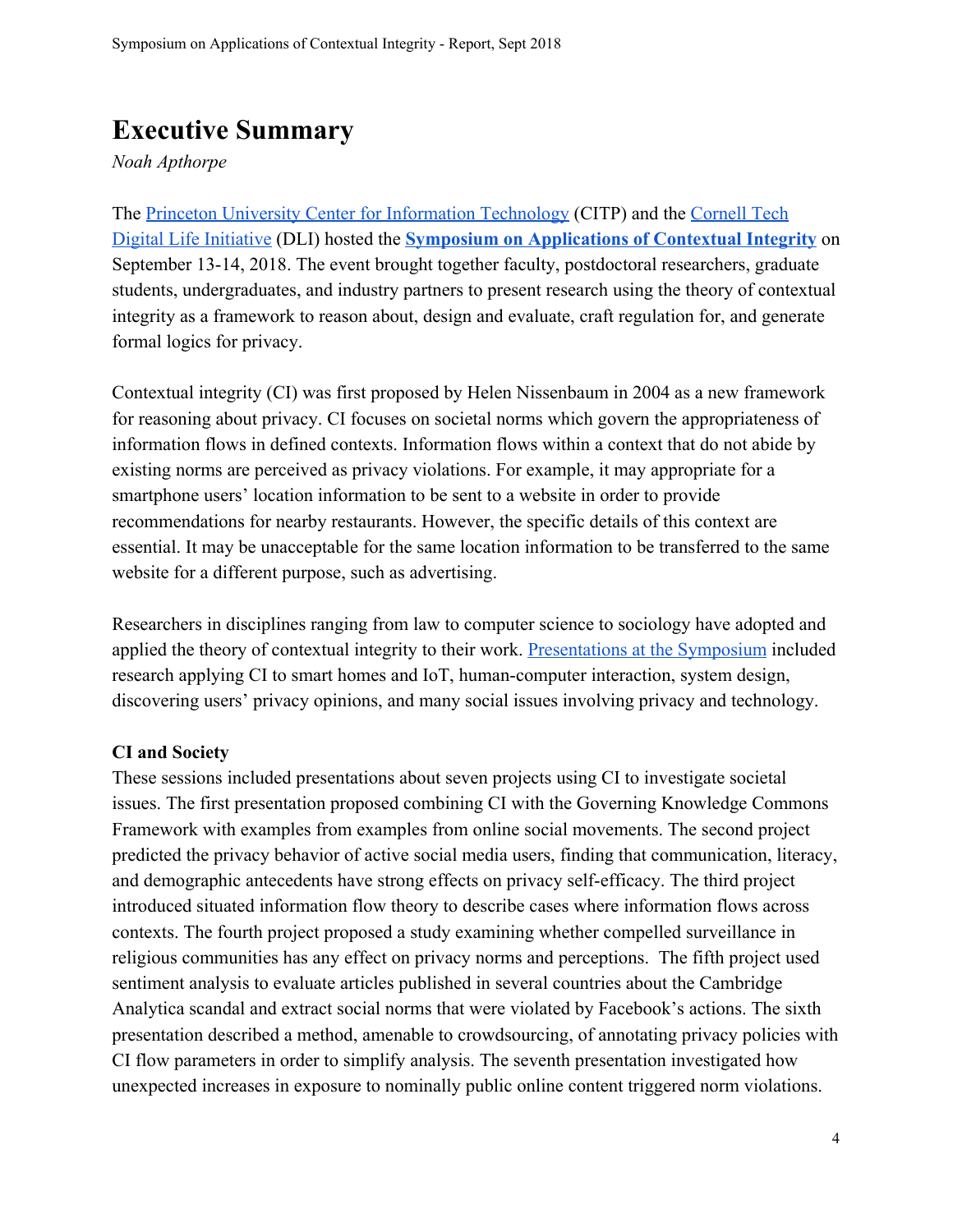## **PrivaCI Challenge**

Symposium attendees worked together in the "PrivaCI Challenge" to map CI concepts to real world case studies. Each table of attendees was assigned a case study about online privacy, such as "Saint Louis University will put 2,300 Echo Dots in student residences" with corresponding news articles. The goal was to determine norms relevant to each situation and identify CI information flow parameters (attribute, subject, etc.) involved in each case study. The difficulty of the PrivaCI Challenge revealed a need for additional work bridging CI theory to application, especially as real world scenarios do not always involve clear-cut information flows and may involve value judgements unrelated to information transfer.

## **CI in Smart Homes and IoT**

This session explored privacy concerns regarding Internet of Things devices. The first project used CI to frame interviews and surveys to determine how privacy opinions and practices of IoT device owners change over time. The second project discussed designing AI agents to obey social norms. The third project explored how to define, apply, and communicate norms for passively listening IoT devices when existing privacy controls are insufficient.

## **CI in HCI**

This session explored the use of CI in human-computer interaction (HCI) research. The first presentation investigated children's and parents' understanding and norms about online information sharing. The second project analyzed the importance and influence of implicit and explicit emotions on privacy-related opinions and decision making. The third presentation described a literature review of articles in HCI venues containing the keyphrase "contextual integrity."

## **CI Based Systems Design**

This session focused on using CI to inform the design of privacy preservation systems. The first two studies used CI to evaluate how users make decisions about application permissions. This data informed the design of new privacy settings interfaces that take contextual norms into account. The third study described the development of a data manager that programmatically enforces a data handling policy by intermediating third party application data fetches and adapting to context changes.

## **Discovering Users' Privacy Expectation**

This session focused on methods and challenges of ascertaining people's privacy preferences. Each of the projects presented in this session involved connected devices. The first used CI to generate interview questions for patients employing IoT devices to assist aging in place. This work suggested that CI could be used as a replacement or supplement to fair information practice principles (FIPPs). The second project used CI to frame interviews of IoT home device users and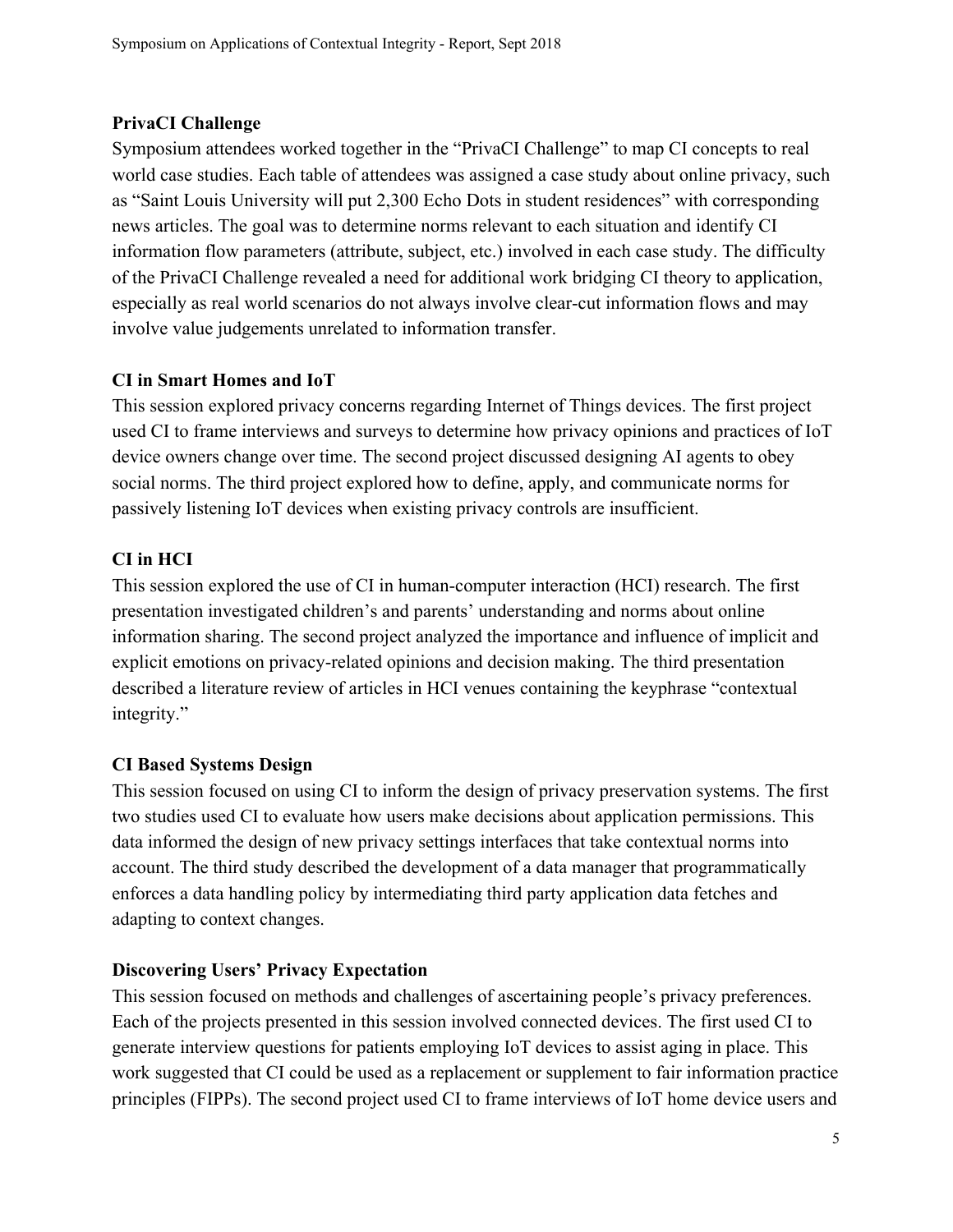discover whether the information collection and storage practices of these devices violated user norms. The third project generated questions about CI information flows to query patients' privacy opinions about tele-monitoring devices in use during and after heart failure treatment.

### **Keynote: Understanding Privacy and Contextual Integrity: A Personal Journey**

Anupam Datta (CMU) described several projects relating U.S. legislation and tech company privacy policies to contextual integrity. He and his collaborators translated HIPAA into first-order temporal logic formalized from the descriptive component of CI, discovering limitations in both the specificity of the law and the expressivity of the CI framework. Anupam also applied CI to build automated systems to help engineers bootstrap privacy compliance in big data systems. He raised several interesting questions at the conclusion of the keynote, including how to handle data "types" in CI, what it means to "use" a type of data, and how we should enforce "purpose" restrictions in privacy policies and legislation.

## **Conclusion**

The symposium concluded with the hope that contextual integrity will continue to gain support and enthusiasm from researchers, industry actors, and policymakers. Attendees noted that technology companies are paying increased attention to privacy issues, especially in response to the European General Data Privacy Regulation (GDPR). This provides an opportunity for the notion of *context* espoused by contextual integrity to play a fundamental role in the design of new privacy-preserving features.

## **Takeaways and Future Work**

The symposium demonstrated significant excitement for incorporating CI into a variety of technical research areas in need of improved privacy frameworks. However, it also highlighted the diversity of interpretations of CI (e.g. inconsistent sets of information flow parameters), as well as difficulties adapting the strict definitions of CI to real world situations and documents. The symposium also showed that projects involving privacy and any notion of "context" sometimes co-opt the CI label without necessarily incorporating ideas of information flow appropriateness or contextual social norms essential to the framework.

These points suggest the need for an updated version of CI, a CI 2.0, that would better define how the core elements of CI should be applied to real-world vagaries. This CI 2.0 could, among other improvements, incorporate cross-context flows, prevent "transmission principle" from becoming a catch-all parameter, and further clarify the ideas of norms, information flows, and contexts. Discussions and development of this CI 2.0 would be appropriate for future symposia, as input from individuals from a variety of backgrounds will needed to ensure that the framework is both theoretically rigorous and practically useful across disciplinary boundaries.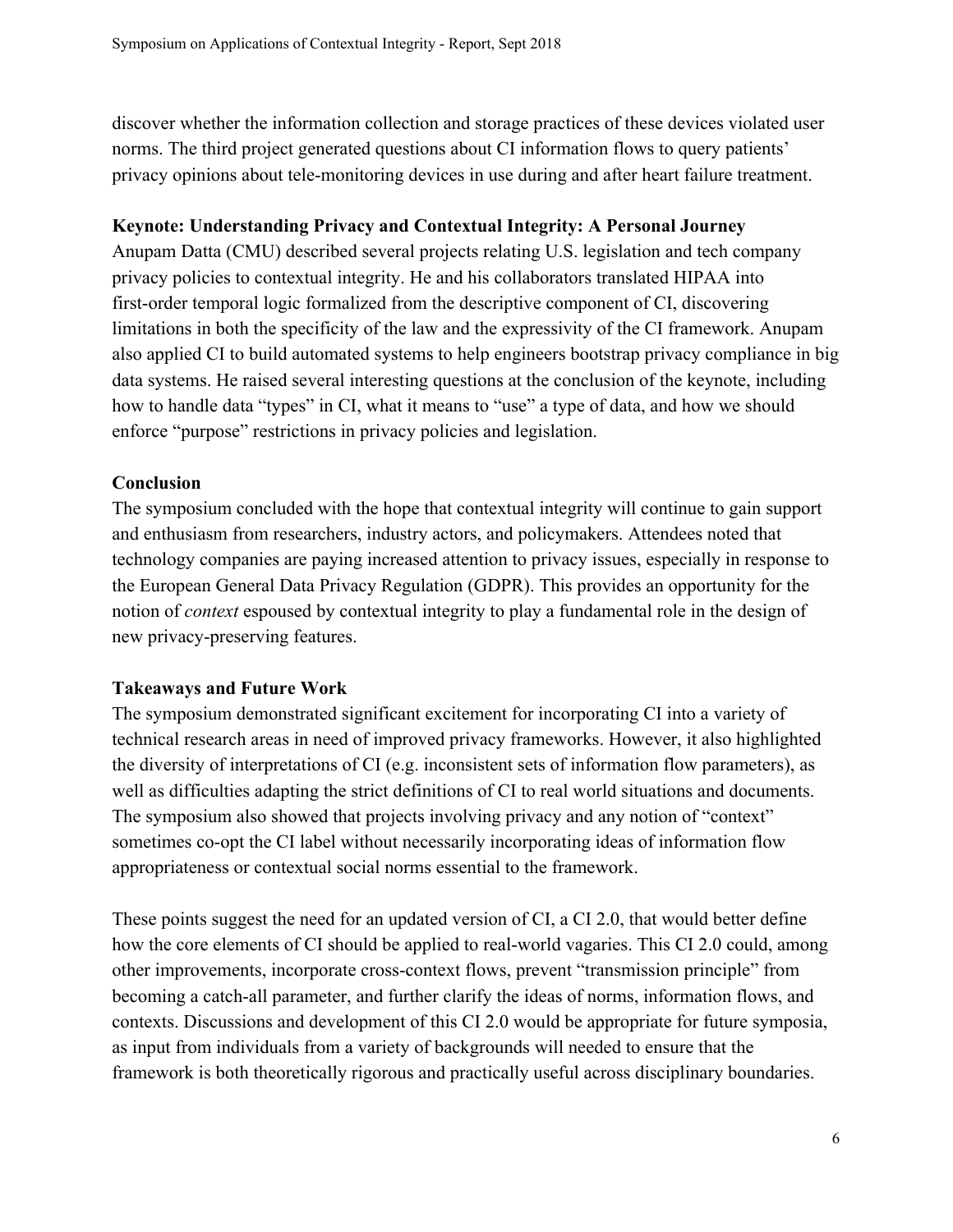## <span id="page-6-0"></span>**CI and Society #1**

*Chair: Jake Goldenfein Notetakers: Karla Badillo-Urquiola, Jaulie Goe*

### <span id="page-6-1"></span>**Contextual Integrity as Commons Governance in Online Political Organizing**

*Madelyn Rose Sanfilippo and Katherine Strandburg*

Madelyn Sanfilippo presented her work on "Contextual Integrity as Commons Governance in Online Political Organizing." This work focused on integrating the Contextual Integrity Framework with the Governing Knowledge Commons Framework to expand existing questions regarding Background, Attributes, Governance, Patterns, and Use. She and her collaborator studied empirical cases of online social movements: Women's March, March for Science, and A Day Without Immigrants. They conducted a survey and interviews with the participants, and studied internal documents (scraped from social media).

## *Q&A*

Madelyn was asked the following questions about this research:

- Can you say something about the multi-dimensionality of your approach?
	- *Response*: The authors found that a lot of the norms were intertwined behind the resources. Privacy would shape who was visible but not actually what was going on.
- To what extent were the norms around the knowledge resources coming from the institutional organizations and this new action?
	- *Response*: There weren't general advocacy groups. March for science leaned on existing structures, while Women's March focused more on independent actors and developed their own resources

## <span id="page-6-2"></span>**Knowing and believing: Privacy literacy, privacy self-efficacy and context in privacy-protecting behaviors**

*Dmitry Epstein and Kelly Quinn*

Dmitry Epstein presented his work on "Knowing and believing: Privacy literacy, privacy self-efficacy and context in privacy-protecting behaviors." This work tries to answer the following questions:

- What are the factors that go into how people interact with privacy?
- What effect do those factors have on people expectations and behavior?
- What is the social structure governing how people interact with media?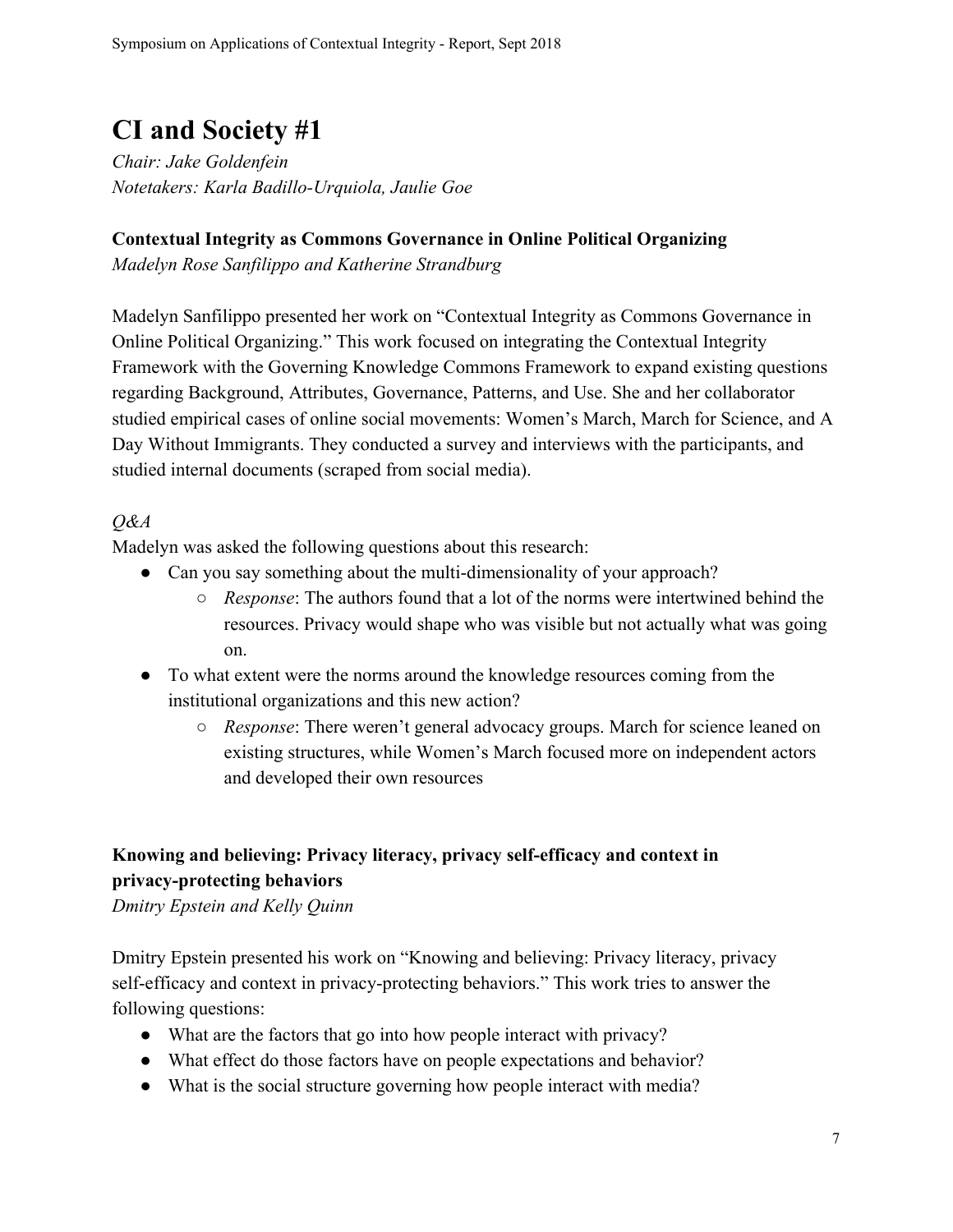- What are the predictors of simple/complex privacy behavior?
- What are predictors of vertical/horizontal privacy behavior?

Dimitry's research expanded Helen Nissenbaum's approach by incorporating psychology of people's interactions with privacy. The basic model used for his research was:

- privacy antecedents (age, education, gender, history of awareness)
- privacy concerns (interested in dimensionality of this part)
- privacy outcomes.

The model assumes that concerns are precursors/predictors to privacy behavior. He also examined context as a factor of privacy outcomes. For his experiment, he recruited 600 active social media users, matched to age/income/gender of ACS. He then used principal component analysis and logistic regression to predict high/low levels of privacy behavior. He found that there is a hierarchy of privacy-protecting behaviors:

- activities (such as blocking people)
- disclosure (social measure such as untagging photos)
- use of higher measures (alias, disguise)
- advanced technical measures (using encryption, TOR)

He also found that context of communication is actually a very important measure of privacy activity, and that self-advocacy has limited influence on privacy behavior. Finally, he found that literacy has significant influence on vertical privacy. While some antecedents (age, disposition, literacy) are good predictors of vertical privacy behavior, context is not.

## *Q&A*

Dmitry was asked the following questions about his research:

- What explains the variance of your results?
	- *Response*: The model varies with regard to privacy behavior.
- People have collective (privacy) behavior: Did you see any evidence of this in your survey?
	- *Response*: Network privacy is an important dimension, but we did not ask about protecting others' privacy. We focused on the individual.
- How did you embed, explain, or capture vertical and horizontal behaviors in your data?
	- *Response*: There were questions that asked participants about privacy concerns and behaviors (e.g., protecting yourself from peers versus institutional behaviors)
- How would you evaluate self-advocacy/literacy of a population, and do you feel the lack of role in the result speaks to the role of CI privacy?
	- *Response*: We looked at the relationship between literacy/advocacy and privacy behaviors. We approached the problem from a knowledge standpoint and found an inverse relationship between privacy literacy and age. Also, as literacy increased, higher level activity decreased.
- How did you indicate context?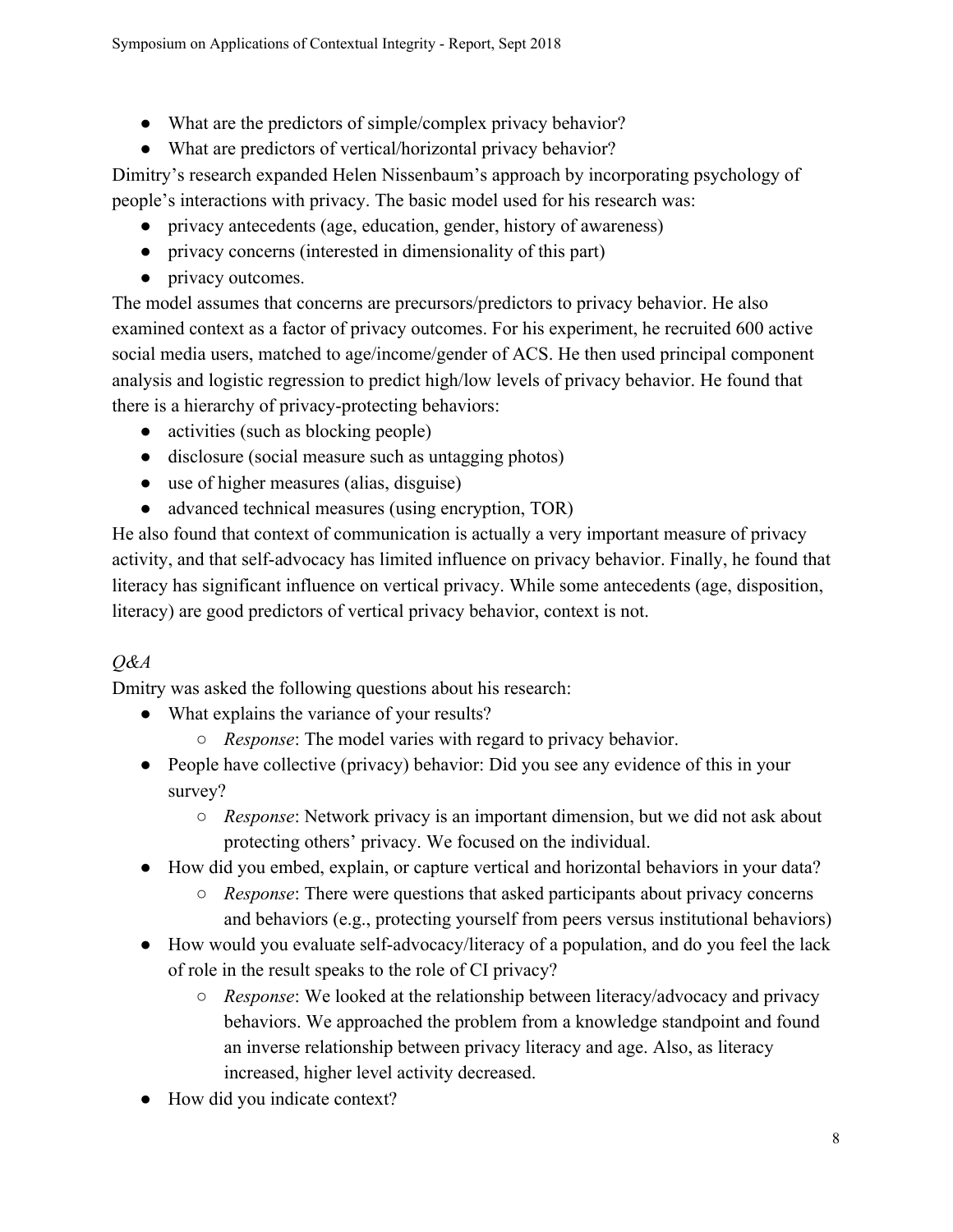○ *Response*: We asked about 47 ways that people employ social media which resulted in 4 primary mechanisms: communication, entertainment, companion, and information sharing. There were different impacts on what kinds of behaviors were observed in each category.

## <span id="page-8-0"></span>**Situated Information Flow**

## *Sebastian Benthall*

Sebastian Benthall presented his work on the theoretical gap in contextual integrity on context clashes. He first introduced the idea of privacy violations due to data reuse, such as when social media profiles are used to develop psychographic profiles of individuals for political ad targeting. Information gets its meaning from the context where it is using, according to contextual integrity theory. The theoretical gap results when data "flows across contexts" with contradictory norms. An important definition was that of a situated information flow. An information flow is a message or signal from which something can be learned due to its nomic associations. A situated information flow is a causal flow situated in the context of other causal relations. Dr. Benthall introduced the idea of using Bayesian networks as a formalism for representing the relationships between random events. Situated information flow theory raises questions about the nature of probability and causality because of the disconnect between real causal relations and people's beliefs about causal structure. This can help determine which cases are appropriate for prevention of data transfer, an issue that comes up during the implementation of omnibus data protection laws.

Dr. Benthall hopes that in the future, more people will be asking *how* data was collected, getting at the generative process of data collection. This could fundamentally change how data is viewed and used. He also hopes to study the differences in data protection laws and explore the circumstances under which general prevention of data transfer is appropriate.

## *Q&A*

The discussion following the presentation focused on:

- Whether the mobilization of data and how it's used as a practice fits into the provided framework. Data's meaning is its use; however, if regulators only restrict data collection, they are making the system vulnerable to exposure threats.
- Does situated information flow theory transform data's "sticky" nature, wherein it attracts other information to itself? If data is split in the generative process, it cannot be recombined, so the model makes data less sticky.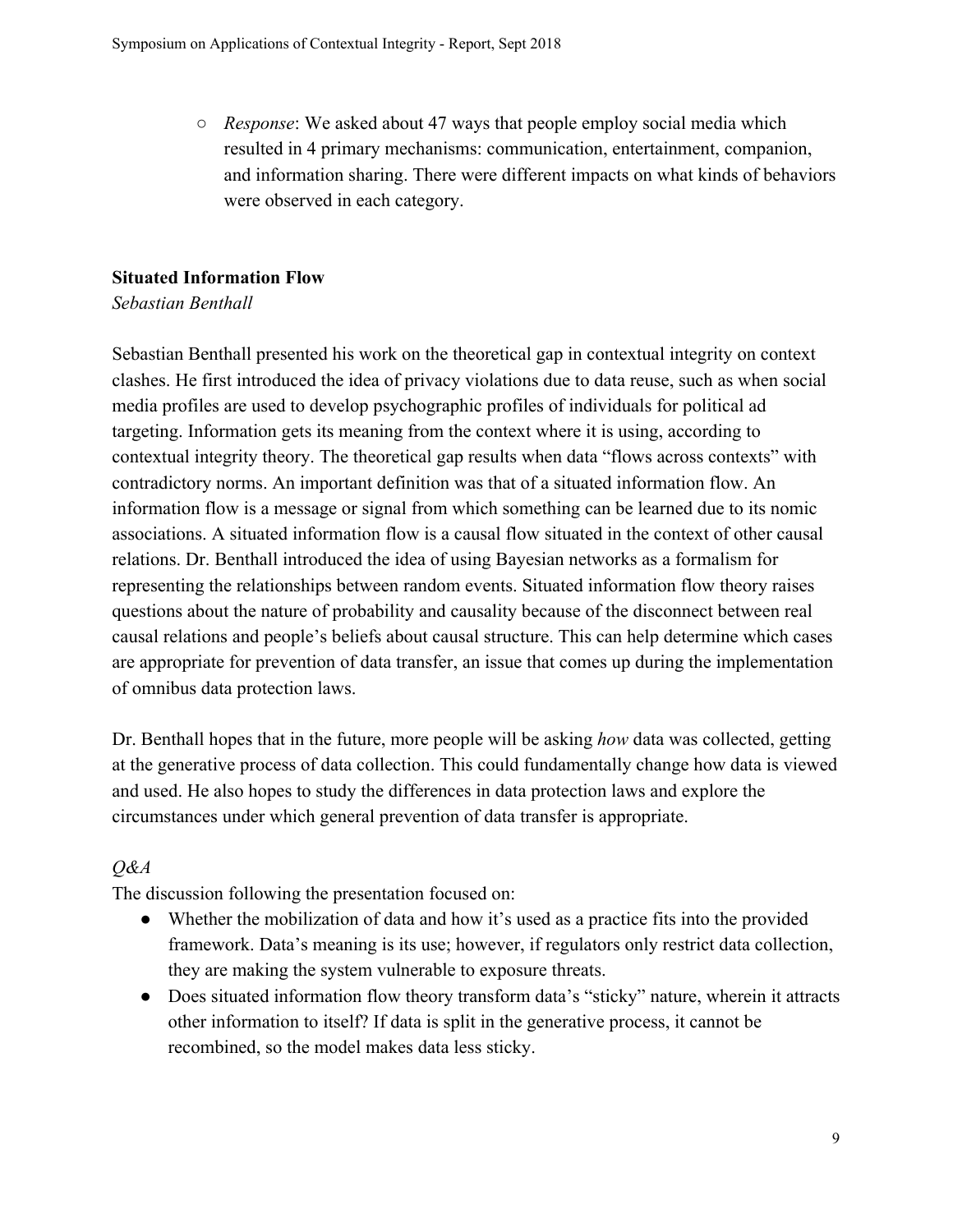• Possibility theory from differential privacy looks as knowledge not as new info but a statistical fact that can be derived from. Could information flows be modeled in a strict way?

## <span id="page-9-0"></span>**Privacy and Religious Views**

*Madelyn Rose Sanfilippo and Yafit Lev-Aretz*

Madelyn Rose Sanphilippo and Yafit Lev-Aretz examined whether compelled surveillance in religious communities has any effect on privacy norms and perceptions. Religious communities come with a pre-provided context because religion shapes people's privacy norms. The panelists were interested in whether those norms translate to opinions and norms about corporate surveillance. The panelists presented previous literature on surveillance and compelled disclosure in religious communities, including a Pew Religious Landscape Study from the Pew Religion & Public Life division. Relating to privacy, there were some relevant insights:

- People who are religious are likely to turn to prayer to make decisions
- Highly religious people are much more comfortable sharing information with religious leaders rather than trained professionals
- There were differences in perception around information flows among people of various religions
- People were generally skeptical of big government and government surveillance
- Interestingly, stigmatized groups were most comfortable with pervasive government oversight

## *Q&A*

The panelists welcomed discussion from the audience and the conversation that followed touched on:

- Whether there are religions that do not compel surveillance and instead encourage a notion of privacy. Ms. Lev-Aretz mentioned that Judaism does have communities that believe God's omnipresence is misguided. The panelists also discussed how various religions differ in what roles God and community play in information sharing.
- Which religions should be included in the study. The panelists acknowledged that a different approach for each community may be necessary.
- Whether belief in a higher being was a relevant antecedent to privacy. The Pew study captures that beliefs are antecedents to public life of religious people. This is something worth investigating in the future.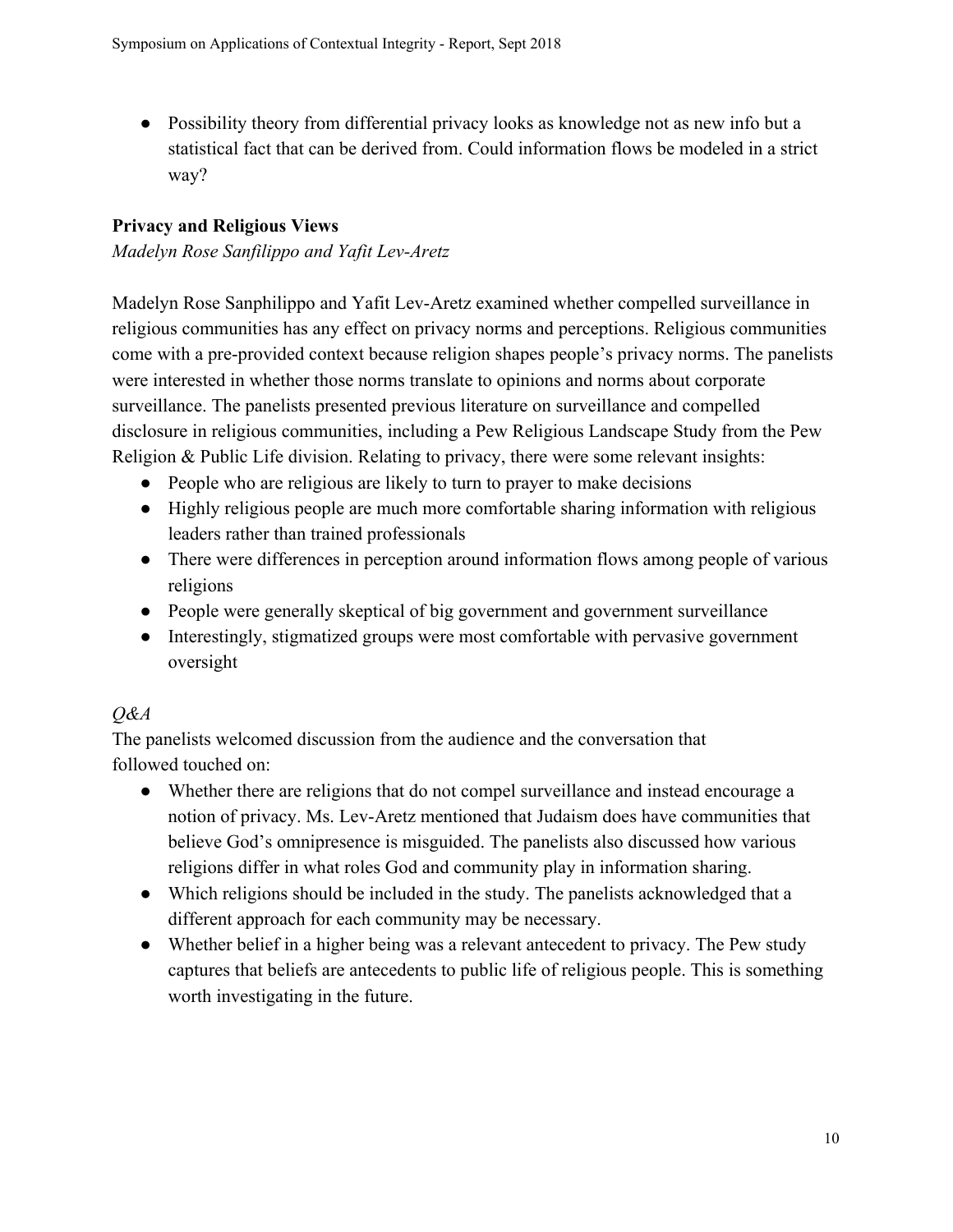## <span id="page-10-0"></span>**CI and Society #2**

*Chair: Ben Zevenbergen Notetaker: Priya Kumar*

## <span id="page-10-1"></span>**Applying Contextual Integrity to the Cambridge Analytica Case**

*Catherine Dwyer*

*Problem:* Cambridge Analytica (CA), a political data firm, used an extensive set of Facebook data for predictive models that targeted political ads during the 2016 U.S. Presidential election and the Brexit vote in the U.K. CA case was widely perceived as a violation of privacy norms for social media. How can we use CI to identify in a granular specific way, privacy norms for social media?

*How/Why CI used:* We have a hard time saying what those norms are for social media. This is related to the privacy paradox – people say they want privacy but disclose information anyway. The way people use social media makes the privacy norms regarding it very vague. This research uses the CA case, which seemed to be a big break/violation of norms, to study what privacy norms are in the context of social media. They apply four CI components (actor, attribute, context, transmission principles) to news accounts of the CA case.

*Progress/Results:* The researchers used the BYU now corpus of news on the web (corpus.byu.edu/now). They searched for the keywords "Cambridge Analytica" occurring from 3/17/18 (date of first articles in NYT and Guardian) through 5/02/2018 (day CA declared bankruptcy, ceased operations). They recorded URLs and retrieved articles published this date range containing the keywords. This resulted in a dataset of 2777 articles from 520 publications in 19 countries.

They then applied descriptive stats and NLTK sentiment analysis. They showed a publication timeline. There were spikes in the number of articles published right after the news of the CA case broke (10-fold increase in the first week), after the announcement that Mark Zuckerberg would appear before US congress (early April), the day Zuckerberg appeared in front of congress (mid April), and the day CA declared bankruptcy (early May).

The amount of negative sentiment was highest in Bangladesh (14 articles) and Jamaica (9 articles), likely due to small sample size effects. Sentiments of articles from the US (343 articles), UK (255 articles), and India (471 articles) are all pretty negative.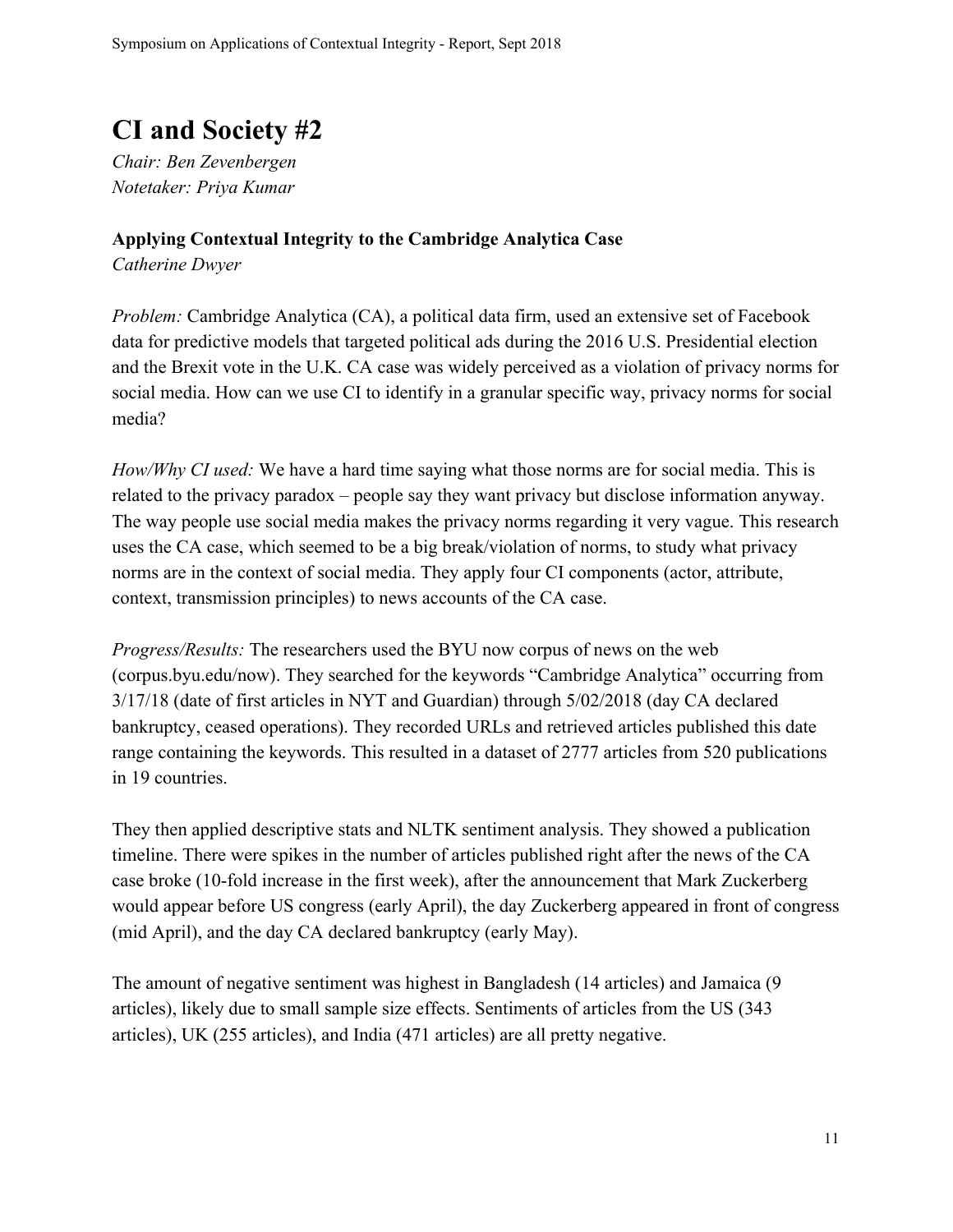They then used the NLTK collocation tool to find words that commonly co-occur. They took they top 200 co-located terms (e.g., CA, social media, Donald Trump) and tried to map them to CI parameters. The top 5 co-located words for each parameter are as follows:

- Attributes: user data, personal info, personal data, FB data, FB profiles
- Contexts: social media, social network, election campaign, consent decree (because there are rules around how info should be treated), 2016 election
- Actors: CA, Trump, Nixon, Zuckerberg, info commissioner
- Transmission Principles: Improperly obtained, Data breach, built models, secretly recorded gained access.

They performed close readings of sentences in the articles to pull out norms. For example: "*Permission from FB* [transmission principle] to harvest *profiles* [attribute] in large quantities was specifically restricted to *academic use* [context]**.**" The enormous scope of data collected and words that implied power dynamic (exploit, improper) stood out.

In future work, they intend to continue mapping to CI, perform an India case study – high number of articles, publish the dataset or version of it on Github, use CI to specifically and granularly describe social media norms for use by policymakers and legislators to strengthen privacy protections.

## *Q&A*

The following questions were asked about this work:

- Fascinating work. One asterisk. You're looking at the elite discourse and how elites talk about privacy. We should differentiate. That's another context. Elites vs. non-elites who use social media. When you ask people to describe privacy, that differs from how academics report them. There also may be cultural differences to look for.
	- *Response:* Good point. We haven't looked at the sources to see if they present different viewpoints
- How would it change your analysis to push the sample back to the election or before the election? Some media conversation on CA occurred right after election, c.f. Dec. 2016 NYT.
	- *Response*: Did talk about Ted Cruz, which happened before the election. However, the CA case seemed like the social media privacy big bang. It got a lot of people's attention. I do think that in terms of understanding norms, you can look at the vocabulary used in this context and compare it to another.
- I want to understand the logic of the study. The aim is to extract norms. You get the articles and zoom in to identify sentences that identify CI parameters.
	- *Response:* They describe what they were upset about. Is there a way I could restate that sentence through CI?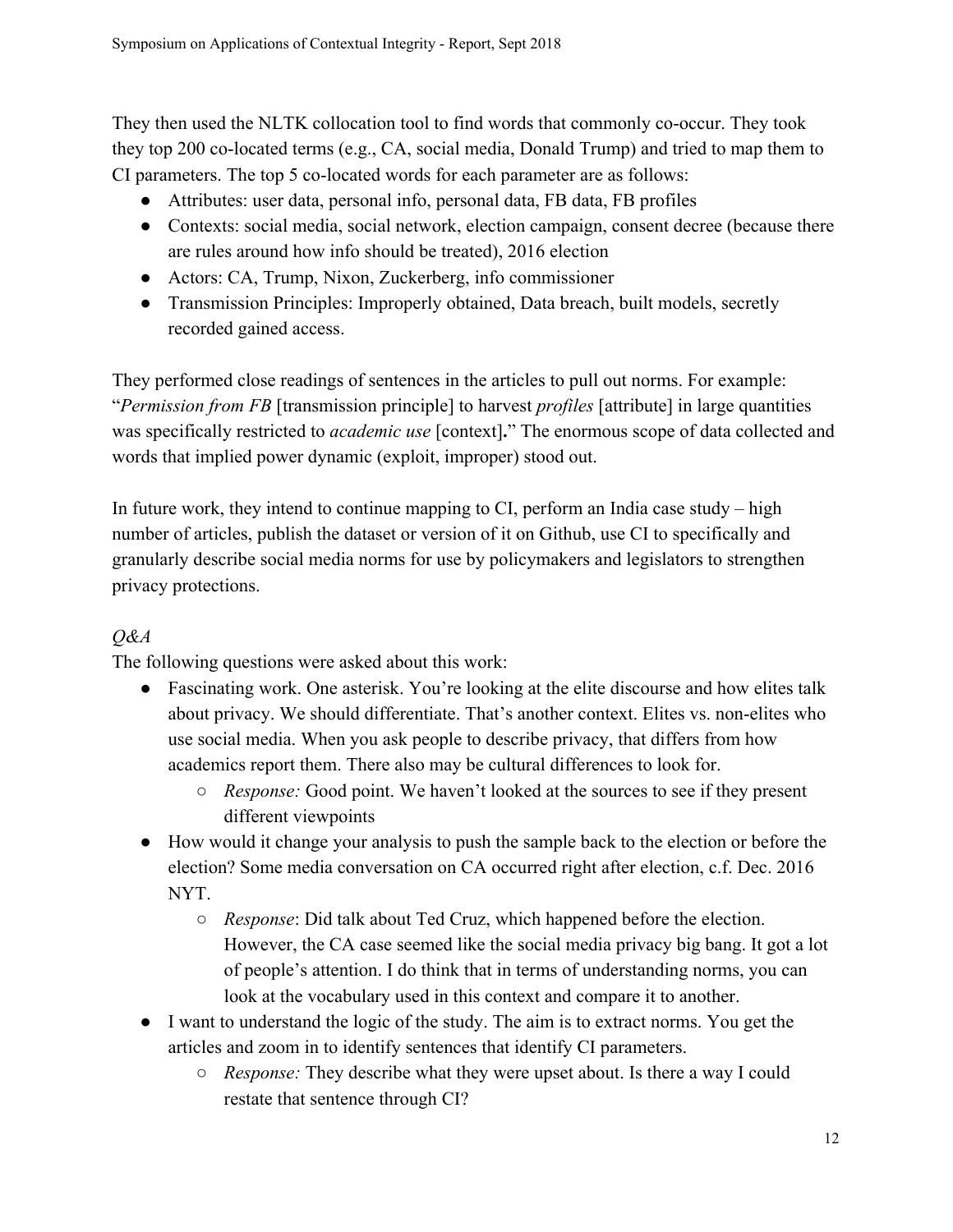○ *Audience Response:* Yan will talk about this in the next presentation, including the use of Mechanical Turk. It's interesting to triangulate content analysis versus surveys to see how things emerge that show commonalities. When courts need to establish reasonable expectations of privacy, norms can be a strong reference point.

## <span id="page-12-0"></span>**Analyzing Privacy Policies Using Contextual Integrity Annotations**

*Yan Shvartzshnaider, Noah Apthorpe, Nick Feamster and Helen Nissenbaum*

Your inbox on May 25 was probably full of emails about GDPR updates. However, privacy policies re lengthy, hard to parse, written with legal lingo. Case in point: Dima Yarovinski's I AGREE artwork. It's hard to rigorously analyze changes between privacy policy versions.

This is not a new problem – usablepriavacy.org, Terms of Service; Didn't Read, and other research has used ML and NLP to analyze privacy policy text via lexical or semantic analysis to find relevant or interesting paragraphs, track changes in TOS, and crowdsourcing ranking of privacy statements.

We felt something was missing: the framework was missing. Privacy policy analysis needs a theoretical framing to help you analyze, think, and assess implications of what privacy policies actually say.

*Method:* We used CI as the framework to do this. The idea of appropriate information flows maps nicely onto privacy statements that discuss information handling. We take privacy statements and annotate words associated with senders, recipients, attributes, transmission principles, and subjects (almost always you, the consumer)

*Goal (not exhaustive, but what they focused on now):*

- Compare CI parameters between privacy policies
- Identify incomplete info flows (missing one or more parameters)
- Identify info flows suffer from "CI parameter bloating" (multiple CI parameters of the same type in the same flow), so when you go to study the implications of the flow, you can't figure out which flows made by the cross-product of the multiple CI parameters are actually occurring.
- Identify vague and ambiguous flows that can, might, in general, sometimes, etc., happen

*Facebook Case Study*: Used methodology to annotate and analyze previous and updated versions of Facebook's privacy policy. Saw increase in the description of number of flows. But more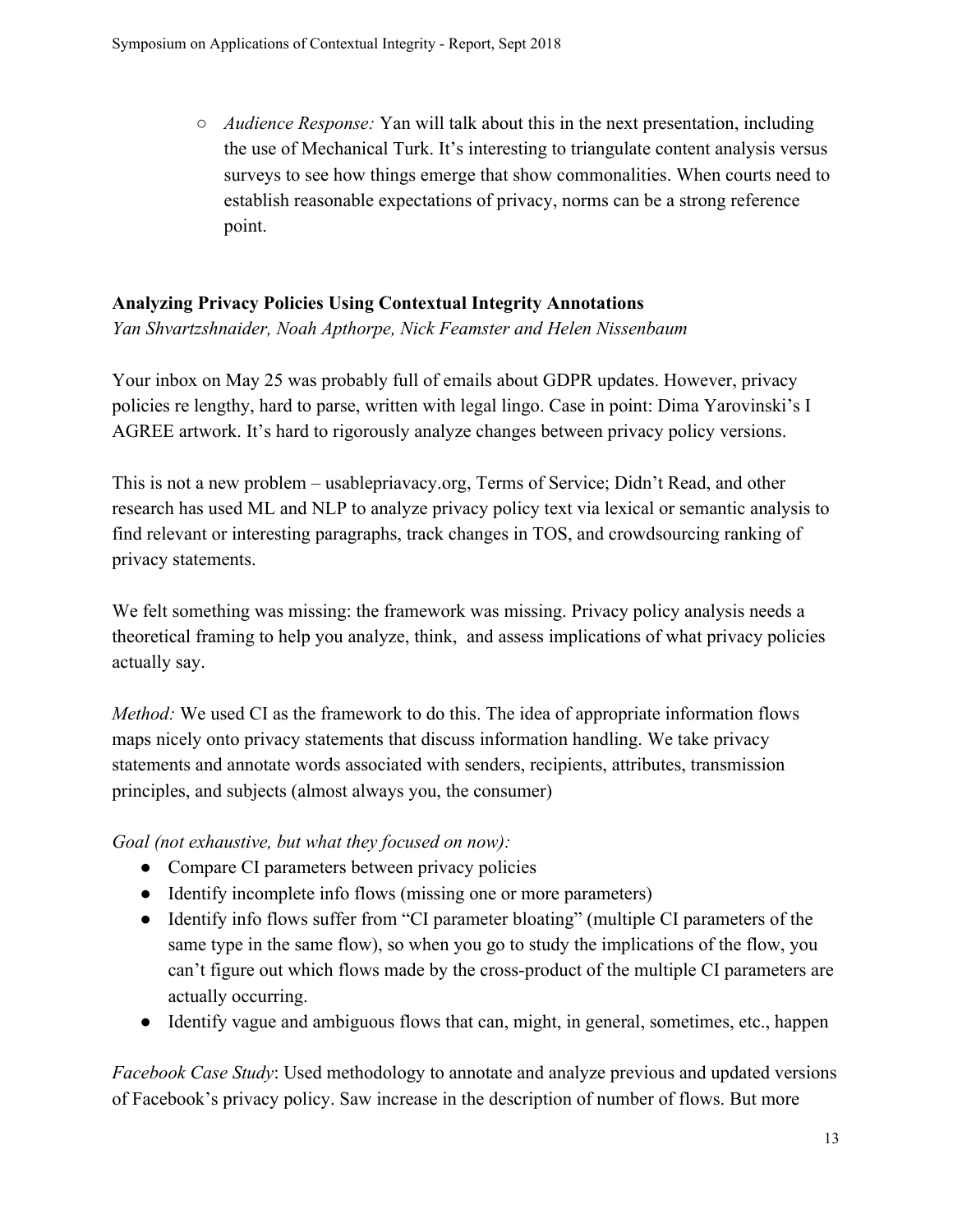flows doesn't mean more clarity! The updated policy increases the number of flows, senders, many more unique attributes, more recipients, more transmission principles. 45% of flows were incomplete in the previous policy compared to 68% in the updated policy. Failing to specify parameters introduces ambiguity, leaving consumers uninformed about company behaviors. Literature shows that when you don't specify the conditions, users project the models they have in their head onto the policy. Gave example of CI parameter bloating. Cited Bhatia et al, 2016 work that also found vague or ambiguous flows.

*Crowdsourcing Annotations:* constructed CI annotations on Mechanical Turk. Way to annotate more policies. 99 of 143 turkers made it through the 3 screener questions, analyzed 48 policy excerpts, took majority view. Turkers were quite good, but there were a variety of errors. The most common error was skipped parameters, but there were also errors due to ambiguous parameters, overlapping parameters (software didn't let them overlap), and mislabelings.

*Future Goal*: produce large corpus of privacy policy annotations to discover trends within and across industries.

## *Q&A*

- Aren't Florencia Marotta-Wurgler et al. also doing something similar?
	- *Response*: Yes, they analyzed changes in privacy policies. The biggest contribution of our work is that we bring the CI framework into it. Plenty of other work also analyzes paragraphs, sentences, etc.
- Could these firms employ a consistent language and approach? Could you standardize to make the privacy policies more concise using the vocabulary of CI.
	- *Response* Yes, we want to work with HCI people to do this. Our motivation was to write better privacy policies. Some good takeaways: 1) Policies with missing CI parameters allow users to interpolate from their expectations. 2) CI doesn't cover everything in privacy policies. CI is just about information flow. Privacy policies also discuss user controls etc. that other frameworks may handle better.
- I authored the original privacy policy for Windows. It's important to distinguish the audience. Policies are written both for end users and for experts to define the definitive behavior. Legal people will say don't write separate policies for these different audiences because you end up declaring two different types of behaviors. Instead you end up with a single complicated policy. It's awesome to have CI as a framework for the definitive behaviors for the system so you don't miss the flows and so you have completeness. This might be best done not for the human end users but for automating the system analysis.
- Regarding applying NLP if multiple experts reading a policy can't come to consensus, how can we have any ground truth when trying to build models?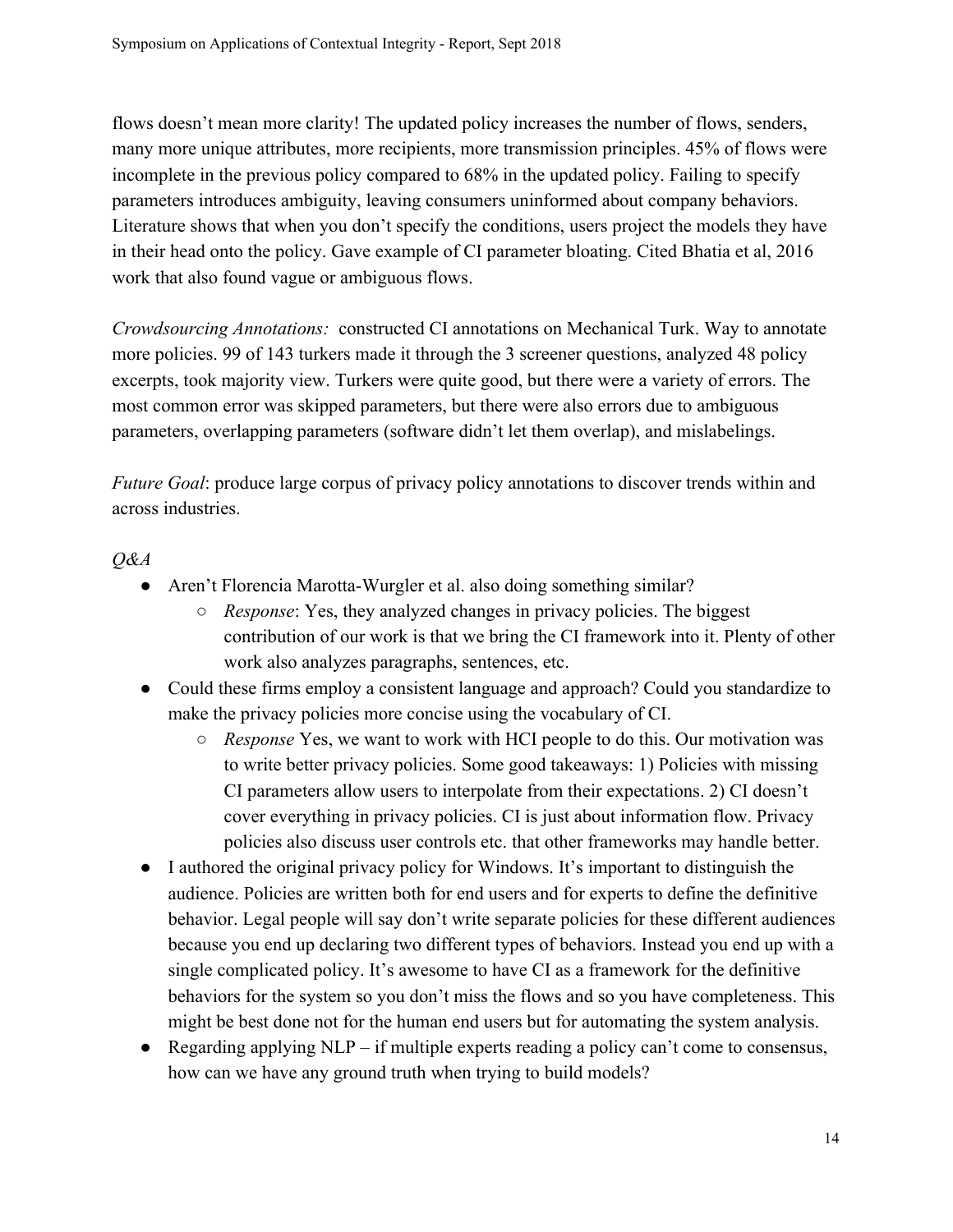○ *Response:* This work isn't based on NLP. We used manual annotations from experts and crowdsourcing, but that is a general problem of privacy policies being confusing. Our method can be used to improve the text and make it clearer. One of our final goals is to create a corpus of these annotations to feed into algorithms and trained to retrieve info. This is a start.

## <span id="page-14-0"></span>**Enforcing Contextual Integrity With Exposure Control**

*Mainack Mondal and Blase Ur*

There are a variety of definitions of privacy (Warren and Brandeis 1890, Solove 2008, Nissenbaum). Contextual Integrity is a framework to argue about privacy violations with a normative model about privacy as appropriate flows of information. Conceptions of privacy are based on dynamic ethical concerns, so might change over time. CI also explains the "what" of privacy, what people understand. A subsequent step is to build privacy preserving mechanisms in systems. The state of art to do this is via access control mechanisms. For example, whenever you want to upload content on Facebook, you can specify access control lists (ACLs) of who can view content. Privacy violations happen when someone who is not in the list views the content.

The access control model is useful to enforce contextual integrity when all five parameters are explicitly expressed via ACLs. Consider the of a drunken photo. A freshmen posts it as public on Facebook but only expects that people at the party would see it. However, someone then posts it on Reddit, so more people saw it. The privacy violation happened due to increased accessibility; someone who the user did not expect viewed the content. In CI terms, both recipient and transmission principles in the flow are changed, resulting in a norm violation. Access control is inadequate to capture these violations. This resonates with privacy in public that CI moves us toward.

*Example 1:* Facebook news feed. Facebook pushes your content automatically into a feed that people can see. People saw this as a privacy violation. CI was violated because the expected set of recipients is increased. Facebook argued (correctly) that access control didn't change before/after news feed.

*Example 2:* In 2012, Facebook Timeline started indexing content by upload date. Anyone can search content by time. After Timeline, old content became easily searchable and more accessible. Users felt their privacy was violated. But again, access control didn't change. However, transmission principle changed; before you would have to scroll all the way through content; now you can click a button.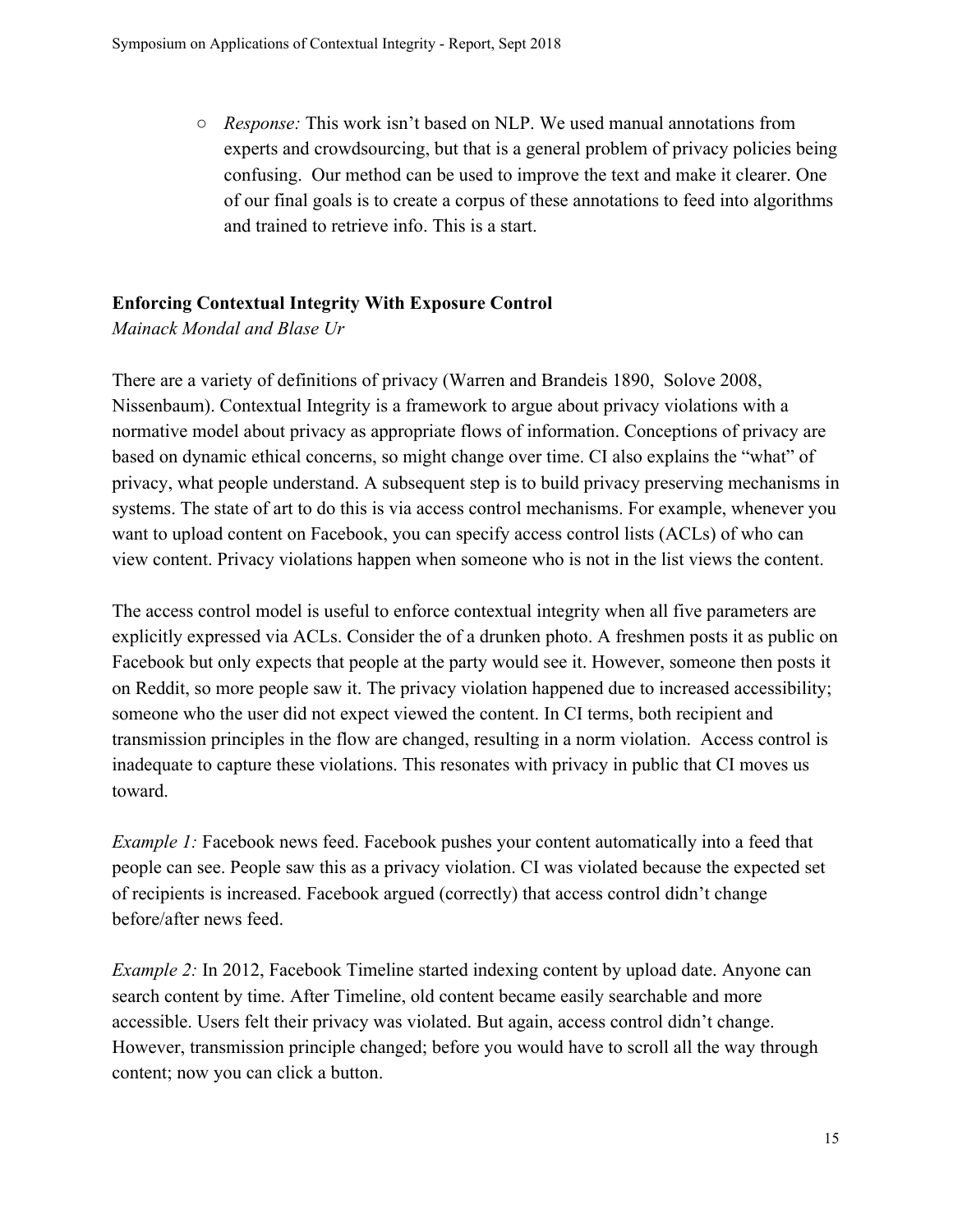*Example 3:* Spokeo. Service that aggregates public data from the web. Other users see this data. Hiring managers used this data to make hiring decisions. After aggregation, inferring nonpublic data became easier. Users complained that it was a privacy violations. Contextual integrity violated, but access control did not change.

*Takeaway:* In each case, CI was violated. But access control was not violated. Therefore, access control is inadequate to capture use intention / expectation and thus to enforce CI.

*New model:* exposure. See universe of all users and subset of people who can access. Know prominence of data at time t. Also exists an exposure set of all who will eventually know data (time t to infinity). However, users are bad at inferring how many people can see content (Bernstein, et al.). There may be a feeling of privacy violation when actual exposure differs from expected exposure. In the Facebook news feed, the exposure of content changed. Same for Facebook Timeline and Spokeo.

*Takeaway 2:* Exposure control extends access control and accounts for privacy violation in CI.

## *Challenges:*

- How to estimate exposure for content. Might be possible to infer based on ways that sites infer popularity of content. They have enough data from previous content.
- How to present exposure to people? Show actual exposure, estimated exposure, list the people, etc.?
- $\bullet$  How to allow users more control new norms. Could take content offline if more than N people see it. Recalls Genie project plus another work on understanding retrospective privacy management pressures; do you really want your new friends to see your old FB content?

## *Q&A*

- I think this is really interesting. See examples in email systems, e.g. alert "do you realize" this would go to 500 people?" You could instrument this sort of alert in other contexts if you have enough knowledge. This is an open research topic for future.
	- *Response:* Consider the case of viral content and public shaming. This can be easily detected because it looks like viral content. There could be a trip that says, for example, "you don't usually get 100 comments on post, so we hid this, but you can open it again." Even more simply, you could look into users' past behaviors to infer whether they want to share old content with new friends or not.
- See research from 4-5 years ago with Yang Wang at CMU where they applied behavioral economics and privacy nudging. The most successful was the nudge that said "this will be seen by all your friends and everyone on Facebook." Snapchat gives users alerts when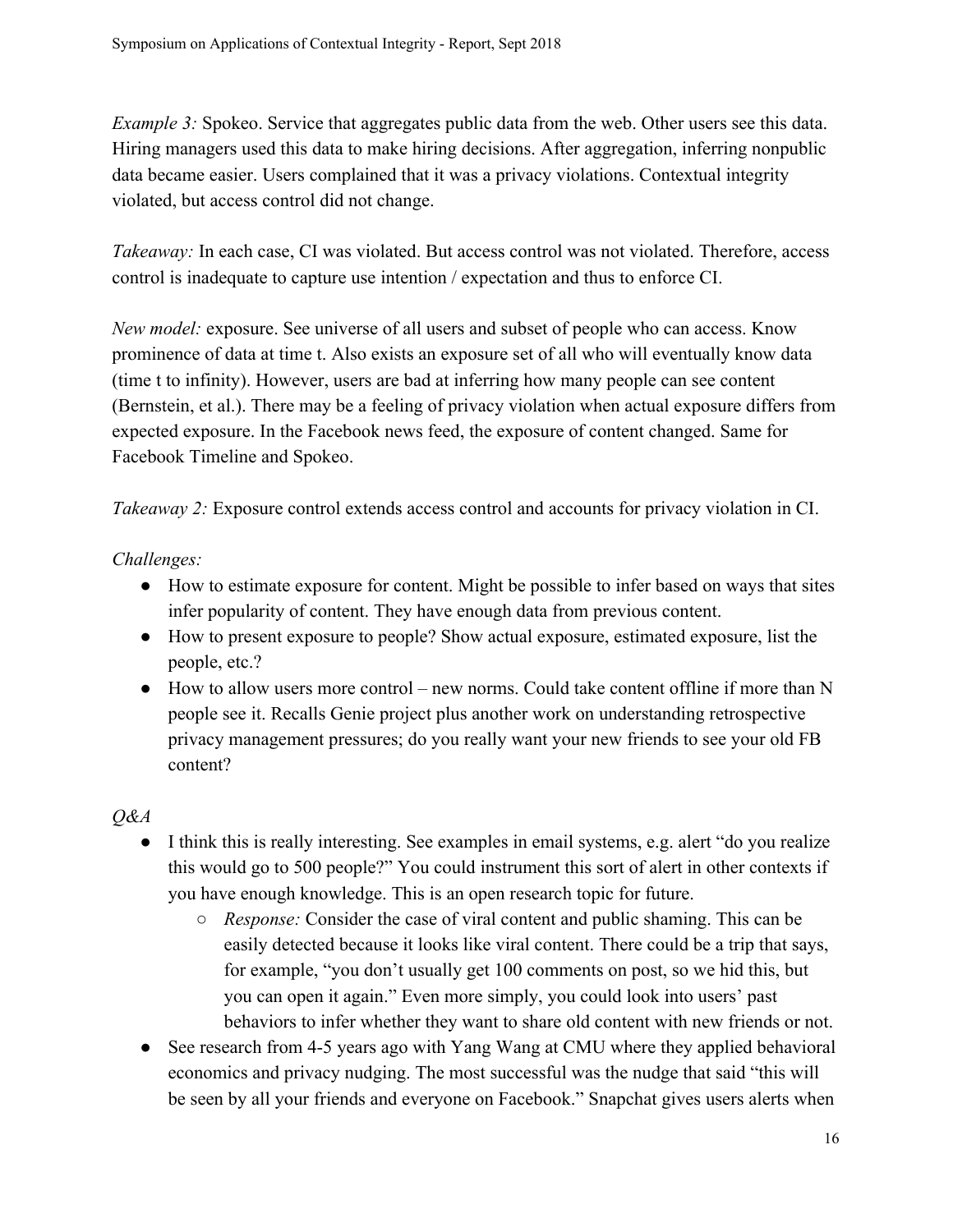others screenshot their content. However, when content hops from Facebook to Reddit, an individual site will have a hard time making you aware of that exposure. That's where we see a lot of bad virality.

- *Response:* model will infer the hopping, and the goal is to stop that.
- Nice talk. It seems like lots of violations can spur from bad actors. Are there other weaknesses?
	- *Response:* Exposure does not protect against privacy violation stemming from something the user hasn't done before
- We know people are bad at deciding who they want to share content with. We also don't see people going back and grouping Facebook friends into groups etc. How would you incorporate that?
	- *Response:* What exposure control brings in is implicit signals if you're talking to a set of 40 people a lot, liking their photos, messaging, etc., it's possible they're close to you and should see your updates. On the other hand, someone who you befriended 5 years ago but you never talk to may not be suitable to receive your updates. We can leverage these signals, because users may not know who they want to share with.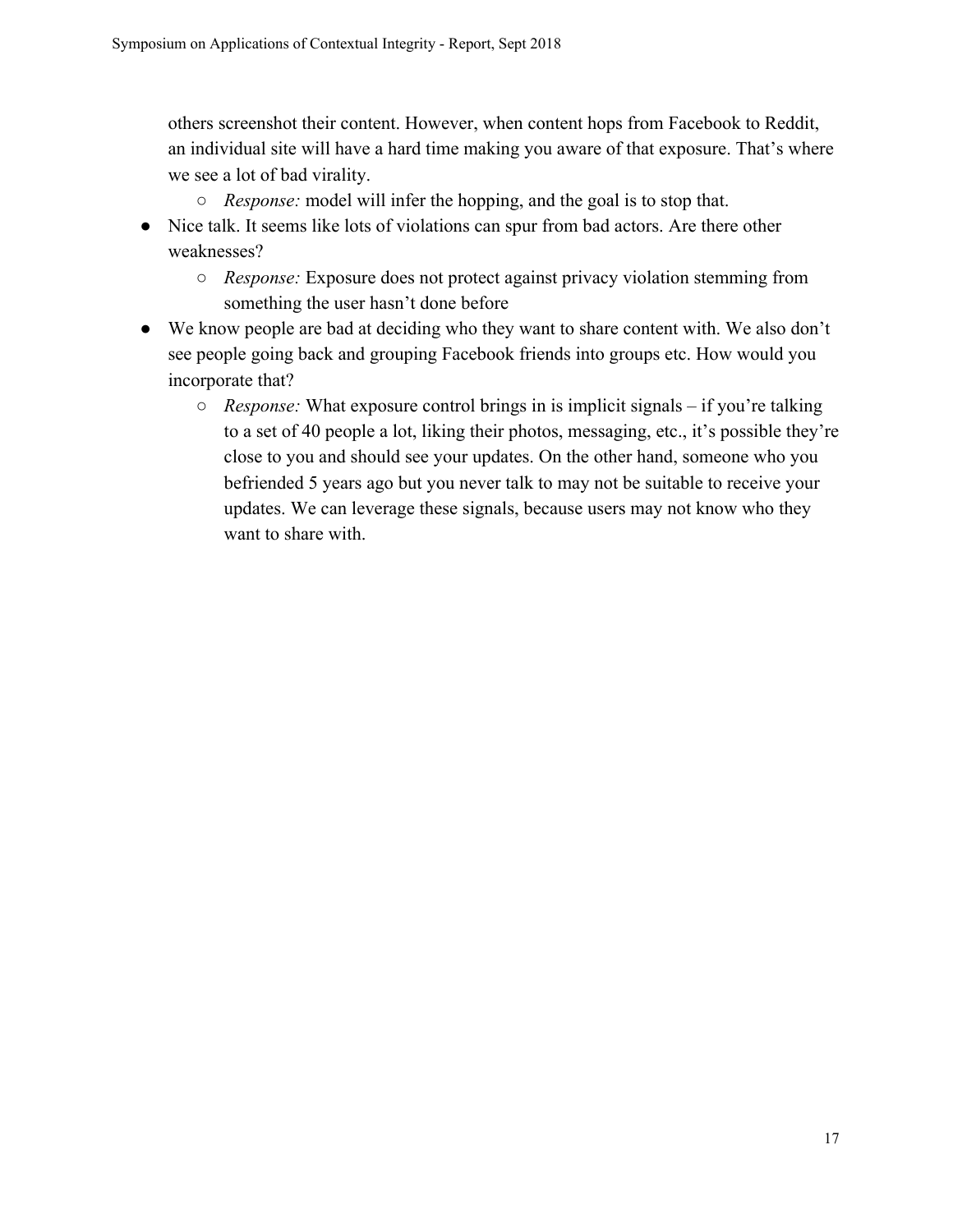## <span id="page-17-0"></span>**PrivaCI Challenge: Context Matters**

*Yan Shvartzshnaider, Marshini Chetty, Helen Nissenbaum*

## **What Is the PrivaCI Challenge?**

The PrivaCI challenge is designed for evaluating information technologies and to discuss legitimate responses. It puts into practice the approach formulated by the theory of Contextual Integrity for providing "a rigorous, substantive account of factors determining when people will perceive new information technologies and system as threats to privacy" (Nissenbaum, H., 2009).

In the symposium, we used the challenge to discuss and evaluate recent-privacy relevant events. The challenge included 8 teams and 4 contextual scenarios. Each team was presented with a use case/context scenario which then they discussed using the theory of CI. This way each contextual scenario was discussed by a couple of teams.



To facilitate a structured discussion we asked the group to fill in the following template: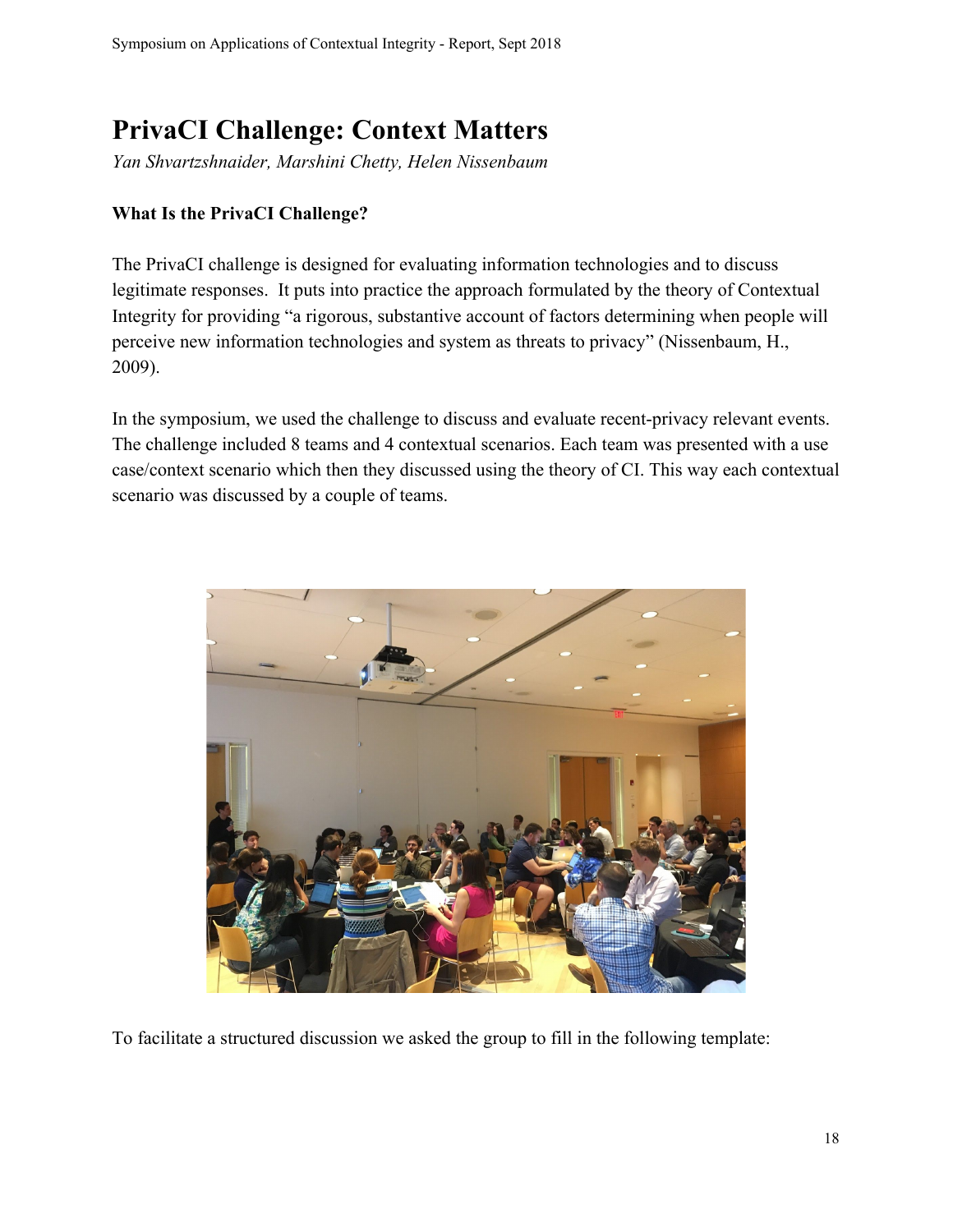**Context Scenario:** The template included a brief summary of a context scenario which in our case was based on one of the four privacy news related stories with a link to the original story.

**Contextual Informational Norms and privacy expectations:** During the discussion, the teams had to identify the relevant contextual information norms and privacy expectations and provide examples of information flows violating these norms.

**Example of flows violating the norms:** We asked each flow to be broken down into relevant CI Params, i.e., Identify the actors involved (senders, receivers, subjects), Attributes, Transmission Principle.

**Possible solutions:** Finally, the teams were asked to think of possible solutions to the problem which incorporates previous or ongoing research projects of your teammates.

| <b>Context scenario</b>                                                                                                                               |                                         |                                                                                            |
|-------------------------------------------------------------------------------------------------------------------------------------------------------|-----------------------------------------|--------------------------------------------------------------------------------------------|
| St. Louis Uber driver has put video of hundreds of passengers<br>online. Most have no idea.                                                           | Norm <sub>1</sub>                       | Norm <sub>2</sub>                                                                          |
| Their driver was streaming a live video of them to the internet,<br>and comments from viewers were pouring in.                                        |                                         |                                                                                            |
| https://www.stltoday.com/news/local/metro/st-louis-uber-driv<br>er-has-put-video-of-hundreds-of/article_9060fd2f-f683-5321-8c<br>67-ebba5559c753.html |                                         |                                                                                            |
| What are contextual information<br>norms/privacy expectations?                                                                                        | I don't expect to be recorded in a cab  | Recording for security purposes                                                            |
| <b>Example of flows violating norms:</b>                                                                                                              | <b>Flow</b>                             | <b>Flow</b>                                                                                |
|                                                                                                                                                       |                                         |                                                                                            |
| Break down the flow into CI terms:                                                                                                                    |                                         |                                                                                            |
| <b>Actors:</b> (Identify the actors involved                                                                                                          | Subject: passenger, Sender: cab driver, | Subject: passenger, Sender: cab                                                            |
| (senders, receivers, subjects)                                                                                                                        | Recipient: Anyone with access to the    | driver, Recipient: Anyone with                                                             |
|                                                                                                                                                       | Internet                                | access to the Internet                                                                     |
|                                                                                                                                                       |                                         |                                                                                            |
| Attributes: (What type of information being<br>transferred)?                                                                                          | Your video                              | Your video                                                                                 |
|                                                                                                                                                       |                                         |                                                                                            |
| Transmission Principle: (What are the<br>constraints?)                                                                                                | Public                                  | <b>Public and For entertainment</b><br>purposes                                            |
|                                                                                                                                                       |                                         |                                                                                            |
| Possible solution: (e.g., change in policy,<br>GUI, technology, regulation, etc)                                                                      | a) An option to opt out service         | a) Make it an option to opt out<br>service and b) explain why you<br>introduce the service |

#### **What Were The Privacy-Related Scenarios Discussed?**

We briefly summarize the four case studies/privacy-related scenarios and discuss some of the takeaways here from the group discussions.

1. St. Louis Uber driver has put a video of hundreds of his passengers online without letting them knowing.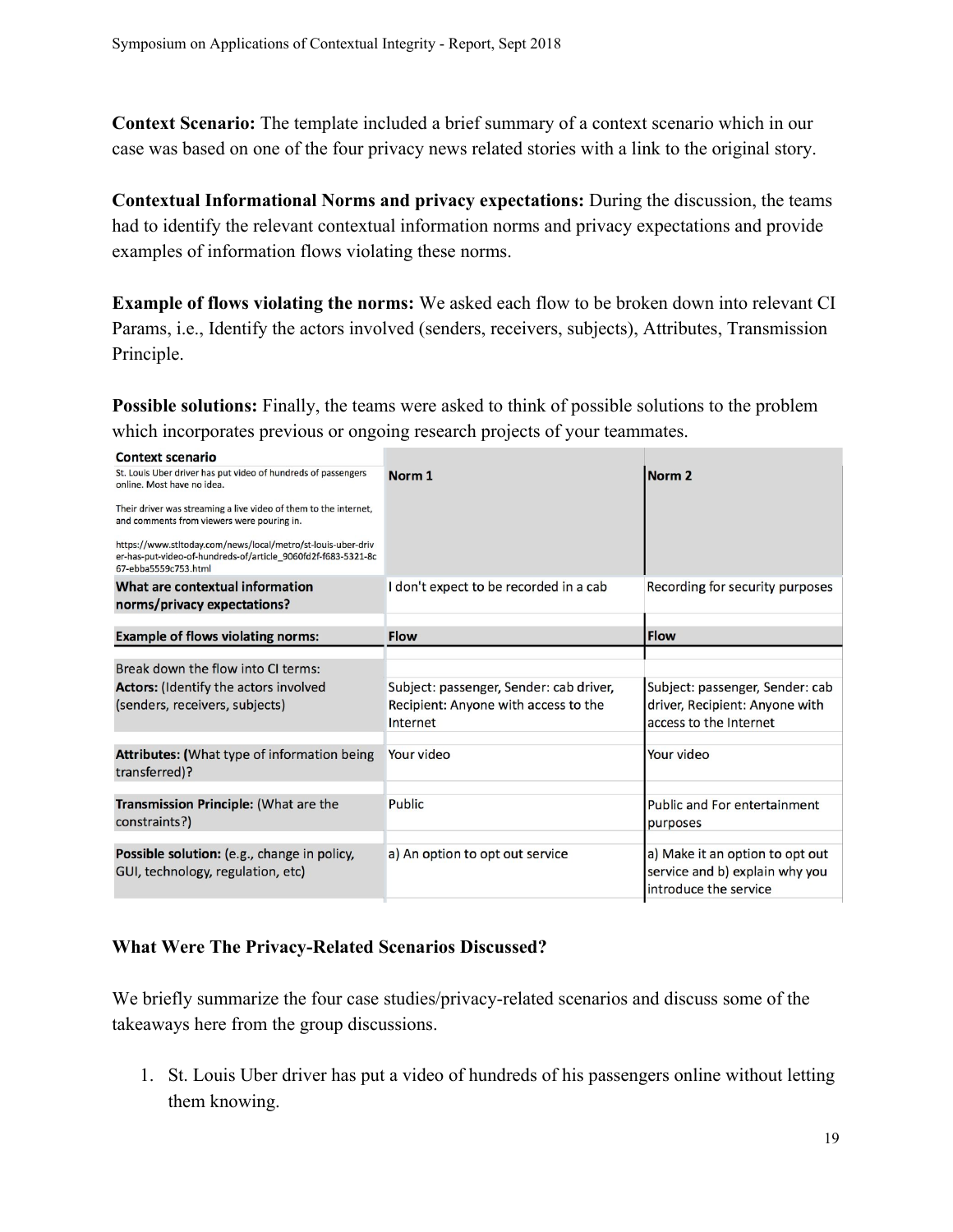[https://www.stltoday.com/news/local/metro/st-louis-uber-driver-has-put-video-of-hundre](https://www.stltoday.com/news/local/metro/st-louis-uber-driver-has-put-video-of-hundreds-of/article_9060fd2f-f683-5321-8c67-ebba5559c753.html) [ds-of/article\\_9060fd2f-f683-5321-8c67-ebba5559c753.html](https://www.stltoday.com/news/local/metro/st-louis-uber-driver-has-put-video-of-hundreds-of/article_9060fd2f-f683-5321-8c67-ebba5559c753.html)

- 2. "Saint Louis University will put 2,300 Echo Dots in student residences. The school has unveiled plans to provide all 2,300 student residences on campus (both dorms and apartments)." <https://www.engadget.com/2018/08/16/saint-louis-university-to-install-2300-echo-dots/>
- 3. Google tracks your movements even if users set the settings to prevent it. <https://apnews.com/828aefab64d4411bac257a07c1af0ecb>
- 4. Facebook asked large U.S. banks to share financial information on their customers. [https://www.wsj.com/articles/facebook-to-banks-give-us-your-data-well-give-you-our-us](https://www.wsj.com/articles/facebook-to-banks-give-us-your-data-well-give-you-our-users-1533564049) [ers-1533564049](https://www.wsj.com/articles/facebook-to-banks-give-us-your-data-well-give-you-our-users-1533564049)

## **Identifying Governing Norms**

Much of the discussion focused on the relevant governing norms. For some groups, identifying norms was a relatively straightforward task. For example, in the Uber driver scenario, a group listed: "We do not expect to be filmed in private (?) spaces like Uber/Lyft vehicles." In the Facebook case, one of the groups articulated a norm as "Financial information should only be shared between financial institutions and individuals, by default, AND Facebook is a social space where personal financial information is not shared."

Other groups, could not always identify norms that were violated. For example, in the same "Google tracks your movements, like it or not" scenario, one of the teams could not formulate what norms were breached. Nevertheless, they felt uncomfortable with the overall notion of being tracked. Similarly, a group analyzing the scenario where "Facebook has asked large U.S. banks to share detailed financial information about their customers" found that the notion of an information flow traversing between social and financial spheres unacceptable. Nevertheless, they were not sure about the governing norms.

The unfolded discussion included whether norms usually correspond to "best" practice, due diligence. It might be even possible for Facebook to claim that it is all legal and no laws were breached in the process, but this by itself does not mean there was no violation of a norm.

We emphasized the fact that norms are not always grounded in law. An information flow can still violate a norm, despite being specified in a privacy policy or even if it is considered legal, or a "best" practice. Norms are influenced by many other factors. If we feel uneasy about an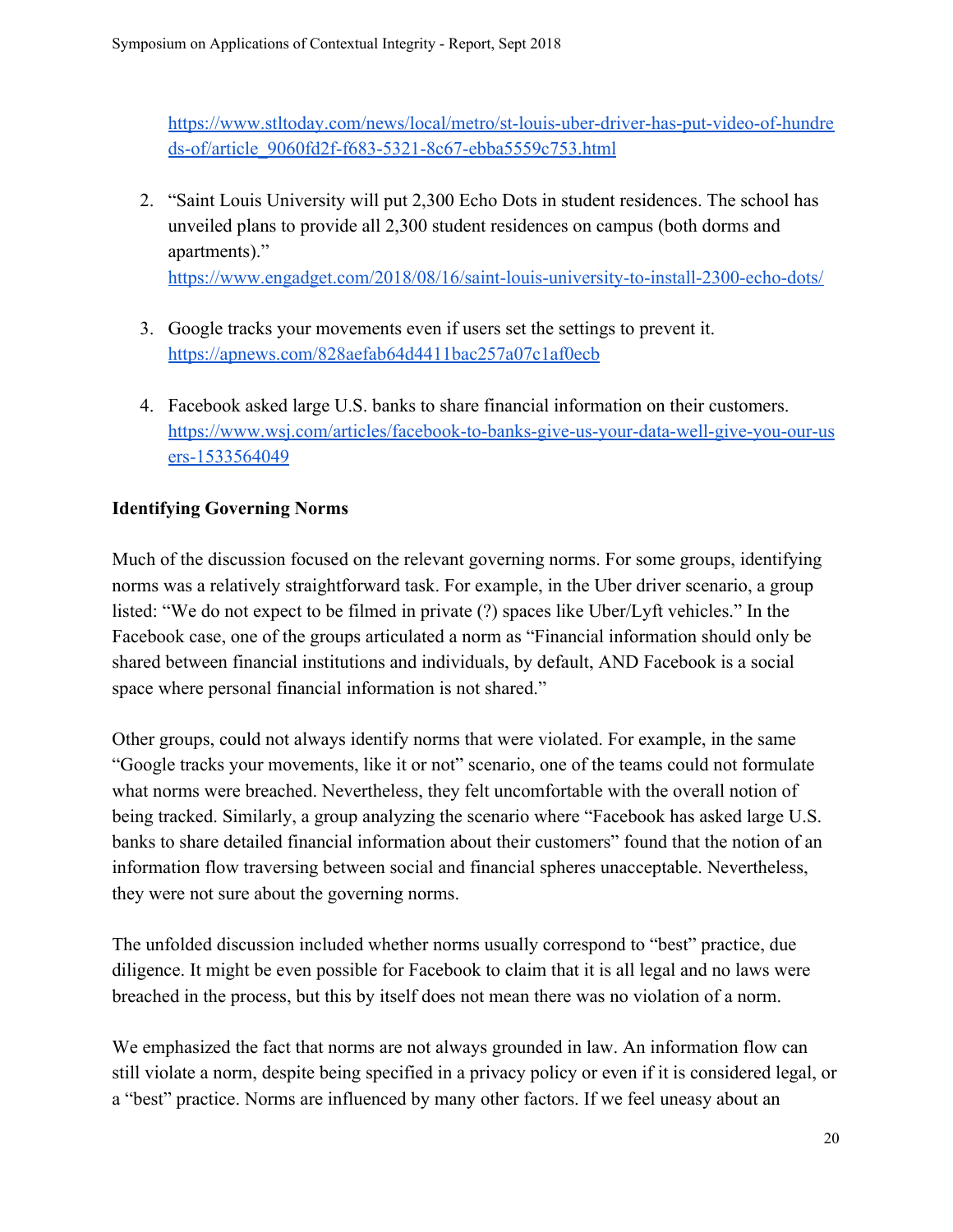information flow, it probably violates some deeper norm that we might not be consciously aware of. This requires a deeper analysis.

#### **Norms and privacy expectations vary among members of groups and across groups.**

The challenge showcases the norms and privacy expectations may vary. Some members of the group, and across groups, had different privacy expectations for the same context scenario. For example, in the Uber scenario, some members of the group, expected drivers to film their passengers for security purposes, while others did not expect to be filmed at all. In this case, we followed the CI decision heuristic which "recommends assessing [alternative flows'] respective merits as a function of the of their meaning and significance in relation to the aims, purposes, and values of the context." It was interesting to see how by explaining the values of a "violating" information flows, it was possible to get the members of the team to consider their validity in a certain context under very specific conditions. For example, it might be acceptable for a taxi driver to record their passengers onto a secure server (without Internet access) for safety reasons.

#### **[Contextual Integrity](https://www.amazon.com/Privacy-Context-Technology-Policy-Integrity/dp/0804752370) offers a framework to capture contextual information norms.**

The challenge revealed additional aspects regarding the way groups approach the norm identification task. Two separate teams listed the following statement as norms: "Consistency between presentation of service and actual functioning," and "Privacy controls actually do something." These outline general expectations and fall under the deceptive practice of the Federal Trade Commission (FTC) act; nevertheless these expectations are difficult to capture and asses using the CI framework because they do not articulate in terms of appropriate information flows. This also might be a limitation of the task itself, due to time limitation, the groups were asked to articulate the norms in general sentences, rather than specify them using the five CI parameters.

#### **Norm violating information flows**

Once norms were identified, the groups were asked to specify possible information flows that violate them. It was encouraging to see that most teams were able to articulate the violating information flows in a correct manner, i.e., specifying the parameters that correspond to the flow. A team working on the Google's location tracking scenario could pinpoint the violating information flow: Google should not generate flow without users' awareness or consent , i.e., the flow can happen under specific conditions. Similar violations identified in other scenarios. For example, in the case, where an Uber driver was streaming live videos of his passengers onto the internet site. Here also the change in transmission principle and the recipient prompted a feeling of privacy violation among the group.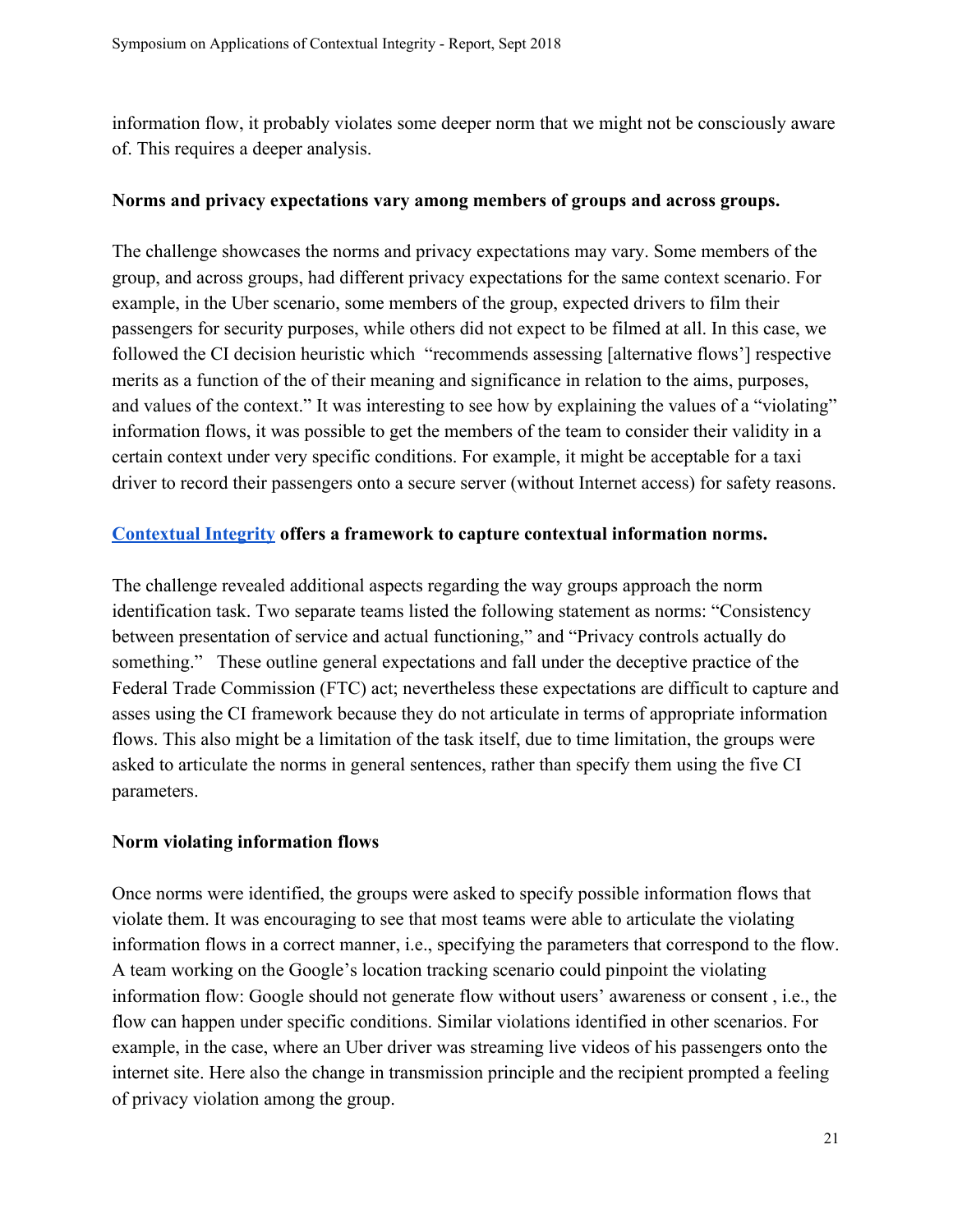Finally, we asked the groups to propose possible solutions to mitigate the problem. Most of the solutions included asking users for permissions, notifying or designing an opt-in only system. The most critical takeaway from the discussion on the fact that norms and users' privacy expectation evolve as new information flows are introduced, their merits need to be discussed in terms of the functions they serve.

#### **Summary**

The PrivaCI Challenge was a success! It served as an icebreaker for the participants to know each other a little better and also offered a structured way to brainstorm and discuss specific cases. The goal of the challenge exercise was to introduce a systematic way of using the CI framework to evaluate a system in a given scenario. We believe similar challenges can be used as a methodology to introduce and discuss Contextual Integrity in an educational setting or even possibly during the design stage of a product to reveal possible privacy violations.

#### **Additional material and resources**

You can access the challenge description and the template here: [http://privaci.info/ci\\_symposium/challenge](http://privaci.info/ci_symposium/challenge)

The symposium program is available [here.](http://privaci.info/ci_symposium/program.html)

To learn more about the theory of Contextual Integrity (CI and how it differs from other existing privacy frameworks we recommend reading ["Privacy in Context: Technology, Policy, and the](https://www.amazon.com/Privacy-Context-Technology-Policy-Integrity/dp/0804752370) [Integrity of Social Life](https://www.amazon.com/Privacy-Context-Technology-Policy-Integrity/dp/0804752370)" by Helen Nissenbaum.

To participate in the discussion on CI, follow us on Twitter  $\omega$  privaci way Visit the website: [http://privaci.info](http://privaci.info/) [Join](https://groups.google.com/forum/embed/?place=forum/privaci-research#!forum/privaci-research) the CI mailing list

<https://www.zotero.org/groups/2228317/privaci/>

#### **References**

Nissenbaum, H., 2009. Privacy in context: Technology, policy, and the integrity of social life. Stanford University Press.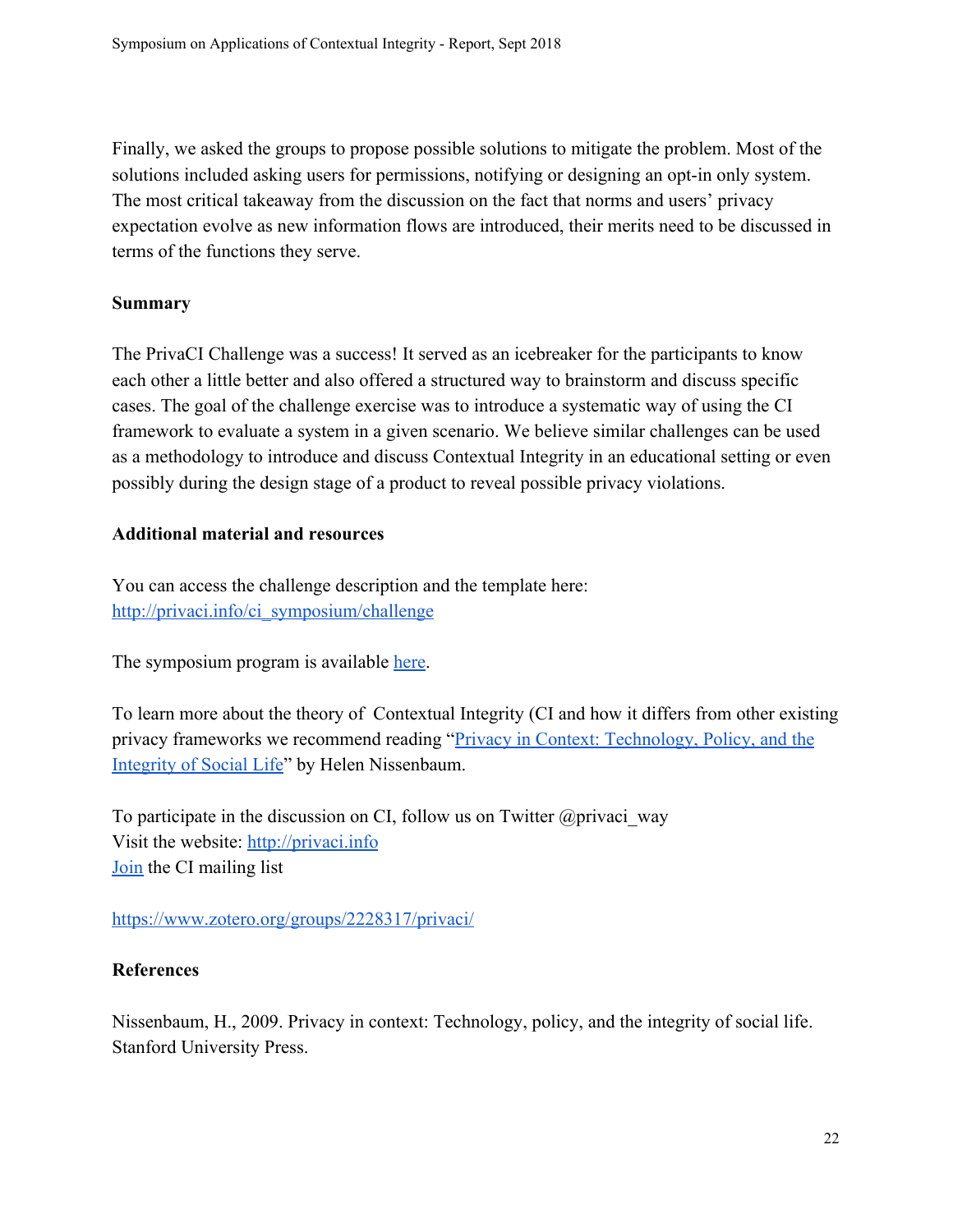## <span id="page-22-0"></span>**CI in Smart Homes and IoT**

*Chair: Güneş Acar Notetaker: Erica Du*

### <span id="page-22-1"></span>**Disentangling Privacy in Smart Homes**

*Martin J Kraemer and Ivan Flechais*

*Problem:* How do privacy practices in smart homes change over time?

*Approach:* Longitudinal panel study with interventions to investigate processes of formation and development of privacy practices in the home

*Why CI?*: We perceive homes as our most private spaces. Homes are quite involved with respect to socio-cultural context: social order, moral order, social settings, cohabitation, etc. New technology is being introduced into this space, which poses new challenges for living. Every individual has specific ideas of what privacy is and holds different expectations.

*How CI?:* Discovering contexts within the smart homes. Discovering teleological structures. Understanding relevant contextual values of home practices to inform arguments of moral legitimacy. How do we accept new technical systems? Many systems will violate this contextual integrity, what is the underlying value being provided to users? Learn how to talk to users and educate them about contexts and normative values.

## *Project Progress, Future, Challenges:*

Exploring social order and device usage:

- Varying perceptions of responsibility and care, as well as tensions as a result of traditional gender roles and biases (i.e. home domain traditionally associated with females, where as tech traditionally associated with males)
- Dichotomy of usage expectations and provided functionality. When the device is not providing service expected, some users find workaround whereas some stop using the device
- Challenges in self agency in light of anticipated and unanticipated behavior (i.e. it doesn't provide the benefit I thought it would do)
- Example of changed behavior: wife moves banking activities to different room to avoid surveillance camera installed by husband to keep property safe
- Assumed or articulated consent: when there is more than one person living in a household, you would hope that the use of devices would be agreed upon (since the device affects all people!), but sometimes there isn't that kind of consent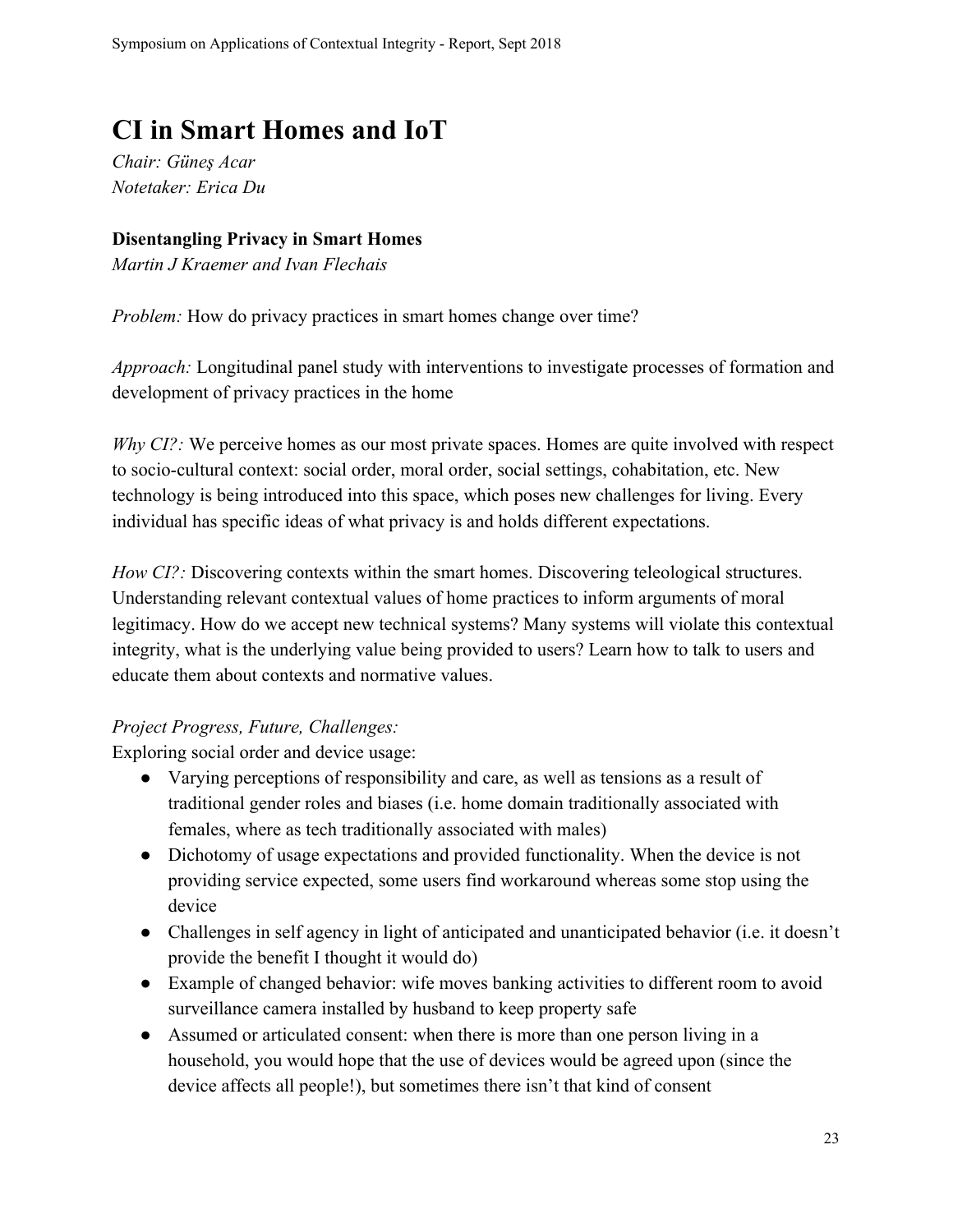How do these practices change over time?

- Practices are a result of social order formed through negotiation and users' expectations, norms, and purposes
- Practices evolve due to technology and users' mental models
- Practices are shaped by attitudes/preferences established through privacy debates and available controls

## *Disentangling Privacy:*

Methodology combining diary studies with interviews and interventions, combining elements of observation with inquiry to produce qualitative data and enrich with quantitative data

- Device appropriation: tech intervention
	- First, establish baseline. What devices already exist? What is existing understanding of technology?
	- Start by giving them a new device: Alexa, smart TV stick. There are also arguments around what the characteristics of these devices should be
- Mental Models: Privacy Intervention
	- Highlight privacy controls and how to use them
	- Observe if and how that influences behavior. How does it change behavior? How does it change the way users think?
- Choice architectures and options
	- $\circ$  Look at who and what structures users choose to share data with X company and/or share post on social media with Y group
- Participants: 6 households with focus on UK
- *Q&A*
	- Why only 6 households?
		- *Response:* Feasibility, not enough resources
	- Do you have any anecdotes to illustrate?
		- *Response:* A family installed a smart light system before Christmas so they can turn on their Christmas lights easily. They kept the smart system long after Christmas. The thing is, you need to have the house light switches flipped on all the time in order for the system to work. However, the other person in household would accidentally turn it off, and family members would need to message person to turn system on from work.
	- Are you making this operational for IOT developers? Can they take findings and do something in design?
		- *Response:* Third study would be to get together with product designers and software developers and see what they mean to do and then do a comparison.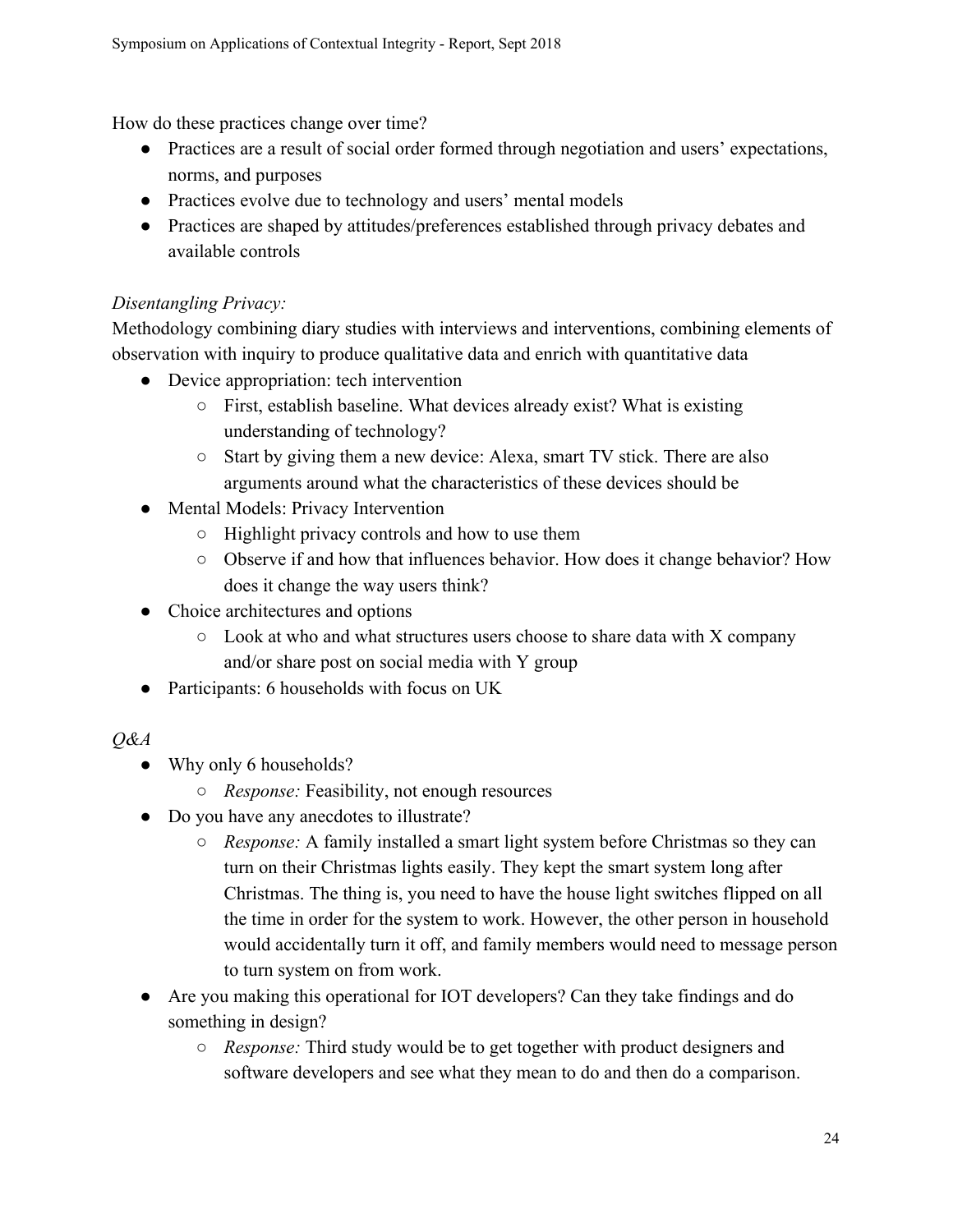What do they expect and what do they want? Where does it fit in GDPR? Is it a good fit or should we improve the way its being implemented and used?

- Probe on teleological structures. How do people approach these systems? What other considerations need to be added to contextual integrity model when people are in decision-making process?
	- *Response:* People use devices if the devices further goals, and might ignore side effects they're not aware of. We hope to flesh out this situation.
- Can you speculate on normative exploration, because it's less usual for people to go into that direction? You're looking at specific context, the household. What kinds of values are being disrupted by these practices? For example, the wife doing household accounts somewhere else. What are you looking for in the situation?
	- *Response:* We see concerns about Alexa use, but smart meters are not perceived in the same way. People perceive energy savings as a good thing, and are therefore are not bothered by smart meters. As another direction, we talked to a superuser who's never owned an Alexa and thinks they're spying on everything and doing the same thing as CCTV.

## <span id="page-24-0"></span>**On Engineering AI Agents for Privacy**

*Rafa Gálvez and Seda Gürses*

*Problem:* Can an AI agent respect contextual integrity? What kind of influence does the engineering process have on the behavior of the agent? We look at interplay of knowledge base methodology and machine learning methodology to empower engineers to think about both of these methodologies to solve complex problems

*Why CI?*: Engineers think about social norms. Engineers can also think about informational norms. Let's help engineers think about and understand how their software may violate their user's norms. Recommendations are very dependent on information flows, and not all may be appropriate. An AI agent performs intelligent tasks; the model and code both influence behavior

## *Challenges:*

- What is an AI agent? Is there a definition?
- Is the engineering process and the behavior of the agent in a single social context?
- Is it appropriate to use a proxy feature to get access to an inappropriate feature?
- What about composition of contexts?

## *Future:*

• Unified AI engineering methodology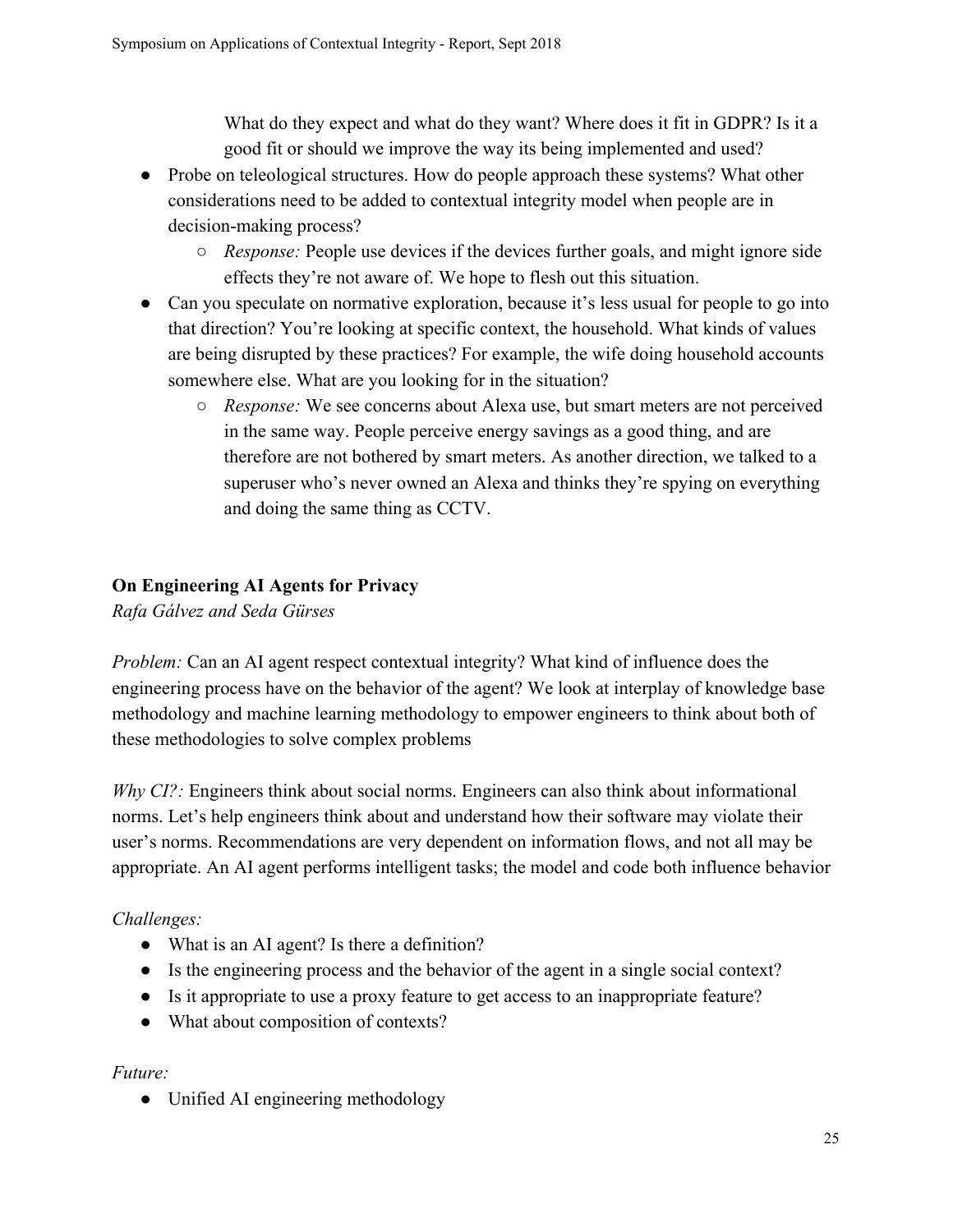● Relate steps to corresponding contexts

### *Q&A*

- What makes reinforcement learning special?
	- *Response:* Time. Learning from interactions w/ users. So there is another dynamic parameter involved: planning.
- Should we as a society not allow this? Or should individual owners of these devices say we don't want our Alexa to integrate this factor about our kid.
	- *Response:* Individual norms? Even if engineer took into account in design, agent might still be able to use info in incorrect context
- Family is context. But every family is different. For example, in some families, the genders are treated very differently while in others they are treated similarly. There are different norm profiles in every family. Can you learn about the context? Or would you select the norm? Is it user inputted or learned?
	- *Response:* There is a paper on social networks, authors write about implicit contextual integrity, agent detecting norms by how people interact, and then enforcing it. If agent learns you are complaining, then agent will learn about the appropriate norm. We want to empower engineers to ask these kinds of questions.
- Take issue with a venn diagram in the presentation. The field of machine learning is much broader, while reinforcement learning is a subset.
	- *Response:* Agree, that's why it's a challenge. How do we incorporate knowledge based in reinforcement learning.

## <span id="page-25-0"></span>**Use Case: Passively Listening Personal Assistants**

*Nathan Malkin, Primal Wijesekera, Serge Egelman, David Wagner*

*Problem:* Privacy protections for always listening devices like Google Clips as they become valuable enough that people will actually buy them. Can we still get benefits but prevent use cases we're worried about?

*Why CI?*: Existing solutions on privacy controls are probably not good enough – think of the standard iOS/mobile permission control popup that asks to "Allow use of microphone." Perhaps can use CI to help devise privacy protections.

*Challenges:*

• What do we mean by context? How do we define context?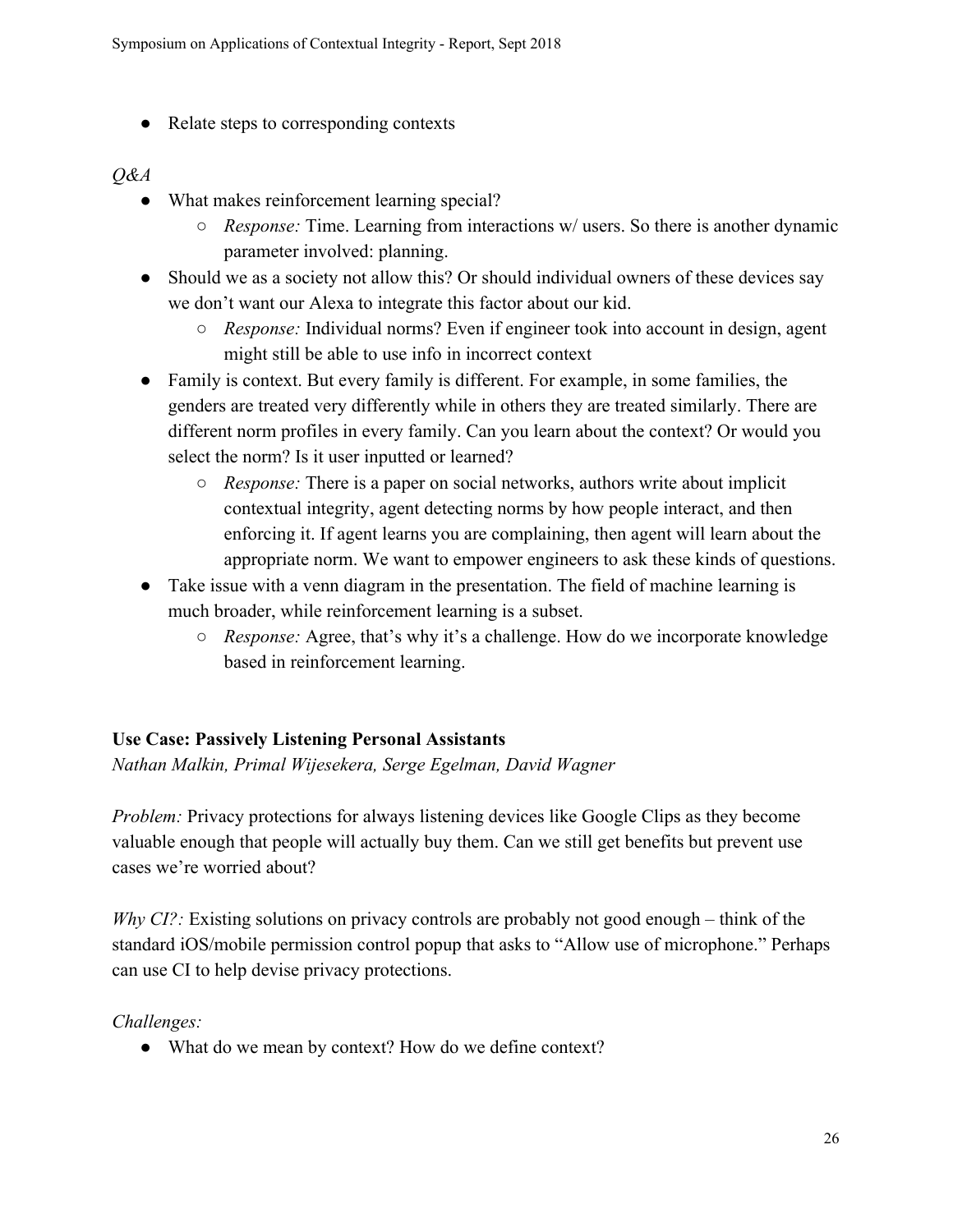- "Home" is very broad. Maybe there are multiple contexts, so how do we infer which contexts you're in? It's hard for a human, are we going to ask a computer to do it for us?
- Even if we have a context, how do we learn norms?
- How do we apply norms? How do we operationalize from both normative and engineering perspectives? How do we deal with the fact that users might have different preferences even in same household?
- How do we communicate this with users?
	- This is exacerbated because the user interfaces are becoming more and more minimal. Example: no screen, just a speaker

#### *Q&A*

- How do these shift when devices become mobile? Like google clip moves!
- What direction are you going in? Qualitative studies? Develop new interfaces? Develop new framework to think about?
	- *Response:* Starting with qualitative. Trying to figure out norms we might want to apply. When we do design, we'll know what to look for.
- When you're looking at how to build this methodology to evaluate these systems, are you doing top/bottom or bottom/top? Take specific contexts or more broadly apply?
	- *Response:* So far we think bottom up. Think of specific use cases, using these use cases, what are the features it would need, when would it need to listen, what are the limitations we would need to put in place, then, how to generalize?
- One factor to infer is the context you might want to consider and what value the device gives back to the user. Google Clip value adds the natural photos of user and child. What does the device do for the user? This will change the context, because the device is here to serve me rather than surveil me.
	- *Response:* That's why bottom up is more useful. If you start with when is it appropriate for device to listen, you'll get never! But when you start from use case you can see that you need to make trade offs
- What's the data you're going to use to learn norms? How do you account for the fact that it's an incredibly political decision?
	- *Response:* That's one of the questions I hope to get feedback on. I have some qualitative techniques but formulating survey questions is very hard w/o building bias.
- Every system must embody some norms. Everyone is going to make assumptions. I want us to be aware that we're not just talking about camera and kids, we're thinking about intermediaries in the loop, any of these design questions, and what is the alternative to whatever approach we're looking at? Each one of these brings the baggage you point to.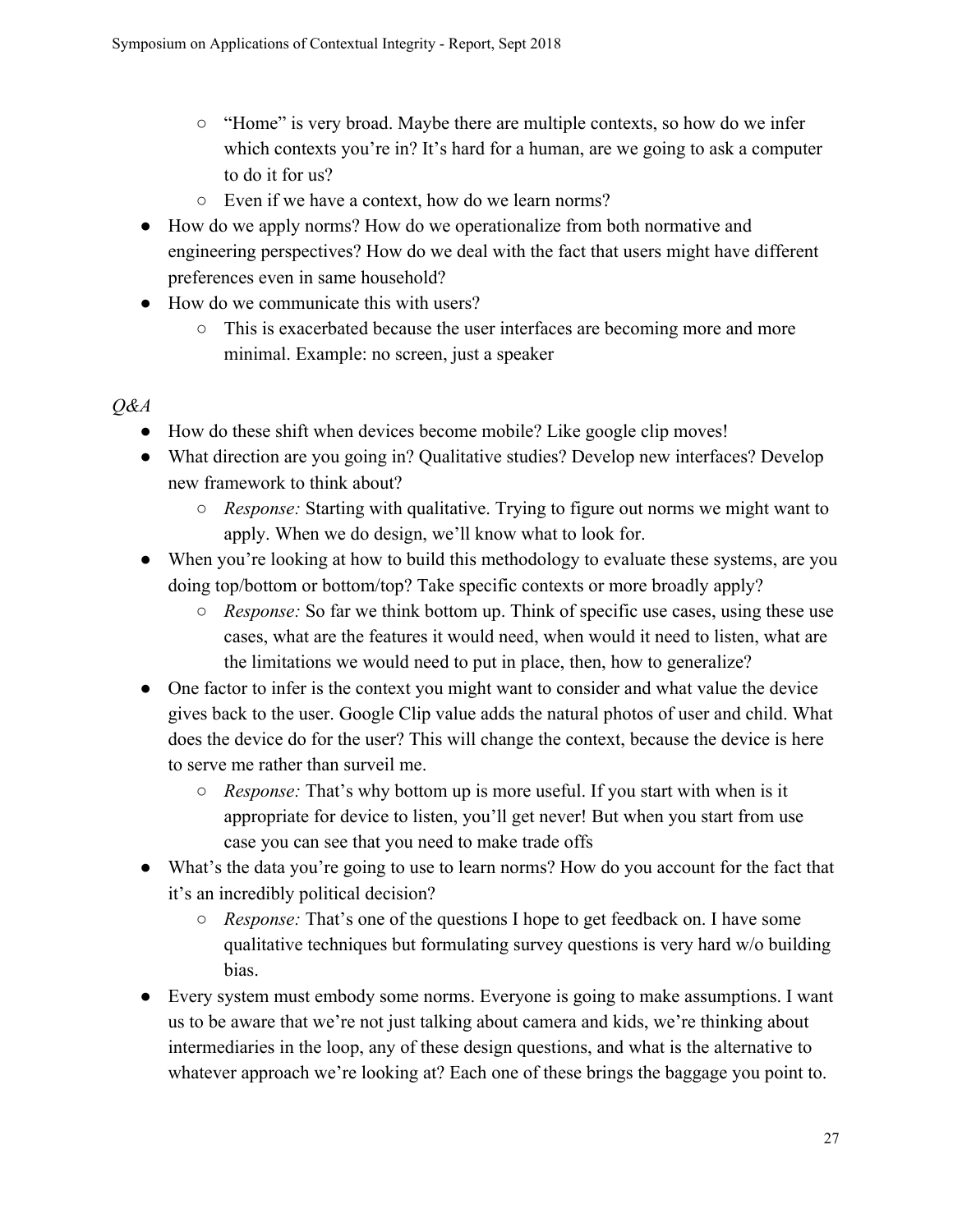## <span id="page-27-0"></span>**CI and HCI**

*Chair: Michael Byrne Notetakers: Marijn Sax, Jaulie Goe*

## <span id="page-27-1"></span>**Contextual Integrity as a Conceptual, Analytical, and Educational Tool for Research** *Priya Kumar*

In this presentation, Kumar discusses how she has worked with the theory of Contextual Integrity ('CI') in three different research projects.

The **first project** where she used CI dealt with unexpected social media flows.<sup>1</sup> More specifically, the project examined the phenomenon of parents posting pictures of their children online and the privacy implications of this practice. In order to unpack the norms around this practice, the blog 'STFU, Parents'<sup>2</sup> was studied. This blog addresses 'parental oversharing' in a snarky, humorous fashion by sharing screenshots of (alleged) parental oversharing on social media and commenting on them in a snarky tone. In unpacking the norms that are propagated by this blog, Kumar was struck by the fact that privacy did not come out as a prominent source of (snarky) critique. Applying the CI framework to this case, it became clear that (somewhat ironically) the blog *itself* was taking content out of one context (i.e., a social online context where pictures of kids are intended to be shared with friends and family) to reproduce it in a different context (i.e., a context of humor and social criticism where the parent where made an example of parental oversharing). This could be construed as an unexpected flow of information from the perspective of the parents. Moreover, the blog appears to prioritize the content and the way in which it can be used to convey a particular message. The blog does *not* seem to prioritize the subjects, i.e. the persons in the pictures. Kumar concludes by explaining how CI served as a useful meta-analytical tool in this project; CI helped to see the data in a different light.

The **second project** focused on how privacy expectations can change over time. Interviews with Fitbit users were conducted in order to ask them about their perspective on the information flows that are occurring, or can occur, when using a wearable device such as a Fitbit. These interviews were conducted in 2017. The results were compared with similar interview data from a 2013 by Heather Patterson.<sup>3</sup> A comparison was made between 5 context were health information can

<sup>1</sup> Kumar, P. (2018). Emerging Norms and Privacy Implications of Parental Online Sharing: The Perspective of the STFU, Parents Blog. Presented at the 68<sup>th</sup> Annual Conference of the International Communication Association (Prage, Czech Republic, 2018), 1–30.

<sup>2</sup> <http://www.stfuparentsblog.com/>

<sup>3</sup> Patterson, H. (2013). Contextual Expectations of Privacy in Self-Generated Health Information Flows. *TPRC 41: The 41 st Research Conference on Communication, Information and Internet Policy.* Available at SSRN: [https://papers.ssrn.com/sol3/papers.cfm?abstract\\_id=2242144](https://papers.ssrn.com/sol3/papers.cfm?abstract_id=2242144)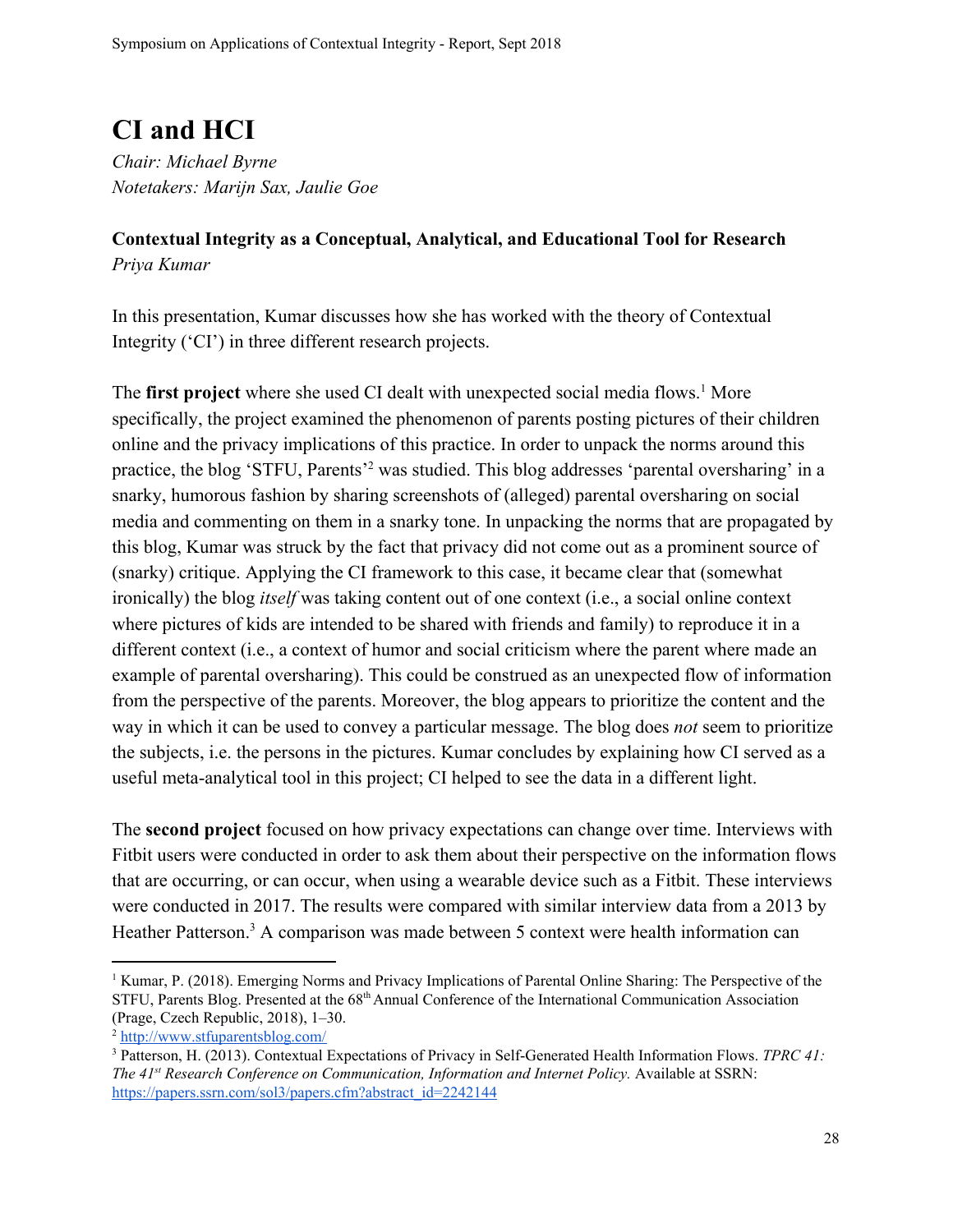(potentially) be shared, namely with one's (1) doctor, (2) insurer, (3) employer, and with (4) law enforcement, and (5) on social media. The comparison brought out the following results. In 2013 sharing self-generated (Fitbit) health data with one's doctor was considered to be largely appropriate, while this was questioned (even) more in 2017. In the insurance case, respondents were split on whether sharing was appropriate in 2013. In 2017, however, respondents were more willing to consider sharing self-generated health data with their insurer (for instance in order to receive benefits such as lower premiums). The employer, law enforcement, and social media context all showed a similar development: in 2013 respondents clearly indicated that the self-generated health data should *not* flow to these actors. In 2017, respondents were willing to consider such flows of information. Kumar explains that for this study, CI served as both the conceptual framework that inspired the study and as the analytical tool through which the data were interpreted.

The **third project** focused on children's understanding of privacy online. Family interviews were conducted for this project. As it turned out, children typically had a general understanding of how different actors and attributes of data can affect privacy online. Children under the age of 10 did not discuss any transmission principles.<sup>4</sup> Besides these descriptive findings, Kumar also discussed some prescriptive implications. Rather than providing children with a range of explicit do's and don'ts, Kumar argues<sup>5</sup> that children should be equipped with 'privacy decision-making skills' that help them to make informed choices online. CI could form the basis of an educational tool aimed at helping children develop privacy decision-making skills to navigate privacy online.

*Q&A*

- The first question is a suggestion for a possible collaboration. Earlier research has found that parents do not really take context into account when they are parenting their children. The often provide specific do's and don'ts to children. The suggestion is to maybe use the proposed educational tool to not only teach children, but also parents.
	- *Response:* Kumar answers that she likes that idea. In the family interviews, she learnt that parents often say that privacy does not matter *right now* and that they will get to (the teaching of) privacy when their children are older. The proposed CI educational tool could indeed help parents to teach their children privacy decision skills from an early age. The goal would be to teach children a more

<sup>4</sup> Kumar, P. et al. (2017). "No Telling Passcodes Out Because They're Private": Understanding Children's Mental Models of Privacy and Security Online. *Proceedings of the ACM on Human-Computer Interaction. 1*, CSCW (Dec. 2017), 1–21 [.](https://doi.org/10.1145/3134699) <https://doi.org/10.1145/3134699>.

<sup>5</sup> Kumar, P. et al. (2018). Co-Designing Online Privacy-Related Games and Stories with Children. *Proceedings of the 2018 Conference on Interaction Design and Children* (Trondheim, Norway, 2018). [https://doi.org/10.1145/3202185.3202735.](https://doi.org/10.1145/3202185.3202735)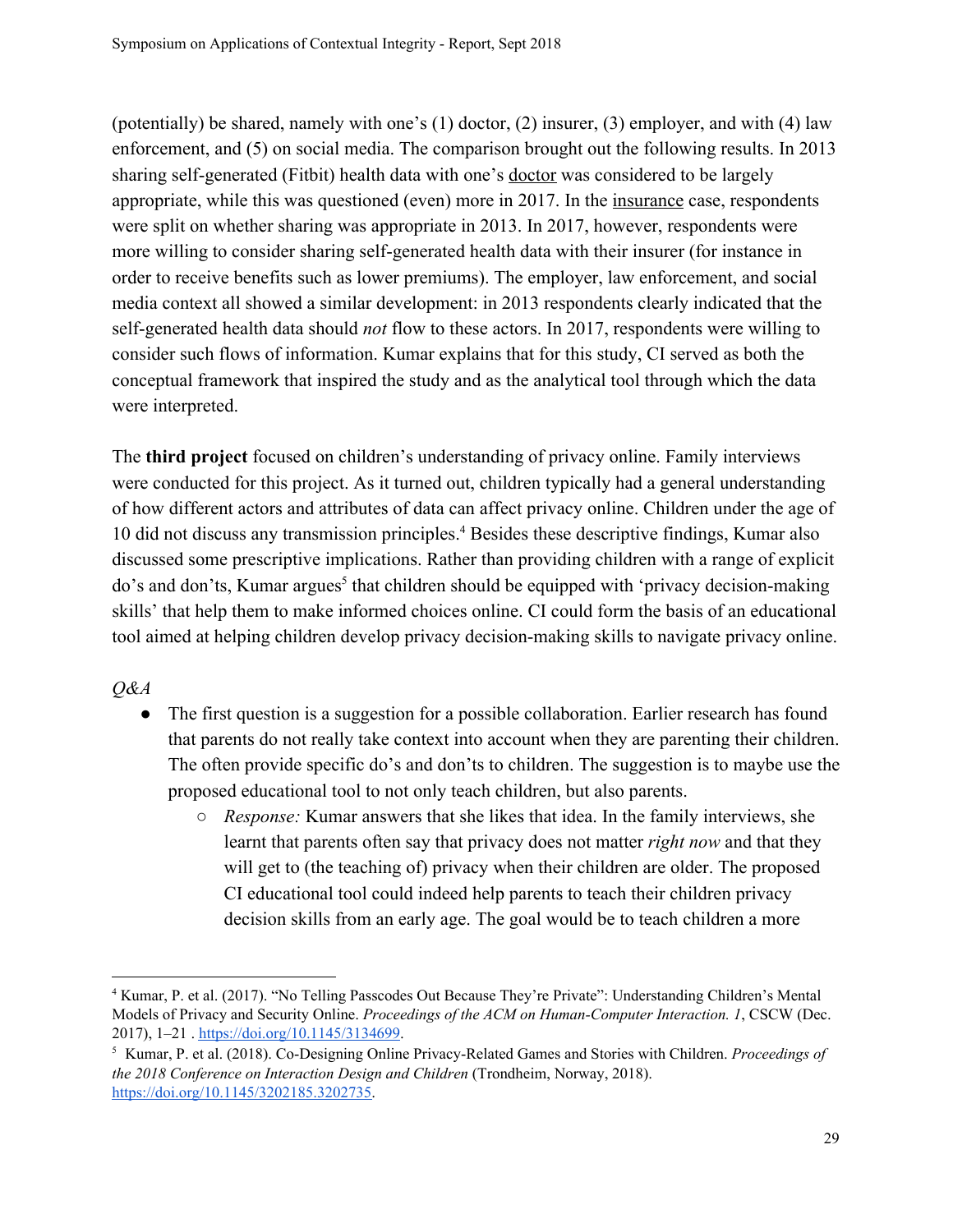*intentional* stance towards their privacy, allowing them to think more explicitly and critically about their own privacy behaviors.

- The second question addresses the second project and the found differences between 2013 and 2017. These differences show that norms are indeed changing. It is a little sad, however, to see *this particular* change, where respondents seem to be more willing to share self-generated health data for potential individual gains. A more 'social' perspective which also address the social changes that come with these kinds of norm changes around the sharing of health data would be welcome.
	- *Response:* Kumar agrees, and also emphasizes that (of course) not all respondents reasoned in a first personal manner and based on (just) individual benefits of sharing. She also agrees that it would be interesting to look more closely into the different motivations of people.

## <span id="page-29-0"></span>**The Emotional Context of Information Privacy**

*Luke Stark*

Stark explains that this presentation is based on a paper that is already published (henceforth 'the 2016 article'). <sup>6</sup> That paper was inspired by another article published in 2013 by Bruce Schneier,<sup>7</sup> which sparked Stark's interested into thinking about the ways in which our (personal) privacy thinking is diffused with emotions. For this particular presentation Stark was also inspired by an article that was published a few weeks ago: 'Welcome to the Age of Privacy Nihilism.'<sup>8</sup>

Stark discusses 5 key points from his article from 2016 in order to critically reflect on them 2 years later. This will allow him to explain what he omitted, overlooked, and/or got wrong in 2016. Based on this analysis, he can suggest directions for further research.

*Key point #1* from the 2016 article is that emotion is an *implicit* element within the broader theory of contextual integrity; the contexts for our feelings shape what we intuit as 'appropriate' in terms of privacy, and vice versa. Stark mentions as example the phenomenon of mood tracking, which often occurs with the help of apps. More specifically, he mentions the mood tracking app *Mood Panda*.<sup>9</sup> This app is very attuned to the social and emotional elements of tracking, which may explain why people like to use it.

<sup>6</sup> Stark, L. (2016). The Emotional Context of Information Privacy. *The Information Society, 31*(1), 14-27.

<sup>7</sup> <https://www.cnn.com/2013/03/16/opinion/schneier-internet-surveillance/index.html>

<sup>8</sup> <https://www.theatlantic.com/technology/archive/2018/08/the-age-of-privacy-nihilism-is-here/568198/>

<sup>9</sup> <http://moodpanda.com/>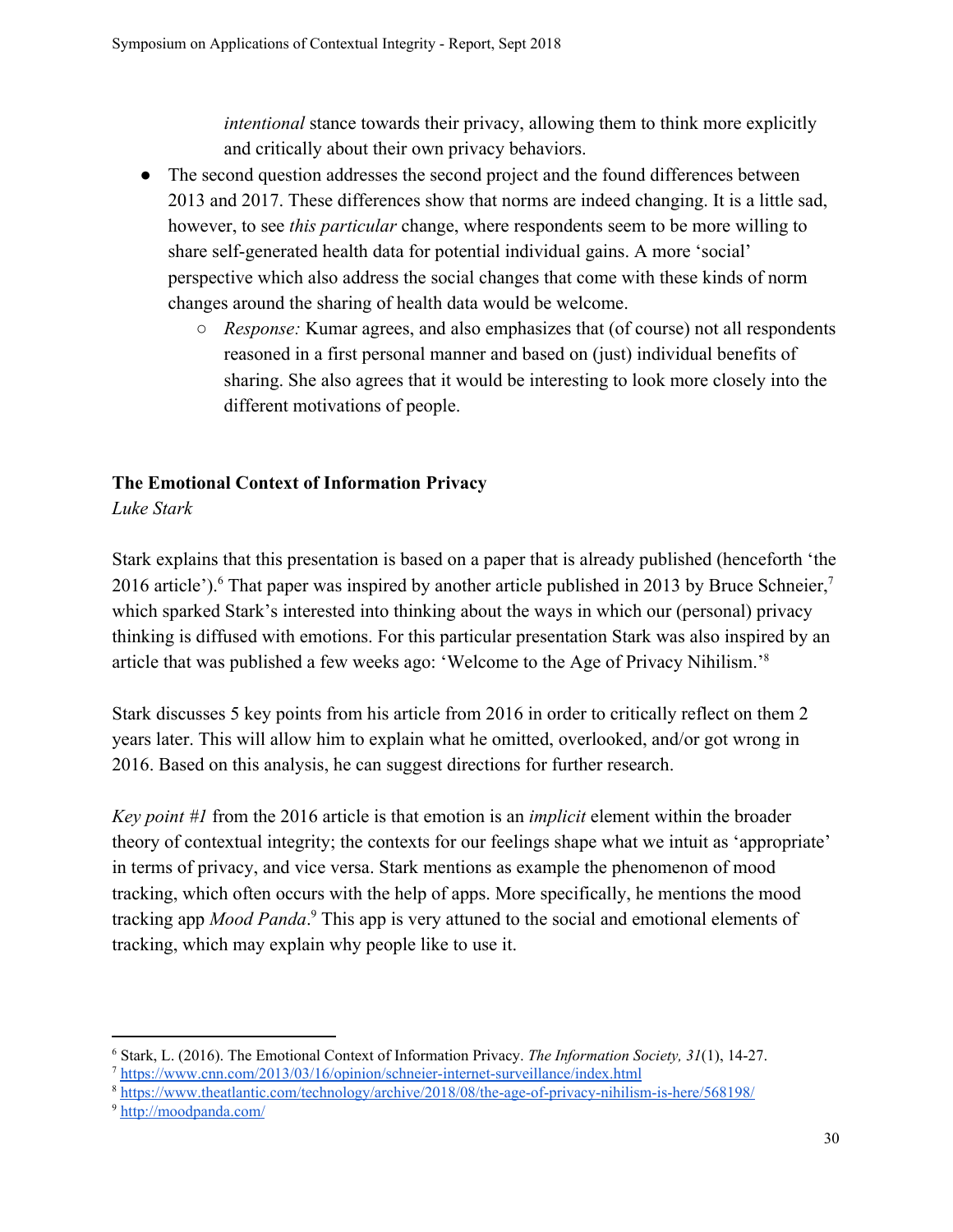*Key point #2* is that today's digital media scramble and subvert the ways we perceive, understand, and express the emotional nuances of our privacy preferences. Stark explains that emotions can functions as signals, or heuristic devices, to signal our attention towards practices we may or may not condone of. This function of emotions can also help explain why people have been so upset about Facebook experiments which misuse our emotions, such as the emotional contagion study.<sup>10</sup>

*Key point #3* is that our affective and emotional connection to the hardware and interfaces of our devices is what prompts us to be less conscious of our data and metadata. In other words: we can be *distracted* from the abstract nature of data and data flows. This insight can, of course, also be used (/exploited) by hardware and software designers.

*Key point #4* is that much of the time, our embodied interactions with our device seem, in not entirely personal and private, then at least adequately 'contextual.' When using technology, we tend not to consider very blatant and/or outrageous privacy violations: "they can't be *that* bad." An example such as the Facebook experiment aimed at identifying (in real time) the emotional state of Australian adolescents for advertising purposes<sup>11</sup> serves as a good reminder that, for instance, social media platforms can in fact engage in practices far beyond of what we consider "adequately contextual."

*Key point #5* is that both corporations and governments work hard to keep the emotional impact of data they possess about us at a minimum. This is a clear of example of where the 2016 article got it wrong. Consider, for example, the amounts of data Tinder keeps (and uses) of its users, as was shown by the journalist from *The Guardian* who requested all of her data.<sup>12</sup>

Stark continues by taking a closer look at the (implicit) role emotions play in CI. He references a passage in Nissenbaum  $(2015)^{13}$  where she writes that "[the] social domain is the only

 $10$  See

[https://www.washingtonpost.com/news/the-intersect/wp/2014/07/01/9-answers-about-facebooks-creepy-emotional](https://www.washingtonpost.com/news/the-intersect/wp/2014/07/01/9-answers-about-facebooks-creepy-emotional-manipulation-experiment/?utm_term=.ea95dfcf7b27)[manipulation-experiment/?utm\\_term=.ea95dfcf7b27](https://www.washingtonpost.com/news/the-intersect/wp/2014/07/01/9-answers-about-facebooks-creepy-emotional-manipulation-experiment/?utm_term=.ea95dfcf7b27) an[d](https://www.pcworld.com/article/2450900/privacy-group-files-ftc-complaint-over-facebooks-emotional-contagion-study.html)

[https://www.pcworld.com/article/2450900/privacy-group-files-ftc-complaint-over-facebooks-emotional-contagion-s](https://www.pcworld.com/article/2450900/privacy-group-files-ftc-complaint-over-facebooks-emotional-contagion-study.html) [tudy.html](https://www.pcworld.com/article/2450900/privacy-group-files-ftc-complaint-over-facebooks-emotional-contagion-study.html) and

[https://www.theguardian.com/science/head-quarters/2014/jul/01/facebook-cornell-study-emotional-contagion-ethics](https://www.theguardian.com/science/head-quarters/2014/jul/01/facebook-cornell-study-emotional-contagion-ethics-breach) [-breach](https://www.theguardian.com/science/head-quarters/2014/jul/01/facebook-cornell-study-emotional-contagion-ethics-breach) and <http://www.wbur.org/cognoscenti/2014/07/15/experiment-facebook-steven-brykman>.

 $11$  See, e.g.,

<https://www.theguardian.com/technology/2017/may/01/facebook-advertising-data-insecure-teens> and

[https://arstechnica.com/information-technology/2017/05/facebook-helped-advertisers-target-teen](https://arstechnica.com/information-technology/2017/05/facebook-helped-advertisers-target-teens-who-feel-worthless/) [s-who-feel-worthless/](https://arstechnica.com/information-technology/2017/05/facebook-helped-advertisers-target-teens-who-feel-worthless/)

<sup>12</sup> <https://www.theguardian.com/technology/2017/sep/26/tinder-personal-data-dating-app-messages-hacked-sold>

<sup>13</sup> Nissenbaum, H. (2015). Respecting Context to Protect Privacy: Why Meaning Matters. *Science and Engineering Ethics*. Available at[:](https://link.springer.com/article/10.1007%2Fs11948-015-9674-9) <https://link.springer.com/article/10.1007%2Fs11948-015-9674-9>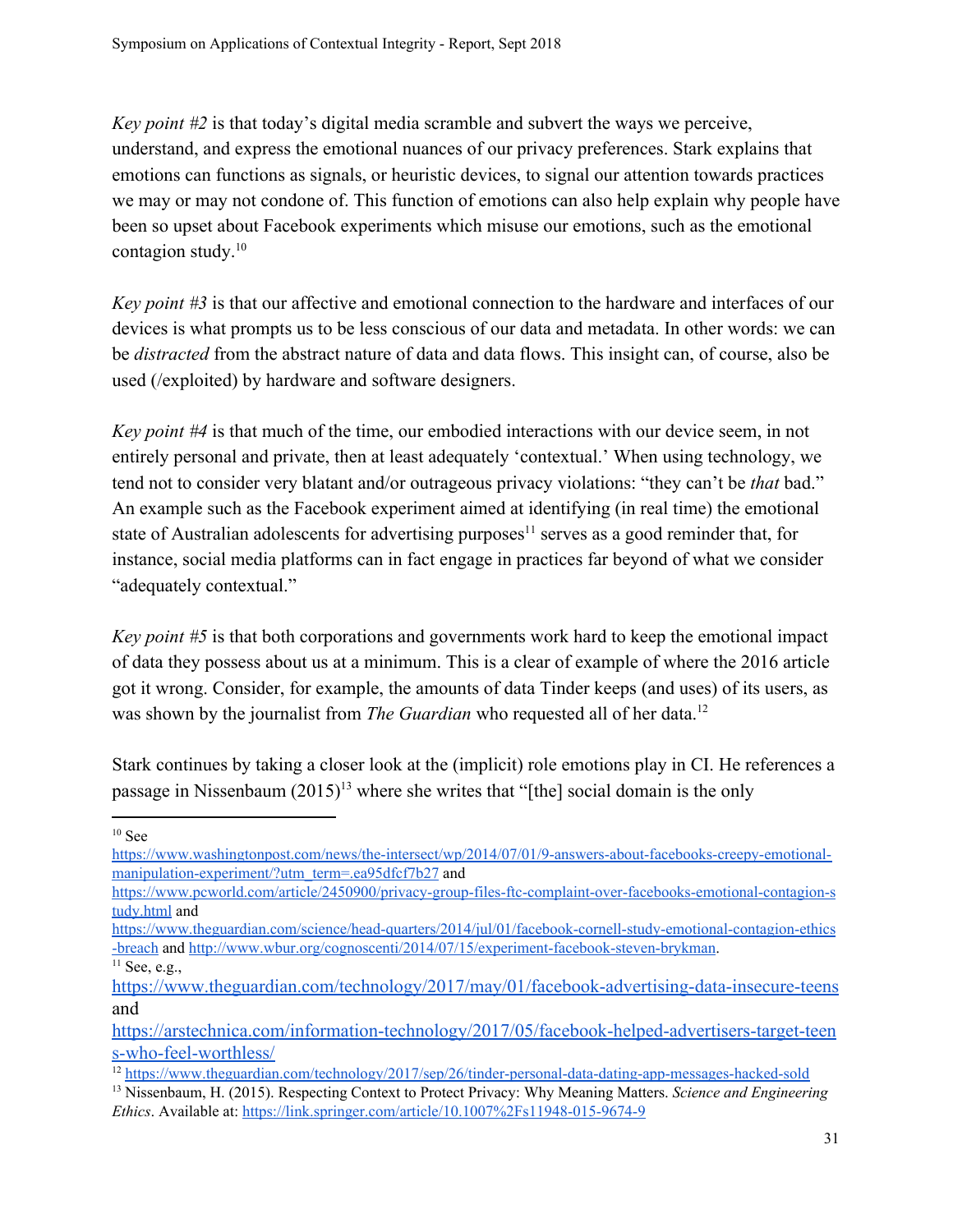interpretation of contexts that marks a meaningful departure from business as usual." Referring to Hochschild,<sup>14</sup> Stark emphasized that emotions are fundamentally social and, therefore, also fit into the analysis in Nissenbaum (2015). Emotions can thus be used as important signals to understand where practices within a practices are no longer 'business as usual' and thus warrant critical analysis. This is further supported by the fact that Nissenbaum (2015) writes that "the theory of contextual integrity holds the source of […] anxiety to be neither in control not secrecy, but appropriateness."

Trying to connect emotions to specific elements from the CI framework, Stark proposes we can think of the emotions themselves as information types. The relevant (inter)actors can, next, be interpreted to be the 'emoters' which are those with whom we 'emote'. Lastly, transmission principles can be seen as 'emotings', which are the ways in which we 'emote.'

Stark discusses three main omissions/errors in the 2016 article. First, he was too sanguine about propaganda and manipulation. The Cambridge Analytics scandal clearly shows that propaganda and manipulation worries are real and urgent matters. Second, he was too silent on issues pertaining to gender, race, class, and identity. He acknowledges that thinking about emotions and privacy must also incorporate these dimensions. The recent discussion around Serena Williams' behavior during the final of the US Open is a good example.<sup>15</sup> It has been suggested that race and gender played an important role in this final, as Serena Williams' race and gender seemed to constrain the ways in which she was allowed to show and act upon her emotions. Third, he was too optimistic about design and the role it could and/or would play in addressing privacy issues. Stark discusses how both Google and Apple have recently announced the introduction of software (dashboard-like) tools aimed at helping consumers gain a better insight into how they are using their devices. These new tools are, according to Stark, not exactly the game changers that one would hope for.

Looking at potential future research, Stark mentions the concept of 'intuitive data toxicology.' Much like gas companies add an odor to odorless gas for it to be detectable by humans, one could think of possibilities of leveraging emotions and emotional responses to alert people to abstract data flows and data uses, rather than designing technologies that distract users from these already abstract data flows.

<sup>14</sup> Hochschild, A. R. 1(983). *The Managed Heart: Commercialization of Human Feeling*. Berkeley, CA: University of California Press.

<sup>15</sup> See, e.g., <https://www.nytimes.com/2018/09/09/sports/tennis/serena-williams-sexism-us-open-.html>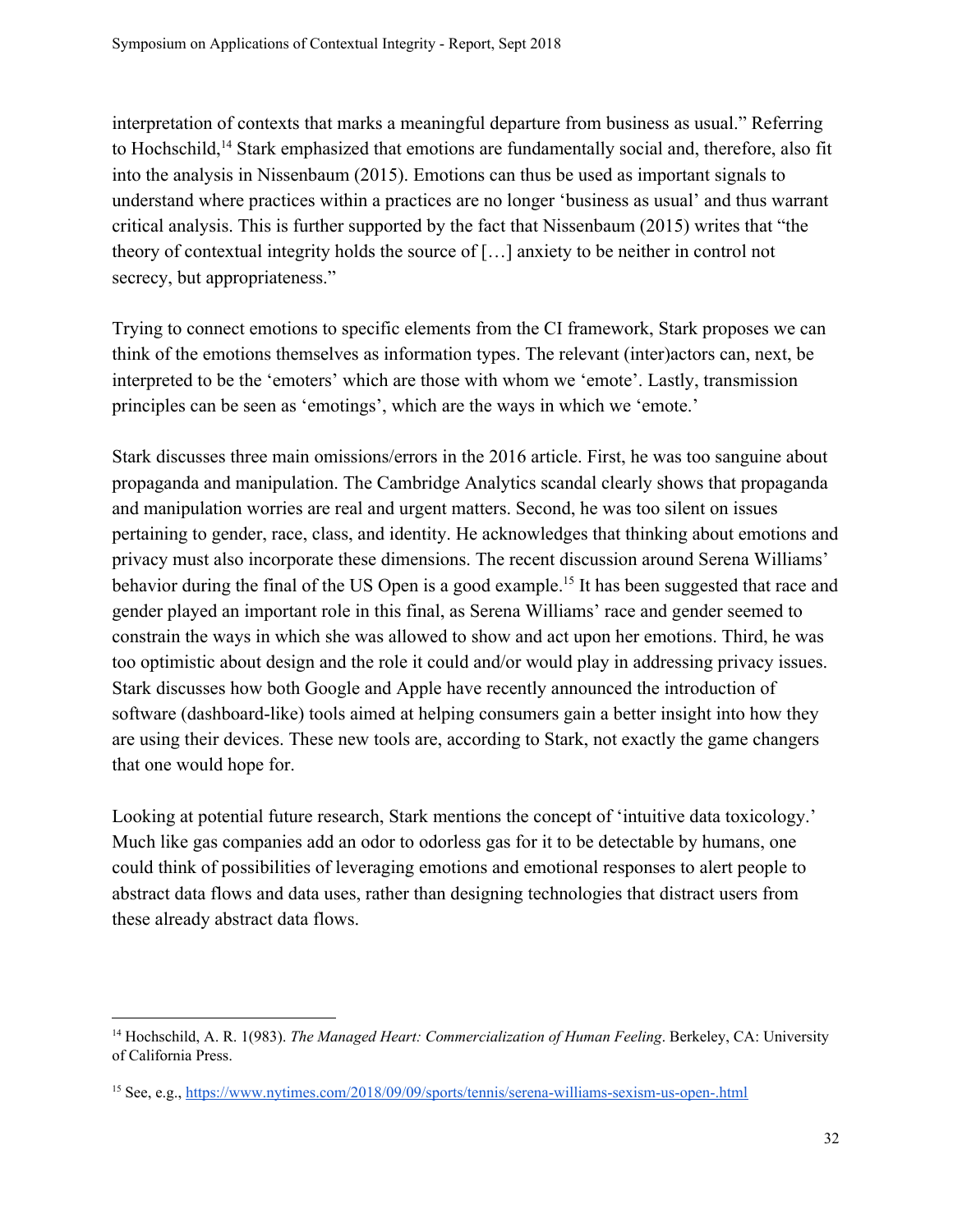## *Q&A*

- The first question is a suggestion to consider a cultural phenomenon that could be interesting for Stark's project. The (norms around) civil inattention which make it impolite to look at the one's neighbor's screen when he/she is texting could be an interesting source of inspiration.
	- *Response:* Stark agrees and will look into this.
- The second question is whether Stark had considered looking in the significance of devices as points of interaction. For example, when thinking, speaking, and writing about Internet of Things systems, people tend to refer to the connected app (with an interface) on one's device, rather than to the entirety of the IoT system. This could be an interesting perspective to take into account when discussing how our emotional dealings with technology can distract us from important features and information flows.
	- *Response:* Stark agrees and will look into this.
- The third question emphasizes how in the CI framework, discussions often start after a *felt* privacy violation. These experiences of violation are often emotional. This suggests that emotions can also be used to signal our attention to violations.
	- *Response:* Stark agrees and explains how this is indeed part of the paper. He also refers to Nissenbaum's PhD dissertation for an interesting earlier treatment of emotions<sup>16</sup>

## <span id="page-32-0"></span>**Examining Gaps and Opportunities for Engaging with Contextual Integrity in Human-computer Interaction**

*Karla Badillo-Urquiola, Xinru Page, Pamela Wisniewski*

Page starts by explaining why CI is interesting for HCI scholars and why, therefore, it is worth exploring the use of CI in HCI in a systematic manner. Existing theories that classify different information types according to their sensitivities or focus on awareness and control over information do not do a very good job at *really* explaining privacy behavior. As a result, these theories frequently give rise to 'privacy paradoxes.' Page argues that norm-based theories that focus on norm violations (CI being the most prominent one) are better able to help us understand privacy behaviors.

To explore the use of CI in HCI literature, 3 research questions are answered:

- 1. Within which technology contexts do HCI researchers apply CI?
- 2. How deeply do HCI researchers engage with CI?

<sup>16</sup> Nissenbaum, H. (1985). *Emotions and Focus.* Chicago: The University of Chicago Press.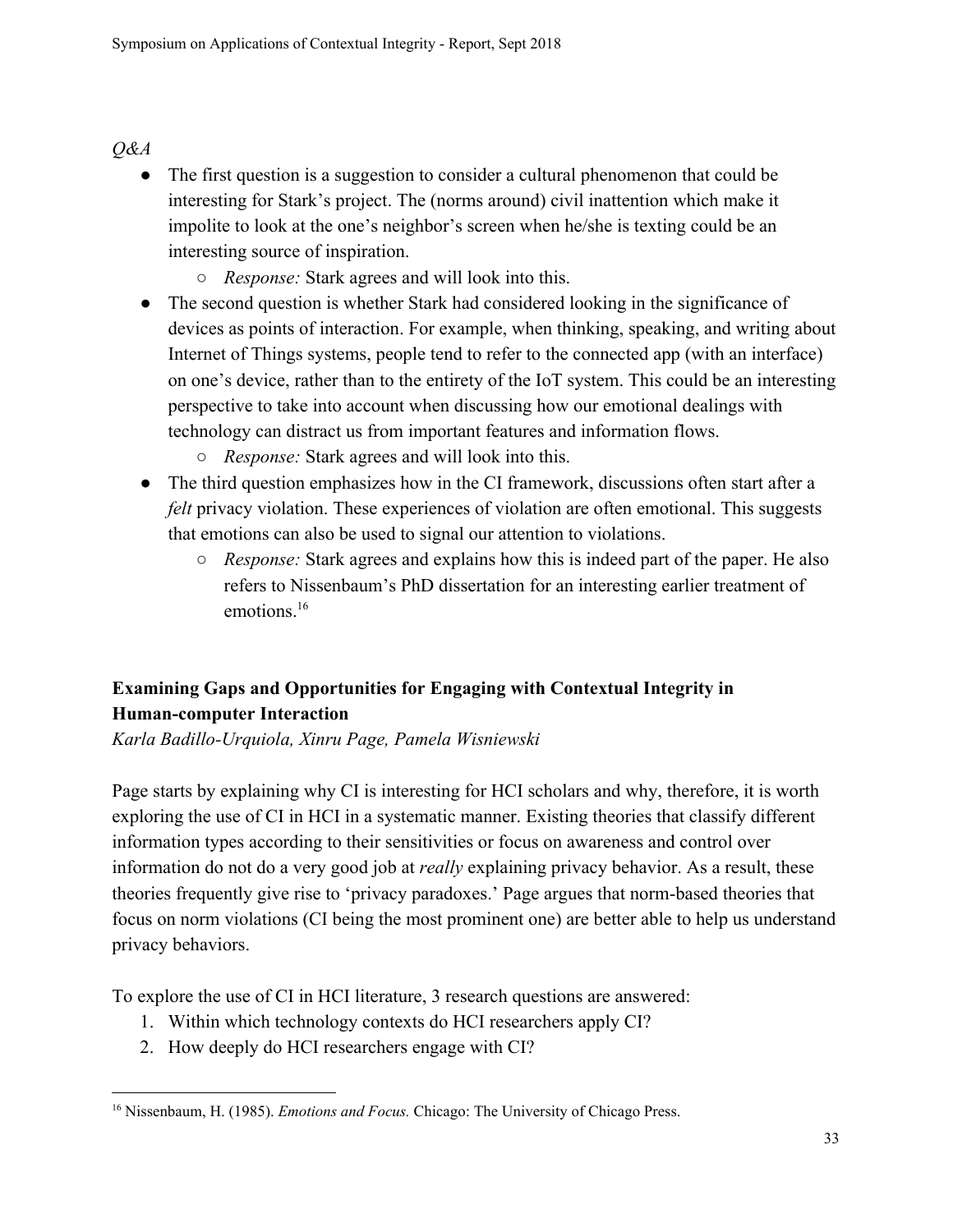3. What types of studies do HCI researchers conduct when applying CI?

The following search criteria were used in order to create a sample of articles in the HCI literature:

- 1. The article must be published in last 10 years (i.e., 2008-2017)
- 2. The article must be peer-reviewed
- 3. The article must be published in one of the top HCI journals/conferences/venues based on GoogleScholar and Microsoft Academic Research rankings (this generated a list of 32 top HCI venues from which articles were selected).

To search the 32 top HCI venues the keyword "contextual integrity" (case insensitive) was used. This resulted in 24 hits. After inspecting these hits, not all articles met the search criteria. In the end, 15 articles were found. In order to code these articles, the following coding dimensions were used:

- 1. Technology context: the type of technology studied
- 2. CI engagement: to what extent CI was used in the research
- 3. Type of HCI research conducted: whether the study was a formative or summative evaluation and the type of scholarly contribution made by the research (e.g., design implications, framework, new technology).

For the *technology used*, the results were as follows:

- 1. 7 out of 15 studies dealt with Internet of Things
- 2. 5 out of 15 studies dealt with social media
- 3. 3 out of 5 studies dealt with mobile devices.

The Internet of Things studies tended to focus on the uncertainties this new technology introduces vis-à-vis existing and new (privacy) norms. Next, the social media studies tended to integrate CI by examining users' privacy perceptions, expectations, and norms as well as their willingness to share information. Lastly, the mobile device studies focused on studying design solutions for privacy concerns related to data leakage, surveillance, and bystander privacy intrusion.

For the *level of engagement with CI* the results were as follows:

- 1. 9 out of 15 studies referenced CI primarily in background literature
	- a. 2 out of these 9 only cited CI
	- b. 7 out of these 9 also explained (in some form) the CI framework
- 2. 2 out of 15 used CI as the guiding framework for understanding privacy challenges
- 3. 4 out of 14 used CI to inform the study design and data analysis
	- a. 2 out of these 4 used CI to inform the codebook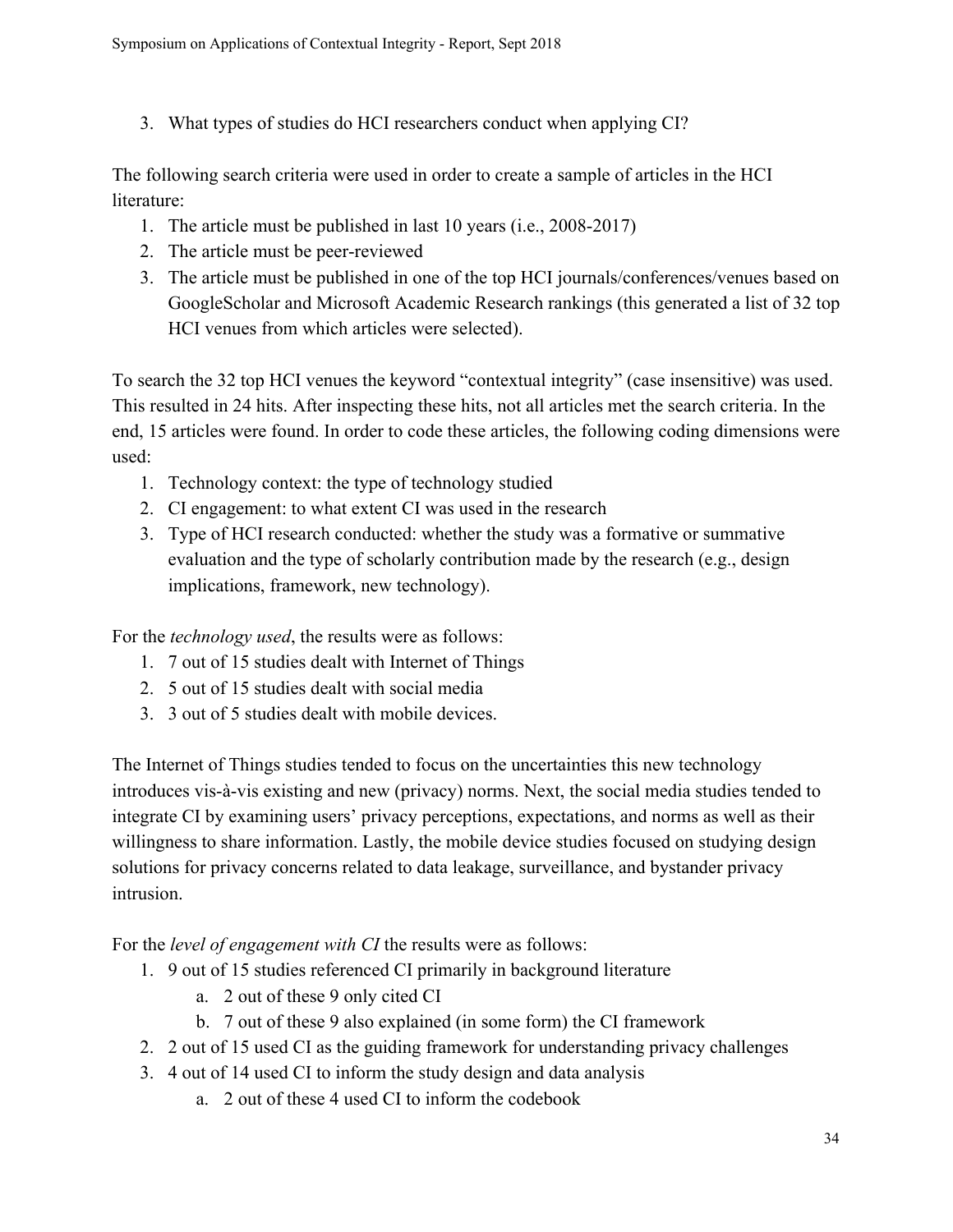b. 2 other out of these 4 integrated CI into the actual study design.

For *the types of research that apply CI* the results were as follows:

- 1. In 8 out of 15 studies, a user study was performed
	- a. 7 out of these 8 were formative evaluations
	- b. 1 out of these 8 was a summative evaluations
- 2. 7 out of 15 studies detailed design implications and avenues for future research

In the user studies that were formative evaluations the CI framework primarily informed the design of new technologies by asking users about their perceptions through surveys and interviews. The summative evaluation used aspects of CI to assess a new system.

Based on this overview of the HCI literature that uses CI in some way, the authors provide the following recommendations:

- 1. Future studies could benefit from operationalizing the framework of CI as a robust multi-dimensional construct. This would allow scholars to with a convenient mechanism to evaluate (entire) systems in terms of its contextual integrity.
- 2. Future research should focus on summative evaluations of systems that instantiate CI in a meaningful way. Many of the studies provide useful insight into the *design* of future technologies. However, there was no *evaluation* of new technology solutions.
- 3. There are multiple open-ended questions that are worth discussing, such as:
	- a. Different ways to systematically scope the literature (e.g., a forward reference search of Nissenbaum's work; this yielded 79 additional articles).
	- b. The qualitative coding (in this case domain, depth of the level of engagement with CI, and the types of research that apply).
	- c. How to distinguish between CS and HCI in a systematic fashion

## *Q&A*

- The first question is whether keyword used to search for articles could be refined, for instance by also trying different variations that include, for instance, a hyphen between phrases.
	- *Response:* Page answers that that is a good suggestion.
- The second question is a suggestion that applications to other fields or milieus would be interesting, such as law.
	- *Response:* Page agrees with this suggestion.
- The third question asks about the codebook: is there a codebook available?
	- *Response:* Page answers that there is a codebook available and that Badillo-Urquiola knows (much) more about the codebook. It is also asked how the codebook was constructed. Page answers that only the different context (i.e.,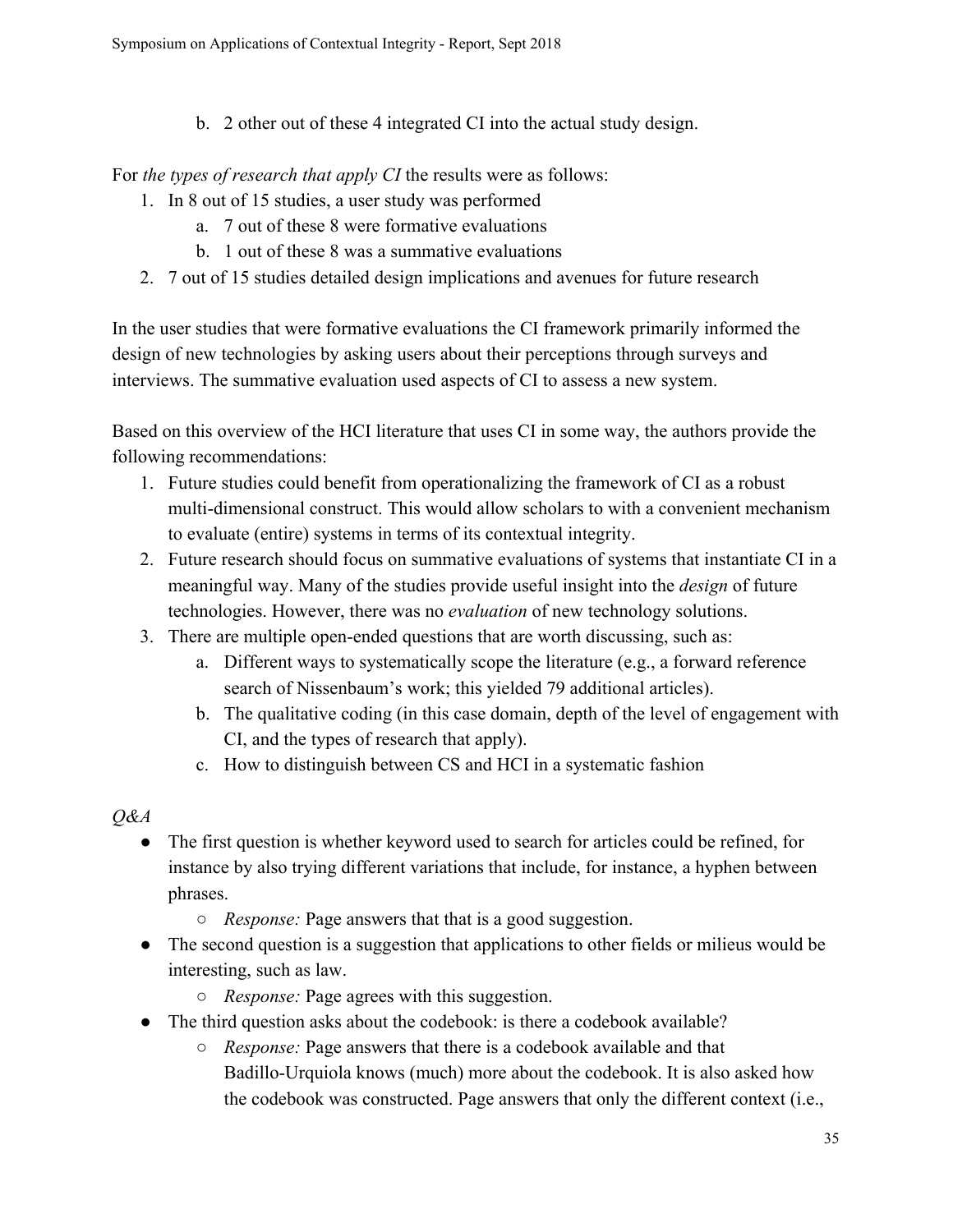Internet of Things, social media, mobile devices) emerged during coding and that the rest was determined beforehand.

- The fourth question is whether the researchers have considered a GoogleScholar keyword search to generate a list of HCI articles that use CI.
	- *Response:* Page answers that this was indeed considered, but that (for now) the use of a venue list was most convenient to ensure a proper focus on HCI literature.
- The fifth question asks whether the authors could (in next presentations or publications) speak more about the filtering process. Some of these venues alone have over 3000 publications, meaning that just mentioning that there were 15 hits does not say much. Taking one venue with 3000 publications as an example, it would be interesting to know how many publications in that value are, for instance, about privacy, how many are about security, how many are about privacy and security, and how many of each of these sets use CI.
	- *Response:* Page answers that this is indeed something to consider.
- The sixth question is the suggestion to look into snowballing methods, starting from influential starting points. This would have the benefit of allowing for an analysis of *where* (i.e., in which literatures) CI ends up being used.
	- *Response:* Page agrees and suggest that this would be a good way to identify various 'CI communities.'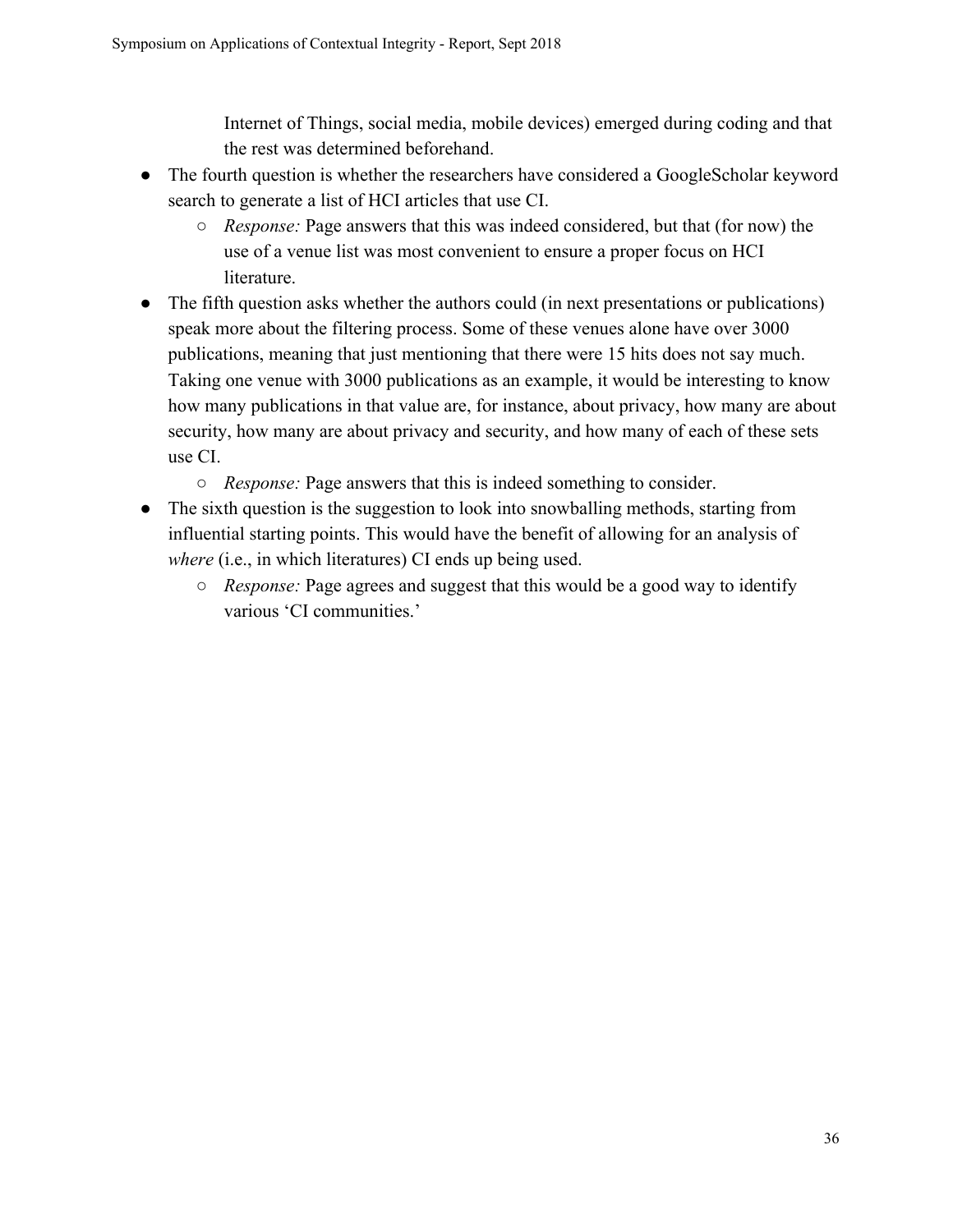## <span id="page-36-0"></span>**CI based Systems Design**

*Chair: Darakhshan Mir Notetaker: Erica Du*

### <span id="page-36-1"></span>**Contextual Permission Models for Better Privacy Protection**

*Primal Wijesekera, Joel Reardon, Irwin Reyes, Lynn Tsai, Jung-Wei Chen, Nathan Good, David Wagner, Konstantin Beznosov, and Serge Egelman*

*Problem:* Reducing the gap between privacy expectations and how current systems are actually protecting privacy.

*Goals:*

- Create a permission model that allows application to access data when it is expected by the user
- Discover how users expect their privacy to be protected

Specifically, focusing on 20 permission types, what is the best way to ask for permissions on mobile?

*Why CI?:* CI provides an excellent framework to understand user expectations

#### *Current Progress:*

- Retrospective experience sampling
	- Procedure
		- Every time we saw a sensitive background request, we took a screenshot
		- Then we show screenshot
		- Then we ask what you would do
		- Do users want to have option to make decision to block requests?
	- Found that users wanted to vary their privacy decisions based on the requesting app's visibility -- the knowledge that the application is running. Services making request in "invisible" applications likely to be denied
	- Number of requests is way too high to always ask user. For example, Facebook accesses location 4 times per second (240 times per minute)
	- Platforms make decisions on behalf of user, now they want to make contextual decisions, but system has to then make predictions on context
- Collecting Ground Truth
	- Whenever we saw a request, we prompted the user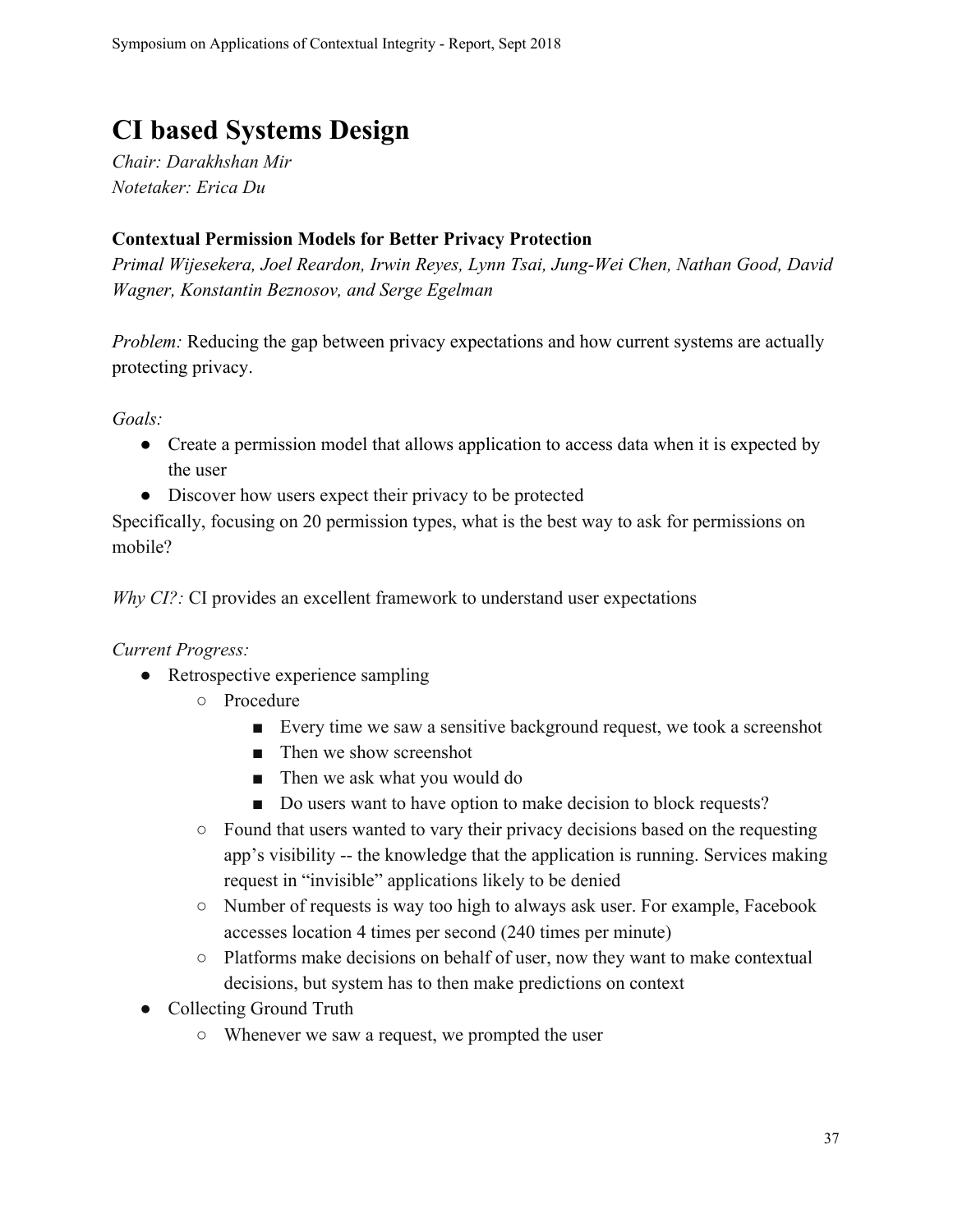- Visibility is the most important factor. Foreground application is also important. Application that is requesting the application is not significant, but application visibility is -- does the user know that the application is running?
- $\circ$  Role played by front actors also matters ie. medical data when you're a patient is different than medical data in other contexts
- Implementation in Android
	- Made a predictive model using SVMs (Support Vector Machine), yielded lower error rates that "ask on first use"
	- 37 users, 5.4m requests, 1k privacy decisions. Prompted users 4x a day.
	- $\circ$  Punchline: contextual model works 5% error vs. 20% error for ask on first use
	- Also implemented new permissions
- Learned that context is applied similarly for everyone
- Future: What's the impact of the purpose of a permission request?

*Q&A*

- Could you predict what users expect? How consistent are these expectations with what contextual integrity thinks about norms? Might what users expect not be social norms? How would you bridge bridge these differences?
	- *Response:* We don't claim that visibility or foreground, moving forward we want to understand why foreground and visibility are important
- Have you looked at time? Have you looked at the language?
	- *Response:* Most people ignore prompt at least once, but people look at prompt again. We briefly looked at time they spent and decision. In second study, even if say we will deny the request, we will not actually deny request. Third study changed same wording that by denying you are actually denying resource.

## <span id="page-37-0"></span>**Privacy Heuristics: How Users Manage Complex Contexts when Evaluating Mobile App Requests**

## *Amit Rechavi, Eran Toch, Jason Hong*

*Problem:* We are making contextual decisions on what kind of info our apps can access. Permission interfaces have changed over the years, for the better. Our aim is to understand how users make these decisions when they have complex set of context elements, especially when focus on purpose of decision. How do we create an interface to enable users to create social norms around transmission?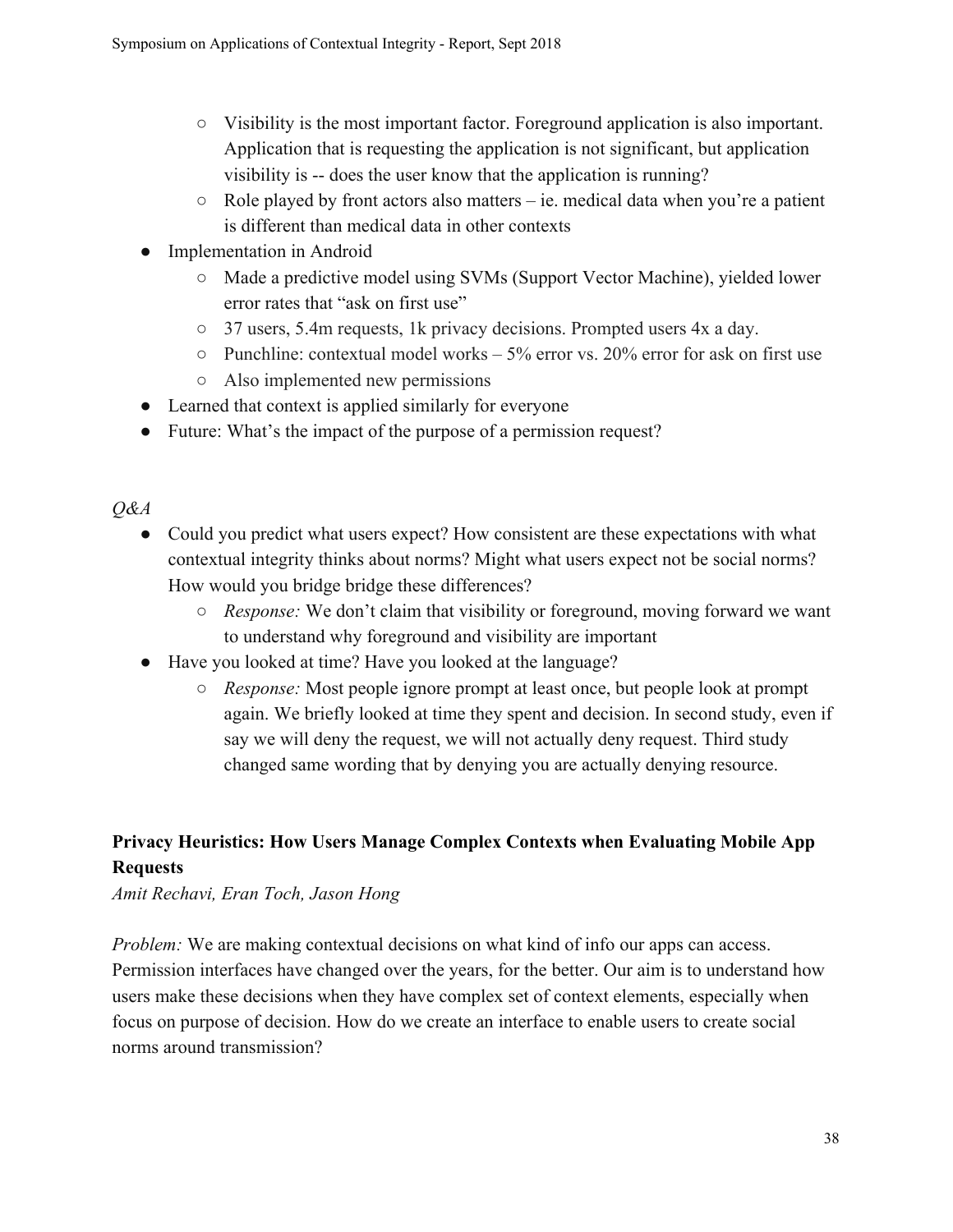*Why CI?:* Contextual integrity as a descriptive theory for how decisions are made. Users make decisions differently between extreme and normal cases. Context is managed dynamically.

*How CI?:* First, need to understand what matters to users. We know context matters to users, but we need to understand how users form normative decisions around complex contexts. We don't ask "what are the norms?", we ask "how do you use the phone?".

*Progress/Results:*

- Using an existing 2012 dataset of 800 Amazon Mechanical Turk surveys about 1,200 applications
- Participants were presented with a scenario that included actual apps and permissions
- Results: all aspects of the context matters
	- Actor dependent norms
	- Application category
	- Comfort score
	- Some actor agnostic norms

There seems to be a model for normative decision-making:

- Evaluating request  $\rightarrow$  is this an exceptional case?
	- $\circ$  Yes  $\rightarrow$  conforms to general norms?
	- $\circ$  No  $\rightarrow$  conforms to contextual norms?
	- $\circ$  yes  $\rightarrow$  accept, no  $\rightarrow$  reject
- *Q&A*
	- How are you thinking formally of what a context is? Is it just the purpose? Is it the category? Is it a combination?
		- *Response:* When you look at process of decision-making, we are not sure how users form context. Users use combinations of things, and our job is to understand this
	- Conversation, not question -- I'm in favor of that. Concerned about the assumption in people's minds as context in a special case, like "in a context", or the idea of context as constituted by values of various parameters, not that people ask what context we are in, but rather that this is my teacher and we're talking about grades I got
	- Have you touched on the challenge of how we operationalize context?
		- *Response:* We see there's a feedback loop. Perhaps some social norms associated with information transmission will help people define what context is, we don't necessarily think about context in advance of transmission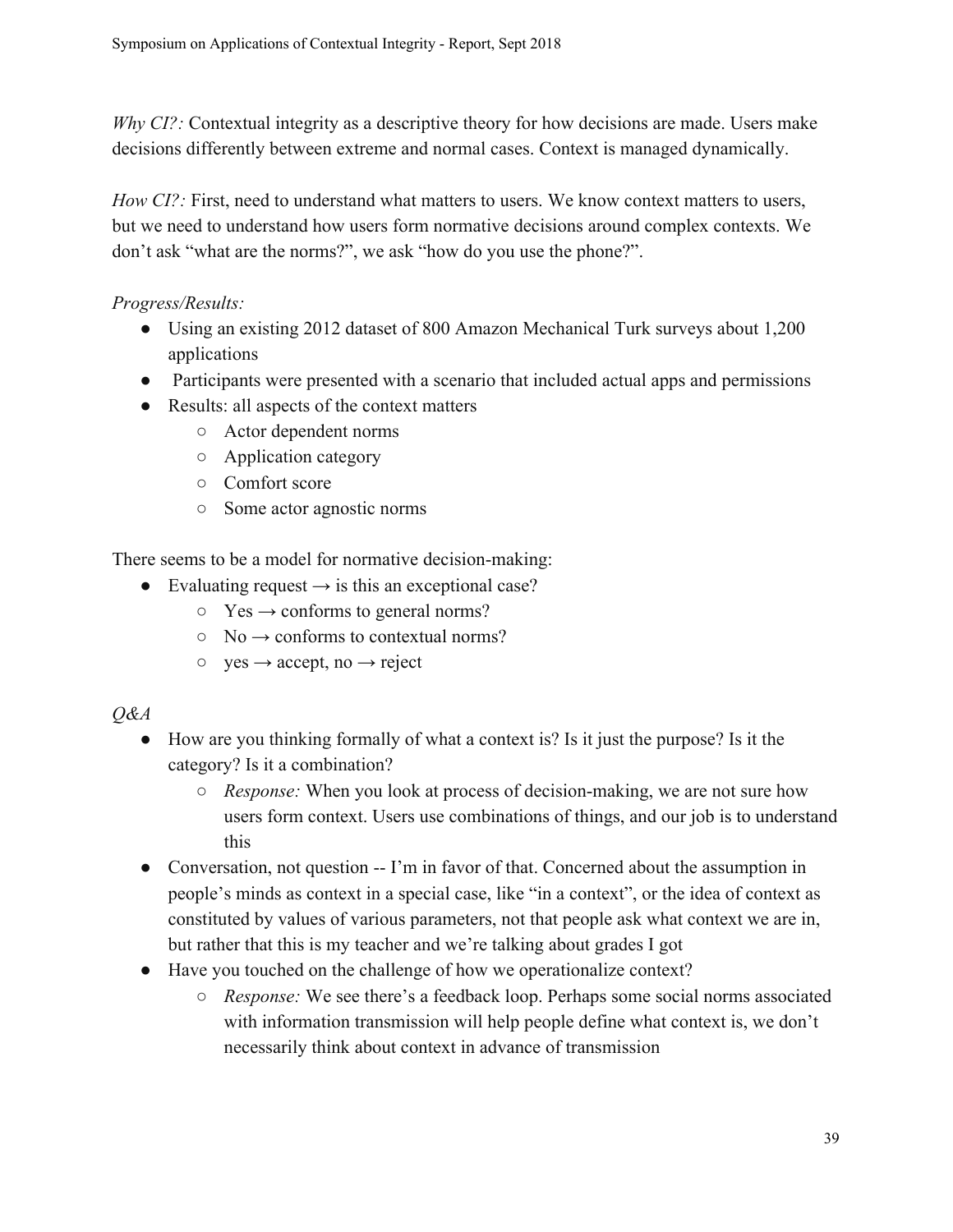## <span id="page-39-0"></span>**Privacy-Aware Programming for Microscale Data**

*Jason Waterman, Eugene Bagdasaryan, Matthew Griffith, Griffin Berlstein, Nate Foster, Eleanor Birrell*

*Problem:* We define microscale data as personal and sensitive data that we generate by living our lives in the digital age. There exists this tension between rich data and privacy. You can't just bolt on security and privacy at the end when building a product, you must develop it with that principle from the ground up. We need better tools for developing these applications.

*Progress:* ANCILE is the in-between manager of a user's data and a third party application. All requests for a user's data goes through ANCILE and the micro data core. This forces applications to think about they are going to use and the transformations on the data. They must also think about how they're going to use data and present those requests to the user. There is a policy that interactions must adhere to, and ANCILE will programmatically enforce that by taking care of data fetching for  $3<sup>rd</sup>$  party applications. As system runs, the context changes. This change is handled by the event manager, which changes the policy.

## *Prototype applications:*

- Roaming office hours
	- Data shared: location only in proper context
- Spontaneous study group
	- Location only in proper context
- Selective study participation
	- Anonymized user or nothing

## *Future Work:*

- Implementation of more complex use cases, deployment outside of our lab
- Providing tools for visualizing and creating more complex policies
- Moving from single instance to a federated version of ANCILE, allowing for scaling to large deployments
- Could also go other direction, and move towards a more personal ANCILE

#### *Q&A*

- Are these going beyond access control policies in anyway? Can you say more about expressivity of policy language and how it adheres to CI?
	- *Response:* The data you get, a lot of the time it's all or nothing, you allow access to data or not determined by OAuth. Instead of getting access to entire gmail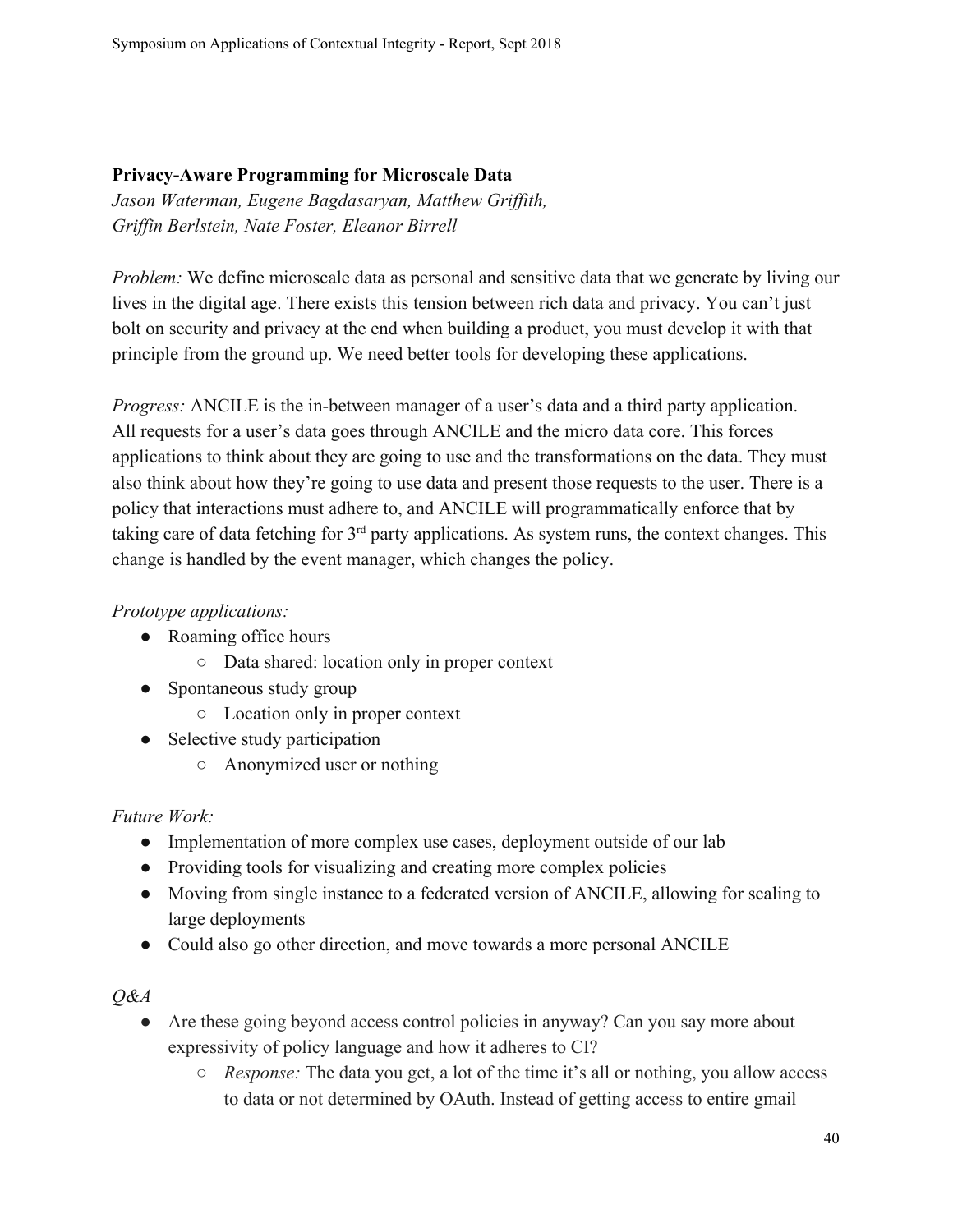account, ANCILE can specify filters on operations. It's done inside of core, none of that data gets out of system except for end when you have explicitly authorized it. Language: temporal events, can dependent on arbitrary data, focused on location based apps right now, context based on location and time, could incorporate based on other types of data

- Follow-up worth mentioning, responding to Anupam, re: "location only in proper context." Can you be more precise, is there a way for system to know who your students are, include in recipient category? Can you specify it's your students, do you care what slack is getting?
	- *Response:* Raises very good point about design parameters. We are making this end to end argument to put as little functionality, and bake in as few assumptions as possible. This concept of users, and how does system handle that, is it something that is built into the core? Ancile does have a core concept of users. However, as far as particular groups, we did not bake into system, slack comes into play here bc slack already has a concept of a group
- What about policy frameworks? As you dove deeper, did you hit any walls? Are there any new technical challenges? Is there a technical contribution as well?
	- *Response:* ANCILE is a general purpose framework, meant to support things like contextual integrity, represented as state transition. We tried hard to design touch points to system that are fairly narrow, because we wanted to replace one policy framework with another. There are only a couple of places in system you'd need to modify. As far as challenges, when you add another layer of indirection, we'd like to reduce and mitigate overhead that is allowed, like when context changes, you change policy. We'd like to separate existing policy that gets enacted, and the policies that change.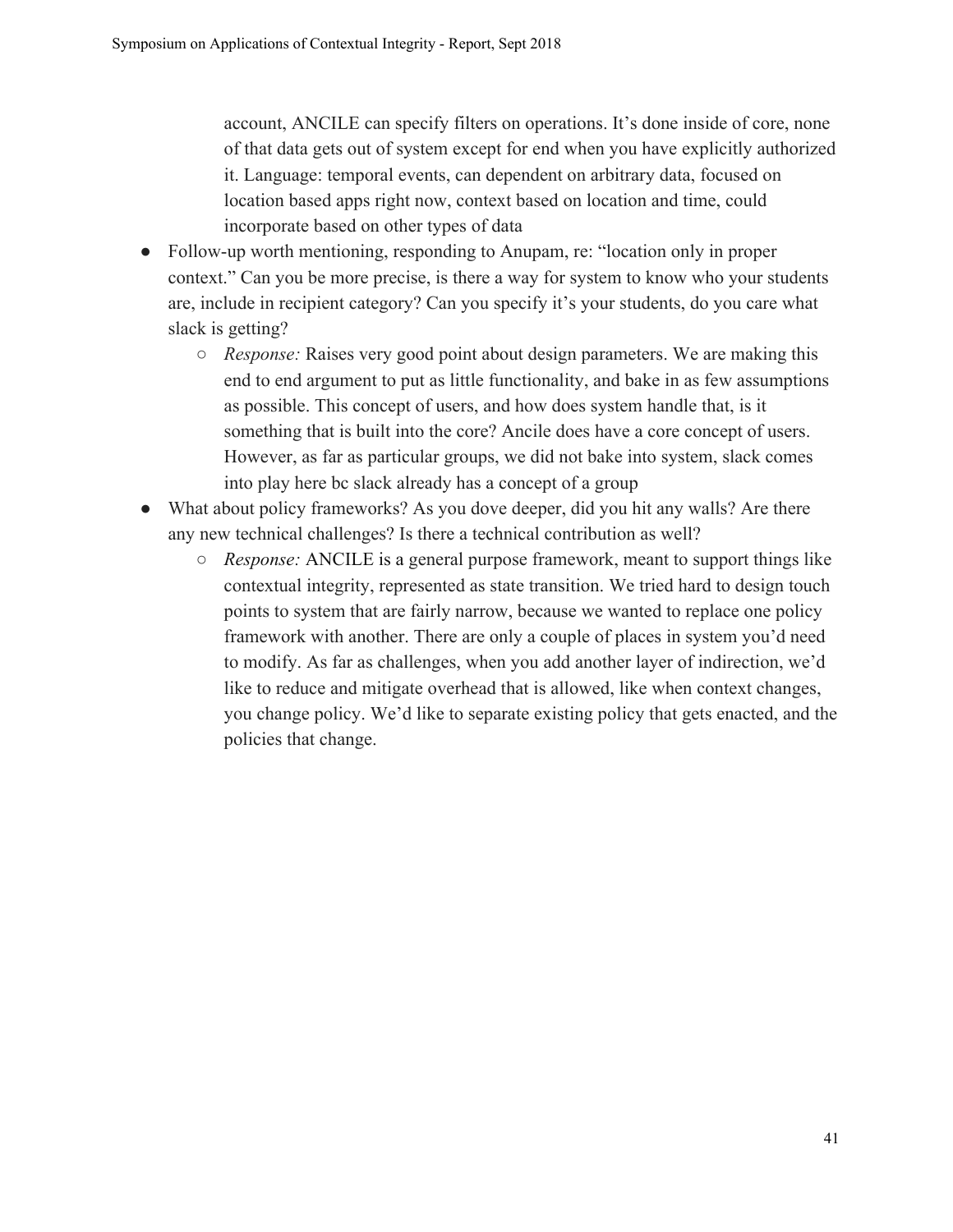## <span id="page-41-0"></span>**Lunch and Conversation with Susanne Wetzel, Program Director SaTC, NSF**

*Notetaker: Noah Apthorpe*

## *Introduction:*

- From Stevens Institute of Tech
- Been at NSF for 1.5 years
- Get to experience the process from the "other side," meet young faculty

## *Talk will Focus on SaTC (Secure and trustworthy cyberspace) program*

- SaTC spans 5 NSF disciplines
	- CISE, SBE, EHR, ENG, MPS
	- Interdisciplinary program that makes funding decisions across disciplines
	- Encouraging new collaborations across fields, especially between computing and social sciences
- Spans a broad range of topics in cybersecurity (including privacy and useability)
- 2017 SaTC program: 139 awards
	- 11 education, 6 large, 35 medium, 67 small, 20 career
	- Budget year ends Sept 30, next year round about to begin
	- "Awards" means individual awards. Large projects may win multiple awards
	- Small: up to \$500K over 3 years
		- "Sky is the limit" as to the topic
	- Medium, up to \$1.2M over 4 years
		- usually multi-investigator or multi-institutional
		- Want to see something coming out of the award jointly from all collaborators, not just institutions working independently
	- Large: up to 3M over 5 years, Frontier: up to 10M over 5 years
		- Include several institutions. represent a specific focus that SaTC or NSF wants a specific focus or to move the needle in
	- Education: up to \$500K over 3 years
- Other Opportunities
	- TPP (in conjunction with small/medium)
	- CRII and early CAREER awards
	- Partnerships with industry (e.g. Intel, STARSS)
	- EAGERs (early stage high-risk, high-reward)
	- Dear Colleague Letters (DCLs)
- For SaTC 2018
	- No large/frontier competition, all small mediums with a TPP option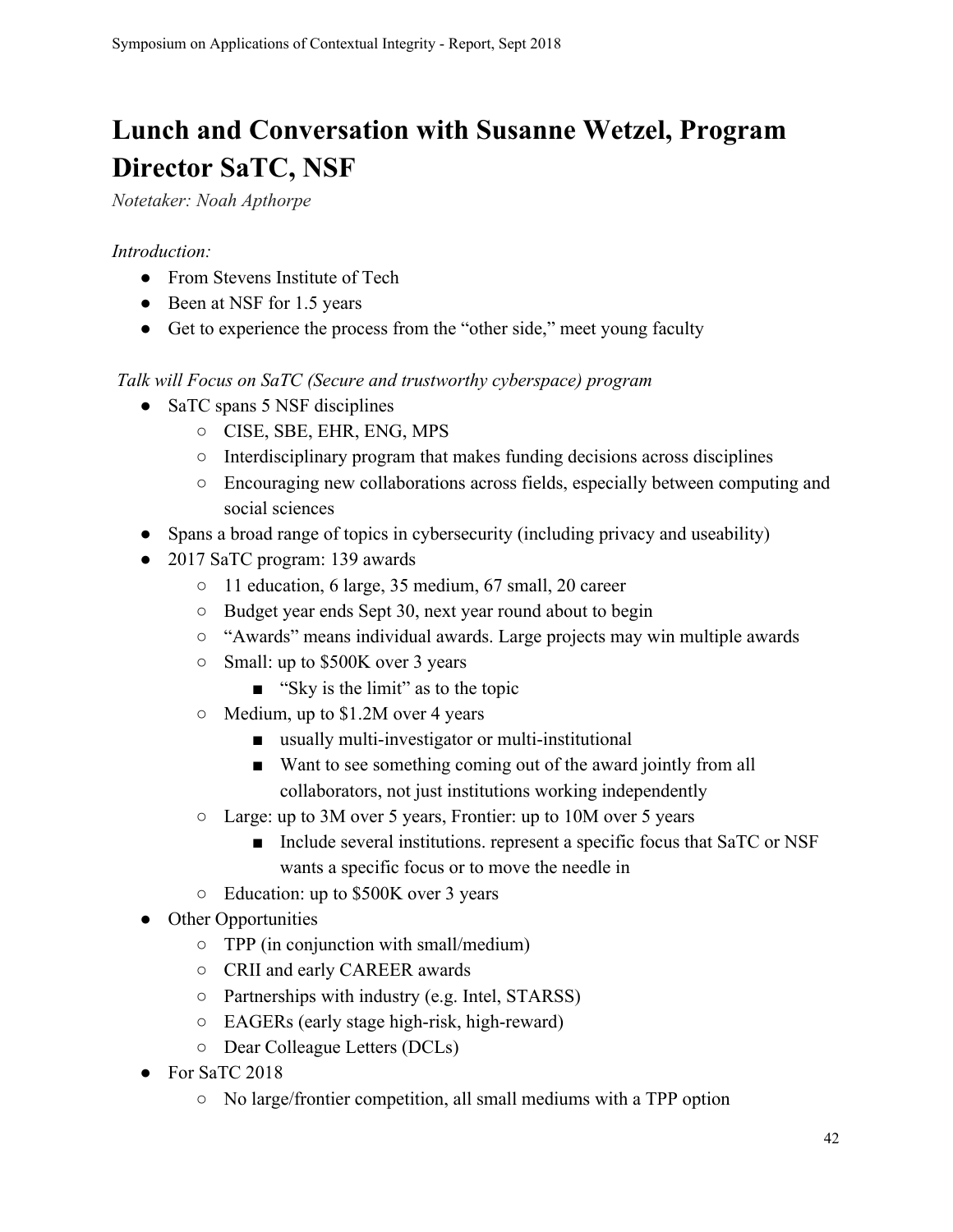- No deadlines, proposals accepted as of October 1, 2018
- Limit on number of proposals per PI/Co-PI
	- 1 small/medium
	- 1 TPP
	- 1 EDU
- Broadening Participation in Computing (BPC)
	- Requirement that you do a BPC for all medium plans, will trickle down to all small plans eventually
	- Requires a "culture change"

## *SNF CyberCorps: Scholarship for Service (SFS) program*

- Capacity building activities
- Examples: GenCyber and Women in Cyber Security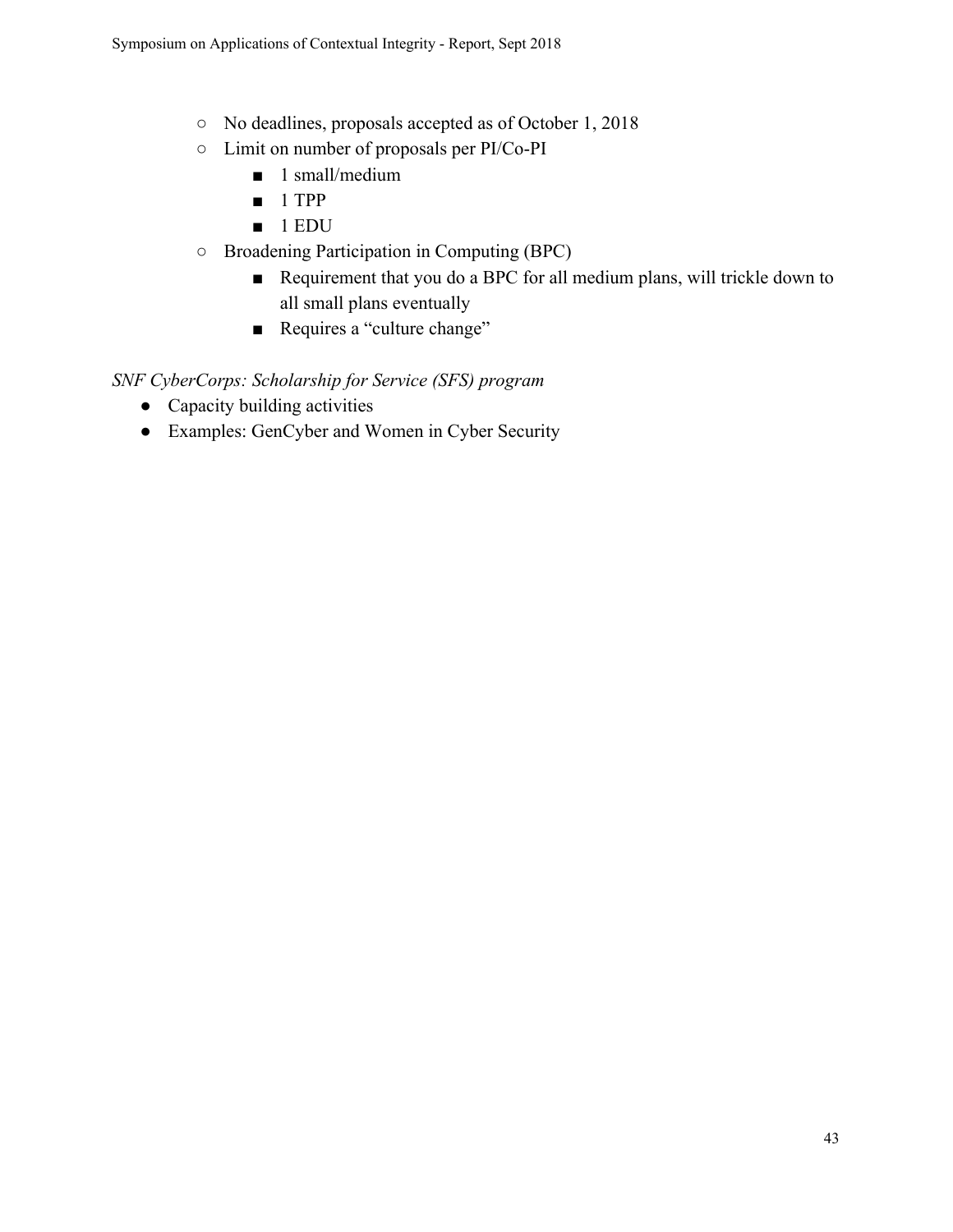## <span id="page-43-0"></span>**Discovering Users' Privacy Expectation**

*Chair: Daniel Susser Notetaker: Priya Kumar*

## <span id="page-43-1"></span>**Context Matters: Guidance for Applying the Fair Information Practice Principles in the Internet of Things**

*Paula Bruening and Heather Patterson*

*Problem:* How to apply longstanding principles of FIPPs in complex environments like IoT. FIPPS are a recognized, relied upon, and trusted guidance for data protection and basis for privacy law, "a common language for privacy." FIPPS are often used as a check box exercise, e.g., "we provide notice, choice, etc." Are they actually being used to support better privacy outcomes?

Intel's "Rethink Privacy" project proposed considering how FIPPs could be used as levers to be pushed and pulled and applied in a weighted fashion to address risks and circumstances. Many in Washington believed that the FIPPs should be abandoned because emerging technologies and data processing methods challenged the ability of companies to apply them. Intel believed that they remain relevant, that they continue to reflect prevailing values about data protection, and they facilitate interoperability between data protection regimes.

*Research Question:* Can Contextual Integrity be used to apply the FIPPs in emerging, complex, data rich tech environments.

*How and why CI:*

- Inserts discipline and predictability about how FIPPs should be applied.
- CI promotes decisions that align with prevailing social norms
- Is sufficiently flexible to adapt to changed norms when they evolved organically
- Motivates and accounts for questions in social settings, etc.
- Combine CI as a way to identify sources of unease, strain on social norms and FIPPs as concrete guidance to alleviate the unease and concerns around potential norm change

*Current progress and results:*

• Applied it to case study of how this would work in a given environment. Chose aging in place as supported in IoT. Didn't do empirical research; drew conclusions from reading mainstream literature. The point wasn't to understand this particular environment but to understand how to create a system/methodology.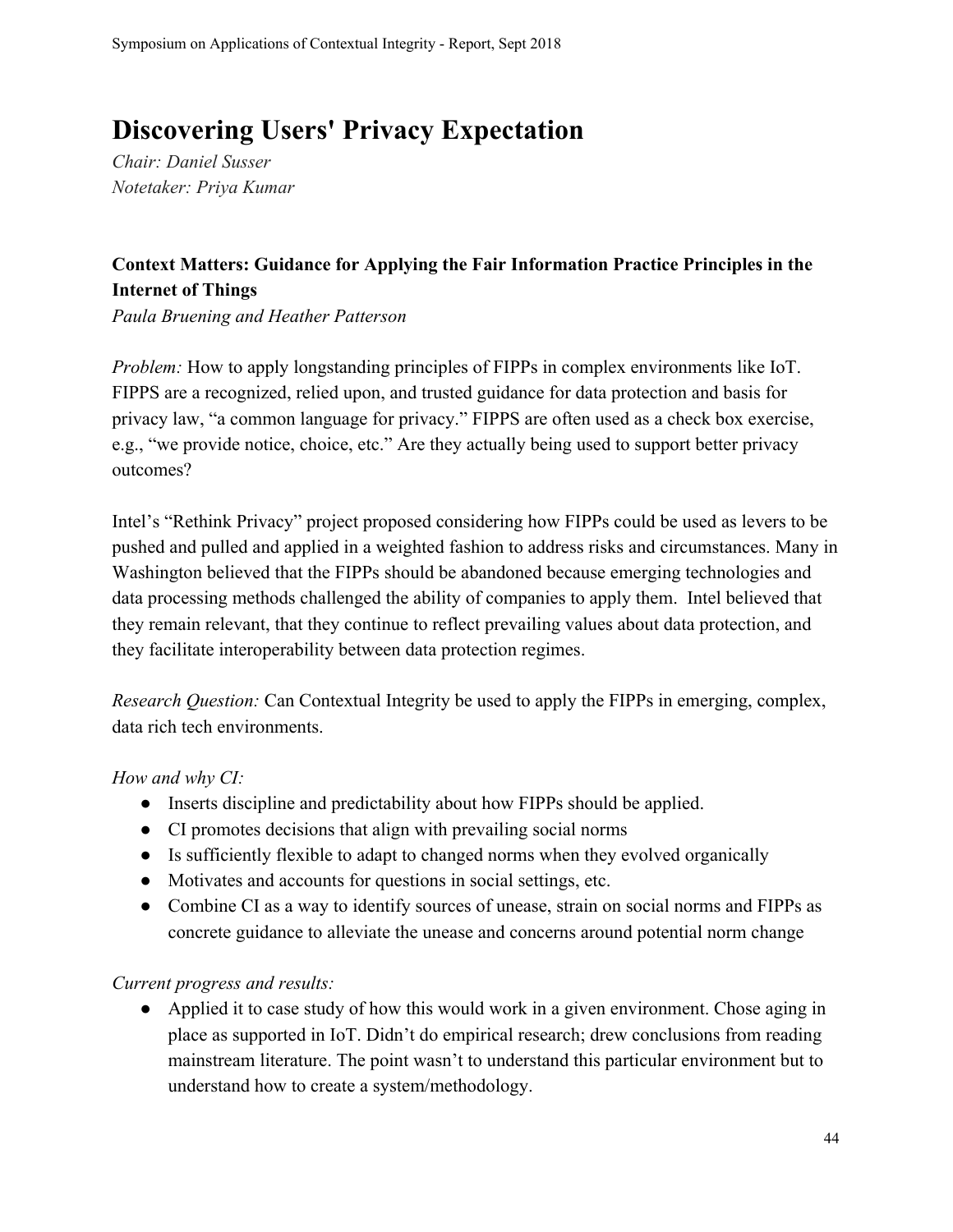- Aging in place is keeping adults at home, comfortable, safe etc. as long as possible, regardless of income or support systems. Most adults prefer this. 90 percent of adults over 65 say they want to stay in their homes as long as possible. Intel was working on IoT solutions. We saw how it could support aging in place, modifications to existing tech, creation of new tech, and analysis of new data. It also results in some new information flows (caregivers, family members, government agencies that support seniors, researchers, etc.)
- Create a template of questions an implementer would ask when thinking of how to implement the FIPPS.
	- Define the social context. Hybrid medical care and home care. Different but related kinds of systems.
	- Identify human values involved. In both contexts, the elderly want to feel confident they can divulge intimate details about health and life and confident that this information will be used responsibly, kept confidential, and not used inappropriately
	- Type of information, actors, and transmission principles at issue. Information includes medical info, blood pressure, pulse, other vital signs, meds, etc.
	- Other personal habit data including sleep patterns, exercise habits, hygiene habits, movement, taking care of small tasks
	- Community: who's coming to see the elderly person. What's that interaction like?
	- Actors: caregivers, family members, health care workers, people at the company level installing the system, government agencies, researchers
	- Transmission principles: patients feel comfortable sharing information but will withhold sometimes. They will disclose to some but not others. Patients felt they should have the discretion to do that.
- Due to IoT, more granular information is collected more often. The friction of a doctor's visit goes away with more ubiquitous sensing
- The IoT is also more pervasive, such that the ability to decide what to disclose or not begins to disappear.
	- What is the normative impact? More autonomy is possible. People could stay in home longer, get support they needed for longer, or delay moves to support facility. However, it means there's more observation, which can change the way people operated within home.
	- So what do we do with this info if we're going to apply the FIPPs?
- Collection limitation principle what are the prevailing expectations of data collection? Where is the data coming from and what's being collected?
- Found that what created unease wasn't data collection, but the fact that it was collected by novel actors and potentially used in new ways.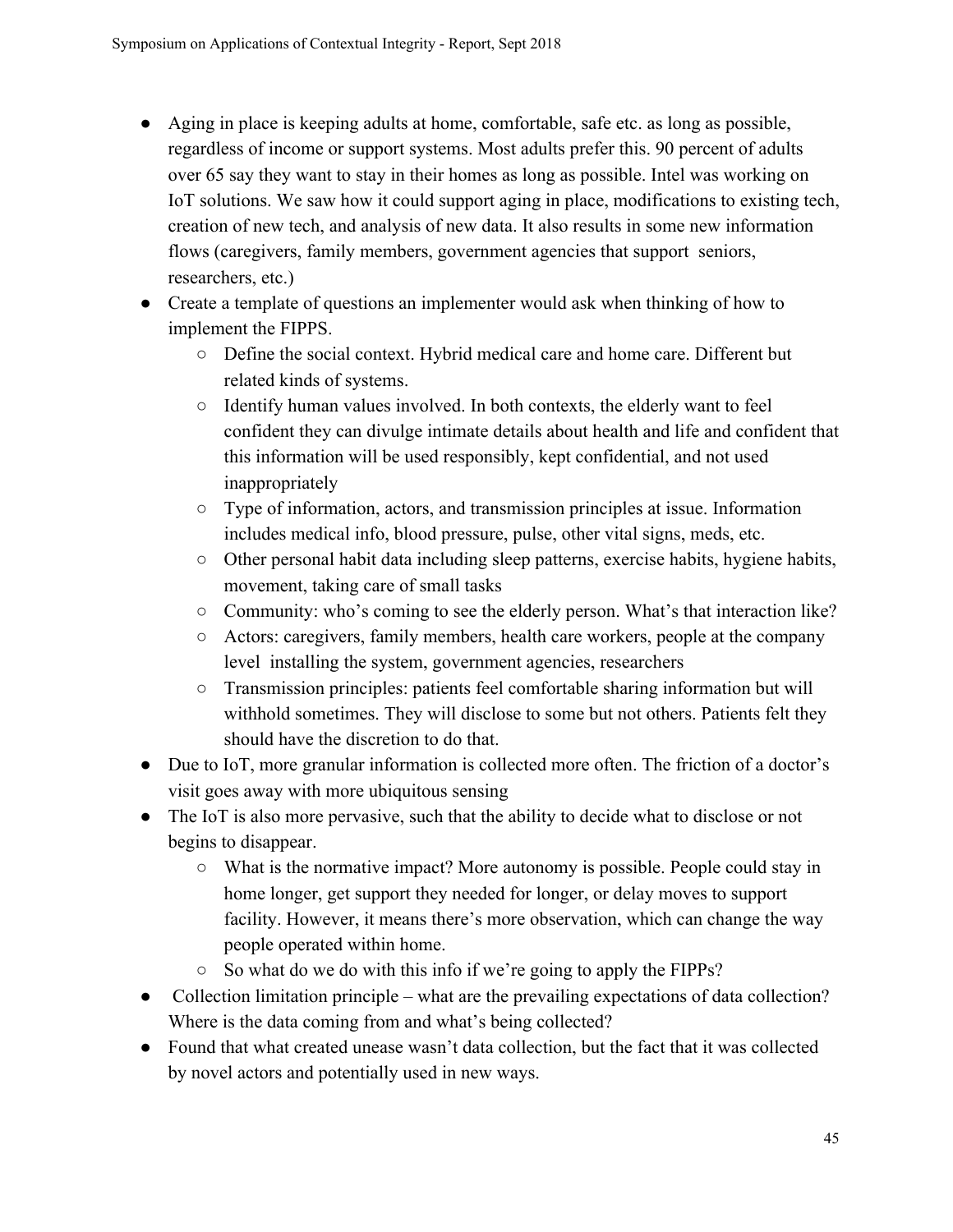*Response:* If collection isn't the issue, then it's important to shift the balance to other FIPPs to enhance openness, provide more notice, limit use of data, and enhance data security.

### *Challenges & Lessons:*

- Multiple IoT systems in an environment may be deployed and operated by different entities. How should we deal with competing norms?
- There is always going to be a profit motivation for companies. How do you address this? Can you keep the company accountable? Can accountability principle in FIPPs help that?
- There is a complex constellation of actors. Who are the FIPPs protecting? This is an interesting question when trying to balance competing interests.

## *Future work:*

- Need to test the approach in operational environment where sensors are actually deployed
- Similar case studies across other environment, education, home, library, workplace
- How should you approach CI based decision making when environment presents conflicting norms? How do you parse those different norms
- What are the practical tech and design questions that emerge when you try to do this? How can they help you do this implementation?
	- When we talk about privacy, we talk about privacy by design. Can you build something into systems?

## *Q&A*

- How do you think about the relationship between CI and FIPPS? CI can be a way to implement FIPPS, but it also seems like an alternative.
	- *Response:* CI is an alternative to the FIPPS. From a public policy standpoint, discussions in Washington, Brussels, APEC still see FIPPS as an anchor for data governance. However, they don't look at the social side. They focus on the legal economic perspective. They don't look at the social norms. Using CI can help us insert some of the norms stuff in. Companies are starting to look more at things like ethics. What are the general expectations people have about the environment? Can you build that in?
- I'd like to hear more about what motivates Intel to do this study? We understand why we can make money off data, but why would they try to build those privacy social norms into the system?
	- *Response:* A lot of tech companies are trying to establish trust. They want people to feel comfortable using tech, having their data used. If they don't build in some privacy protections, some guardrails, they'll lose that trust, and people won't want to share data or use the technologies. Intel wants to get ahead of this. I don't work for them now, but they want to figure out creative ways that allow data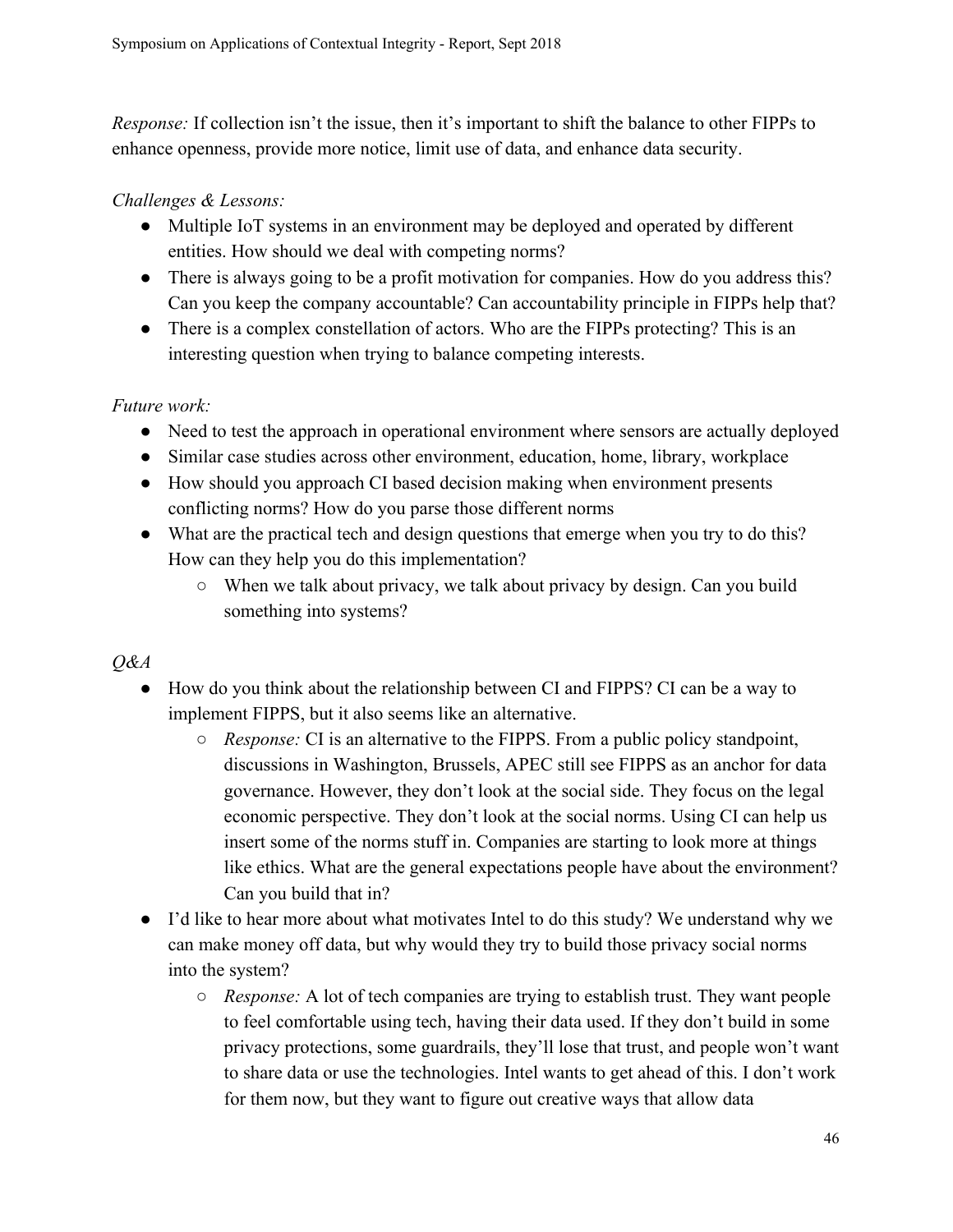governance that allow them to innovate and use data robustly but also maintain trust of users.

## <span id="page-46-0"></span>**Studying User Expectations about Data Collection and Use by In-Home Smart Devices** *Julia Bernd, Serge Egelman, Maritza Johnson, Nathan Malkin, Franziska Roesner, Madiha Tabassum, and Primal Wijesekera*

*Problem:* The goal with this talk is to pitch study ideas my group has been thinking about and solicit feedback. We've been looking at CI broadly to observe different data flows and do user studies to ask people what their expectations were. Once we know their expectations, it's a matter of deconstructing the flows into the different parameters so we see how those parameters affect expectations. Inferring context on mobile device is hard since we only have a view of what's going on on the mobile phone. So we use proxies. We might know where the data is going, allowing us to infer the purpose. If it's going to an ad company, probably used for an ad. We also look at what the app does, what's happening on the device, so we can infer the purpose of the data flow and reason people's expectations.

*Progress and Results:* We started looking at IoT devices with a large scale survey of smart TV owners. We investigated how they felt about different modalities, voice commands, gestures, where they think the data processing happens, who accesses data, etc. We found a huge amount of variance in what people expect. A lot of people are concerned about data begin used for other purposes, which makes sense in CI; context changes so their expectations change. They're also cynical; they're concerned, but they expect things to be happening regardless. Many people believe legal protections prevent egregious examples, but these protections don't exist.

Previously we did factorial vignette studies. We randomize different CI parameters, e.g., sender x shared data y with recipient z. This lets us figure out different ways these parameters matter to people and affect their perceptions about appropriateness. We looked at mobile devices and app permissions. We also looked at this for potential future wearable devices.

Those studies told us that people are a lot more ok sharing data with computers (e.g. for processing), rather than a human looking at it. People also care about multimedia (audio, video, photo) in home. They care less about data that's more or less publically available, e.g. demographics. This could be be because these attributes are already inferable by looking at them. So how does this apply to IoT devices? The continuous sensing devices that Nathan talked about are constantly monitoring audio, eventually maybe video, in order to services to the user.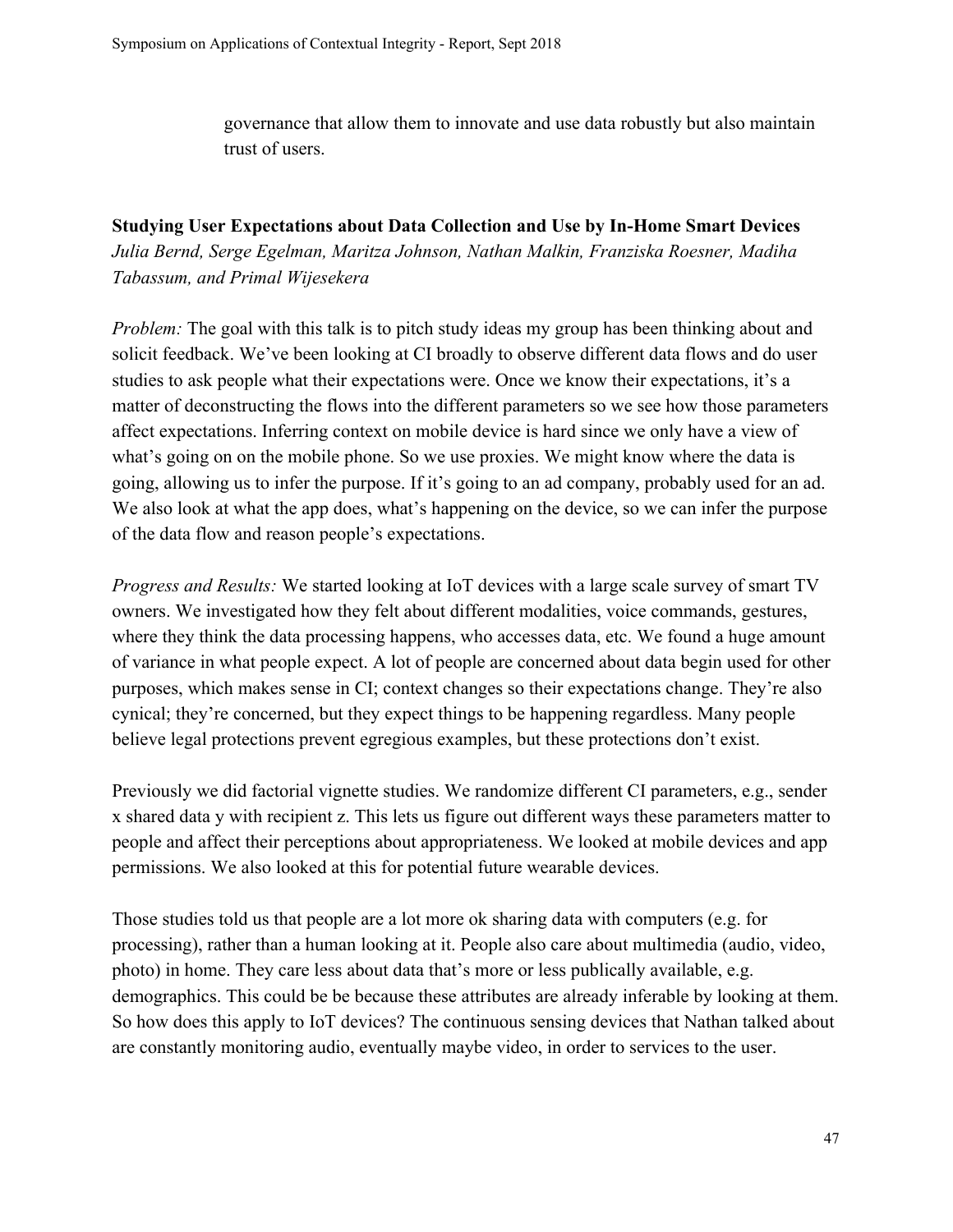Mapping this to CI is more complex. Sender is device. We know initially if we have tools on the local networks, that allows us to infer some things. Once it goes to a third party, who knows what happens. That's a policy issue. What's the data subject for in home devices? Not just device owner. It's also different for mobile device. It could be me, my wife, kid, or guest. A guest might also have different expectations than owner and might not be aware of data attributes or what kind of data is being collected.

On phone, there's somewhat strong data types and APIs that regulate location. How do you determine what data type is being shared with who? What transmission principles apply when this data is captured in the home? Many fewer proxies exist in this setting to determine context, especially because cloud processing is happening. Audio is recorded on device but sent to a remote server to determine what the request is about. Only after data goes to remote service can it determine whether info was sensitive and shouldn't have been recorded.

## *Planned Studies:*

- What are contextual social norms?
	- People's expectations? How do these align with what the devices already do?
	- Planning to look at current users to see when users expect the device to be recording/not recording them, then seeing what's actually happening. Is it happening inappropriately? Is it not a big deal? What happens when the data leaves the device?
	- Both popular devices (Google Home and Amazon Alexa) have tools to let users see previous queries and you can also delete the data if you want.
		- Plan to develop Chrome and Firefox extensions to scrape these and then ask people about previous recordings. Did you know? Did you expect? How did you think it would be shared? How long do they think the company keeps this? Do they want to delete it?
	- $\circ$  First, ask what do they think happens to the audio? Is it deleted immediately, saved temporarily, gets saved indefinitely, or I don't know?
		- Then we're going to tell them the answer is indefinitely.
	- Then will play recordings and ask them who the recording is.
		- Will follow by asking whether the person speaking addressed the device, was the recording an accident, and do you remember making that recording, etc.
	- Then we'll use the extensions to let them delete if they want to
	- Will ask them what they think an ideal retention policy is
		- Is it acceptable to be analyzed by computer or human?
		- Is it more acceptable if audio is being analyzed or if the transcript is being analyzed?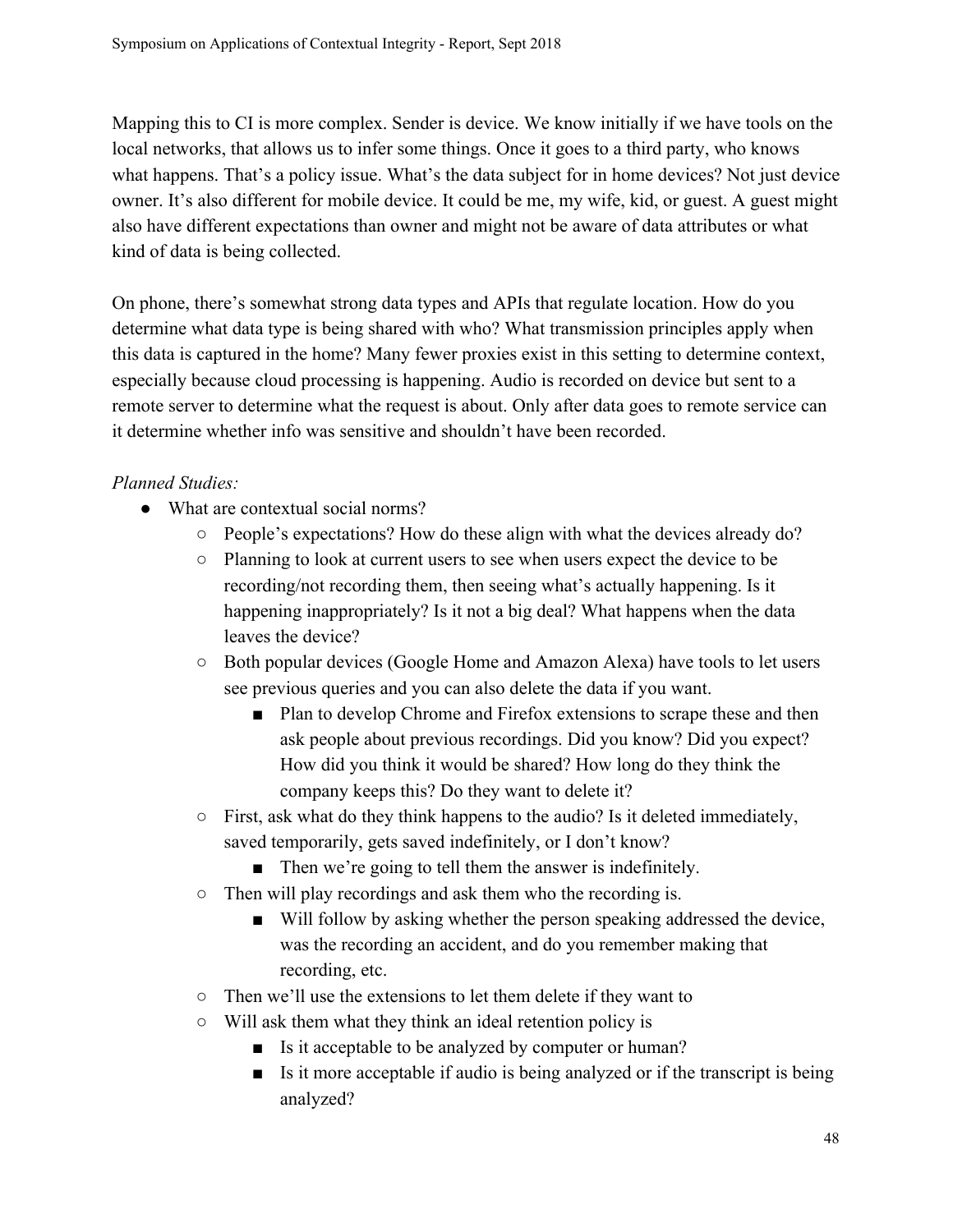- Sensitive data
	- Trying to build a corpus of annotated conversations to pull out features and train a classifier to detect future conversations where the device should shut off. If you were the speaker, would you expect this to be shared with various entities or could this be beneficial for the speaker based on what people label as sensitive?
	- Students doing this have found a bunch of existing datasets, especially from the speech community, NLP, and speech processing. To get more natural conversations across contexts, thought about pulling transcripts from reality TV. CBS all access allows you to download the archive of conversations. One idea is to have Turkers annotate the conversations then do future validation studies after building a classifier
- Other work is based on self reports about what users think they think they would do in reaction to proposed device behavior. However, we know this is different than people's actual behavior. Our goal is to give people devices and see how they behave. We know when the device is recording, and could do experience sampling using phones with a pop up asking about recent experience
- We could also give people a dummy device that says it might be recording, but it really isn't, and see how long it takes for them to unplug it.

### *Q&A*

- We were really thinking about the five parameters. It's important to have them all. How do you ask these questions to make sure they're all included? Once you miss a parameter, the user starts to impose what's in their own head
	- *Response:* Yes, we need to think about this. Simply asking these questions in a vacuum, e.g., "do you care if the data is shared," results in most people caring. Need to specify the exact circumstances and brainstorm how to ask these questions correctly.
- How are parents consenting for their children to use these devices?
	- *Response:* We've been thinking about we would do studies in home and get informed consent from all parties in the house. The question is easier for kids, because parents are there and they can provide parental consent on behalf of children. The more difficult question is consent for transient people like guests. Are you going to ask them for consent every time they come over? What's the notice?
- As an educator, I often run a poll and ask students to pick one of five options. I show individual outcomes. Then I tell them to talk to each other and then rerun the poll to see how the answers changed. In the same way, one of the concerns I have is that these questions are typically asked of individuals, whereas expectations and norms are socially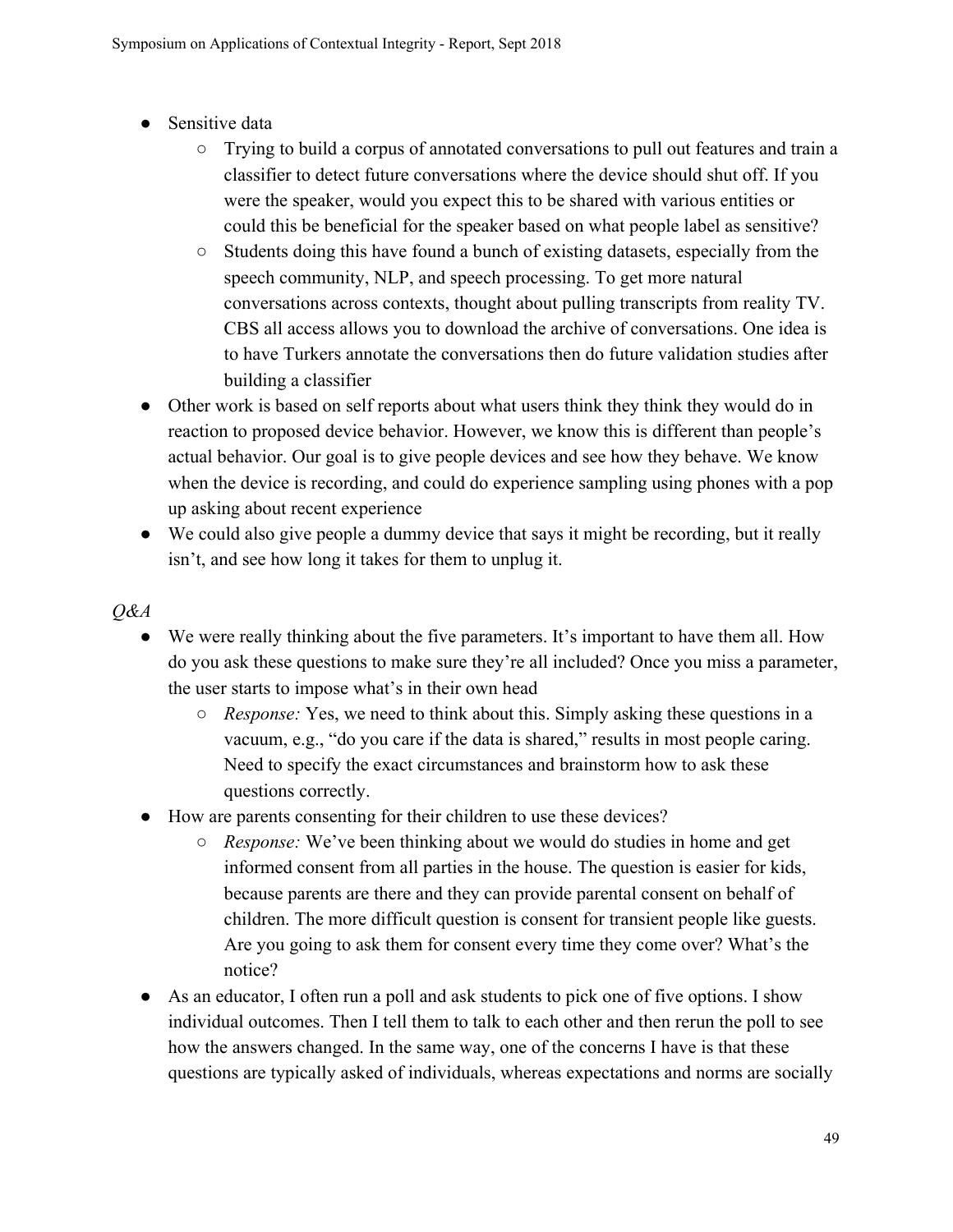constructed. You're asking people about decisions they make individually, but then they're talking about interactions with that device and others

- *Response:* One of the fundamental problems is that norms shift. Certainly people's expectations are also informed by external forces. So asking how do you feel before they've had time to reflect is an issue. It's important to get a diverse set of participants, but also to do longitudinal work.
- We've talked about our work with Kirsten. We spent days trying to figure out how to ask the question. I have an idea for a methodology. So many surveys, many on MTurk, always ask individuals. We don't want to necessarily ask the individuals how they feel because that gets at their tastes or interests. Sometimes we also want to get a sense of the norm. I may not like something, but I can acknowledge that it is a norm. I only collaborate with social scientists who are familiar with this method. But is there a way to get a collaborative answer
	- *Response:* Focus groups. We conducted some focus groups.
- I'm also wondering about how the group sense of the norms are indexed to their understanding of the group. I wonder if our norms about privacy are indexed to friction around norms. Does that change as norms shift?
	- *Response:* That's why I brought up smart TV study. People's expectations are driven by not understanding tech and what it's capable of, but also by not understanding the protections. They think "these bad things could be happening, but there are laws to prevent that," but there are no laws on this.

## <span id="page-49-0"></span>**Perceiving Patient Privacy in the Context of Heart-Failure Telemonitoring: Adapting the Contextual Integrity Framework to Gauge Patients' Privacy Perspectives** *Martin French and Heather Patterson*

*Problem:* This paper came out of collaborations with Northwestern and Berkeley. They were working on how effective mobile phones could be to monitor people who had been hospitalized for heart failure and discharged. Their study gave patients a mobile device and tracked accelerometer and GPS data to see when they're entering periods of low activity. They then could intervene to see how they're doing so they aren't re-hospitalized. We joined to see how patients might perceive the privacy implications of this tele-monitoring.

We reviewed literature on surveys of people's perceptions of health info and medical privacy. Classic examples include a Westin Harris Equifax survey from 1993 which asks 4 questions, e.g. "It concerns me that my medical info is being seeing today by many organization beyond those that I go to for health care services. Do you agree or disagree?" 13 percent of people are high sensitivity. 45 percent medium, and 42 percent low sensitivity.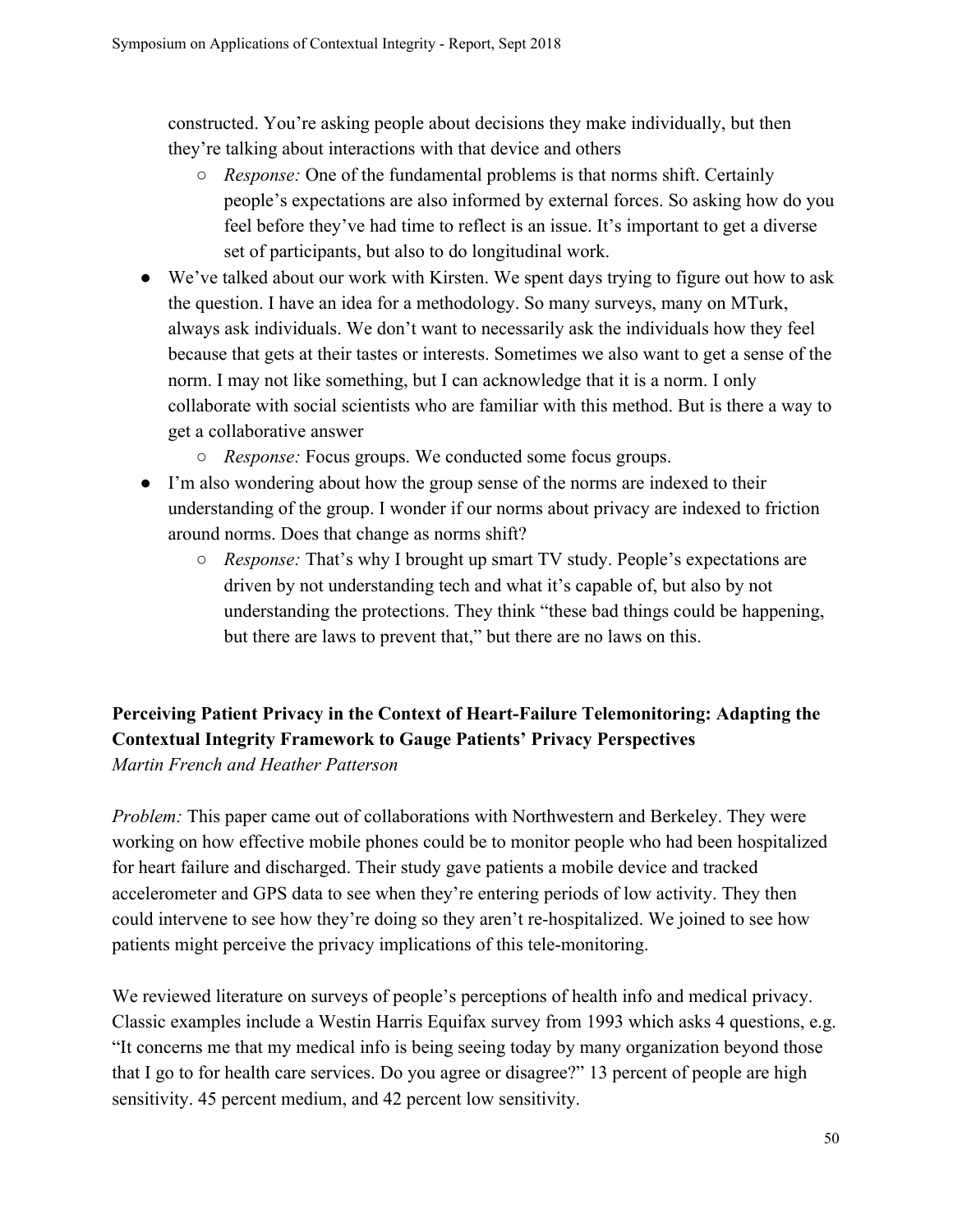This is a great starting point. But what does it mean to have high sensitivity to questions of medical privacy? Here's where we thought CI would be useful.

- How comfortable are you with your doctor getting regular updates about your weight. Are you comfortable or uncomfortable? Replace doctor with insurance company.
- How comfortable are you with your doctor getting regular updates about your alcohol and tobacco use?

We spent a lot of time thinking about conceptualizing the different types of information transmitted via tele-monitoring to potential recipients under different transmission principles. We Came up with lots of variables inspired by factorial vignette studies. We came up with 48 questions and integrated them into a pre/post survey that would be administered to patients. We struggled to come up with what configurations would work.

- Pilot tested various configurations to check for face validity. We spoke with health care team. They said no way, the cognitive load is too high. You're working with patients who have been hospitalized, they might be heavily medicated, in pain, etc. There were lots of challenges we had to deal with to come up with questionnaire.
- Came up with series of 35 questions involving doctors and nurses who treat your heart failure getting updates on your weight, alcohol, etc.

*Takeaways:* it's difficult to ask chronic heart failure patients about contextual integrity of their health info. How should health care systems care for the CI of their patients' info? Are hospitals doing enough to provide info counseling, info advocacy, ombudsperson to patients who might be asked to participate in new tech programs to care for their health but that raise questions about privacy?

*Q&A*

- Did you think about the attitudes of patients in terms of transferring information being an expression of their relationship with the nurses and doctors rather than their concerns about privacy or their feelings about being so ill?
	- *Response:* No, our instrument wouldn't allow us to tease that out without in-depth interviews. Hard to disentangle views given trust or distrust for their particular doctor.
- Do you think this kind of system could apply to patients with other types of chronic illnesses? Could it also provide educational opportunity for patients to better understand how to facilitate their care?
	- *Response:* Yes, I hope so. We could think about using an instrument like this more broadly for other health information flows. While working with Helen, we did some work with colleagues at UIUC on decision support systems for data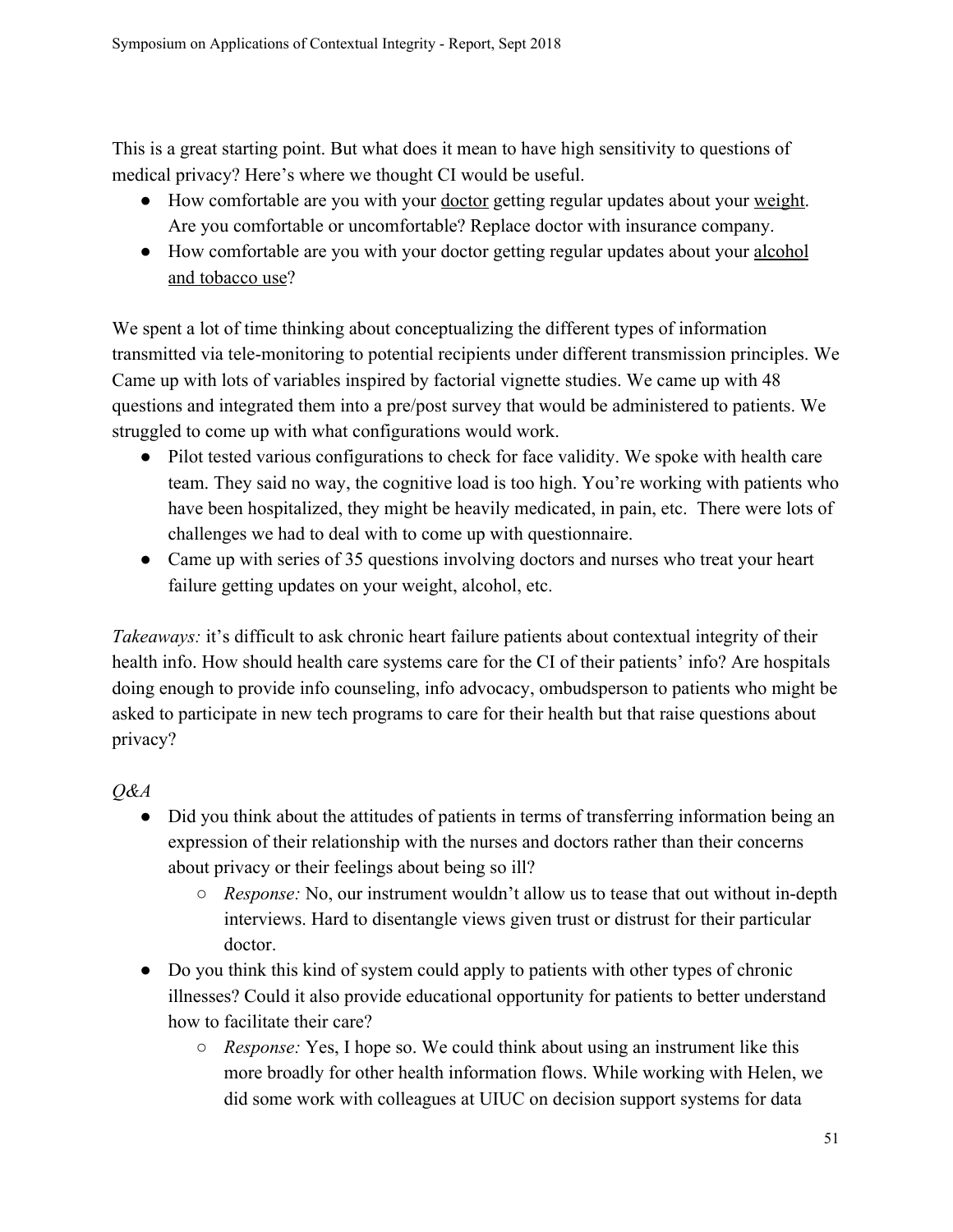segmentation for decision support, an inquiry into whether health information exchanges could exchange health records in a way that protects privacy by suppressing certain elements of those records. It's hard to sit down and discuss them with patients. If you suppress this part of the record and share with this recipient, there's X probability that recipient can infer the missing data. If we just hold patients responsible for making those decisions, that's not OK.

- Nice inclusion of granularity. It seems like when we're trying to understand certain transmission principles, how amount of information vs. the type of information isn't something we talk about as much. I wouldn't mind my doctor having enough information as they need. I don't want them to have more information than they need. Did you test people on how much information they wanted to give?
	- We did. We also had to drop some of the levels of granularity when going from 48 to 35 questions. We would have to look at the data to see what we found. When speaking with tech designers, folks who were programming the software, it was interesting to think about them getting so much data they can't handle it. We had conversations about purpose - granularity is one way to operationalize transmission principles, but there are others.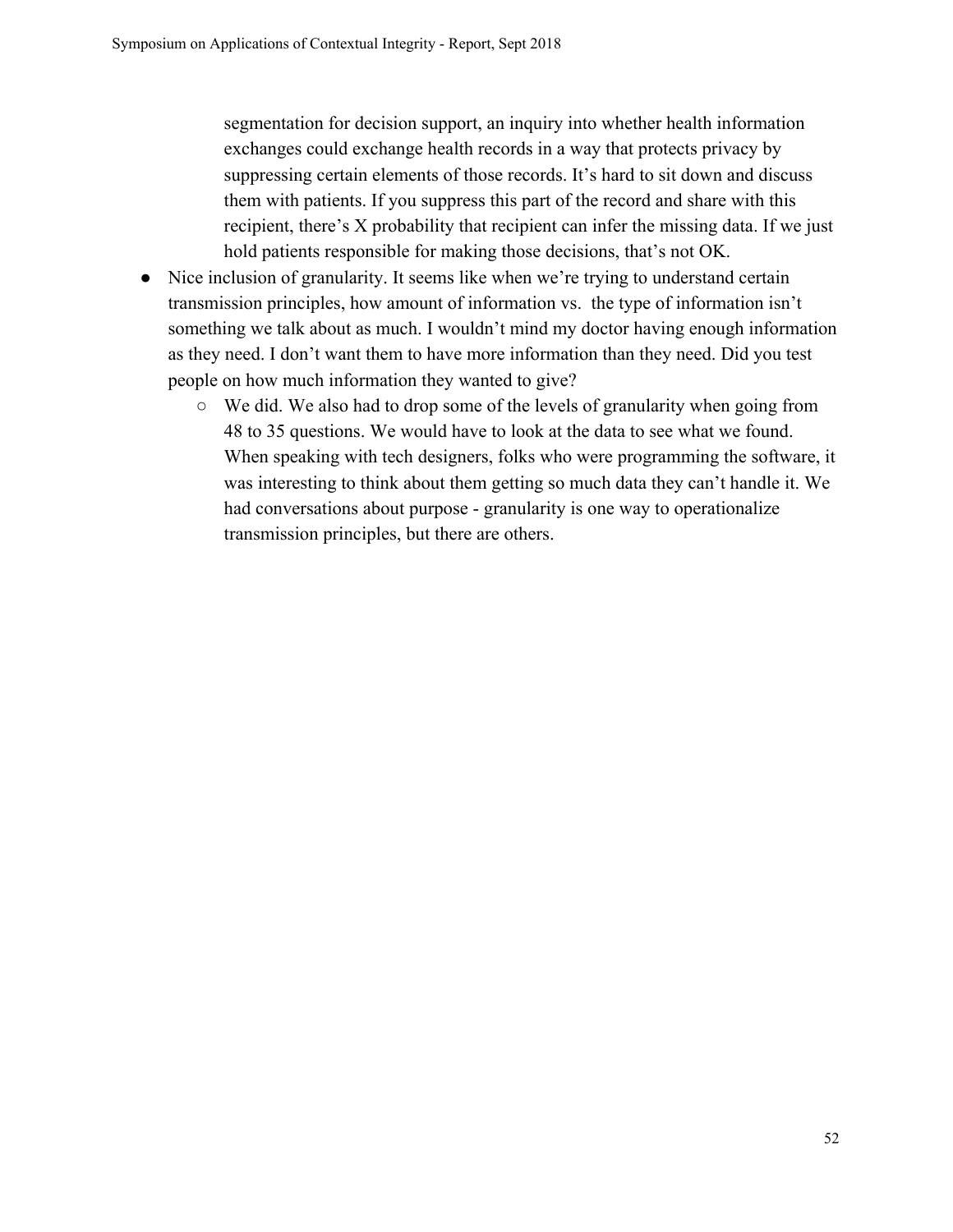## <span id="page-52-0"></span>**KEYNOTE: Understanding Privacy and Contextual Integrity: A Personal Journey**

*Speaker: Anupam Datta Notetaker: Noah Apthorpe*

*Personal history of thinking about contextual integrity and privacy:*

- Began with PORTIA (Privacy, Obligations, and Rights in Technologies of Information Assessment) (large NSF funded center with Helen as one of the lead PIs)
- Anupam was finishing a Ph.D. at Stanford at the time, and Helen's talk was a pivotal moment in his research career
- In original Washington Law Review article, CI had 2 types of norms, this was eventually reduced to 1 type of norm for the CI book and later iterations
- 2006 IEEE S&P paper Barth et al. was first attempt to bring CI from law to CS
- Originally focused on descriptive component of contextual integrity (i.e. norms of flow)
	- Wanted to see to what extent this structure gets reflected in privacy regulation
		- GLB Act does talk about senders, recipients, attributes, subjects, and TPs
	- Also formalized the descriptive component of CI in formal (first-order temporal) logic
		- demonstrated that sample clauses from the regulation lined up with the formal logic specification
- Enforcing Privacy:
	- $\circ$  contextual integrity norms  $\leftarrow \rightarrow U.S.$  sectorial privacy laws
	- $\circ$  U.S. sectorial privacy laws  $\leftarrow \rightarrow$  formalized privacy policies
	- A monitoring engine that could take the formalized privacy laws and programs/logs/datasets and see whether there was a violation
- Can we specify the entirety of these laws using the formal logic?
	- At CMU, Anupam's research group worked on translating HIPAA into the CI formal logic.
		- Found that the structure of the law largely follows CI flow descriptions
		- However, restrictions of use of personal information for specific purposes were outside the scope of the CI flow-based norms
			- Does this mean that CI needs to be extended to cover use restrictions?
			- Are non-flow use restrictions/cases really privacy harms? Can they instead be recast as flows (e.g. flows with a different TP)?
			- Use restrictions also come into fairness concerns in addition to privacy concerns
		- Some other clauses from HIPAA were difficult to translate directly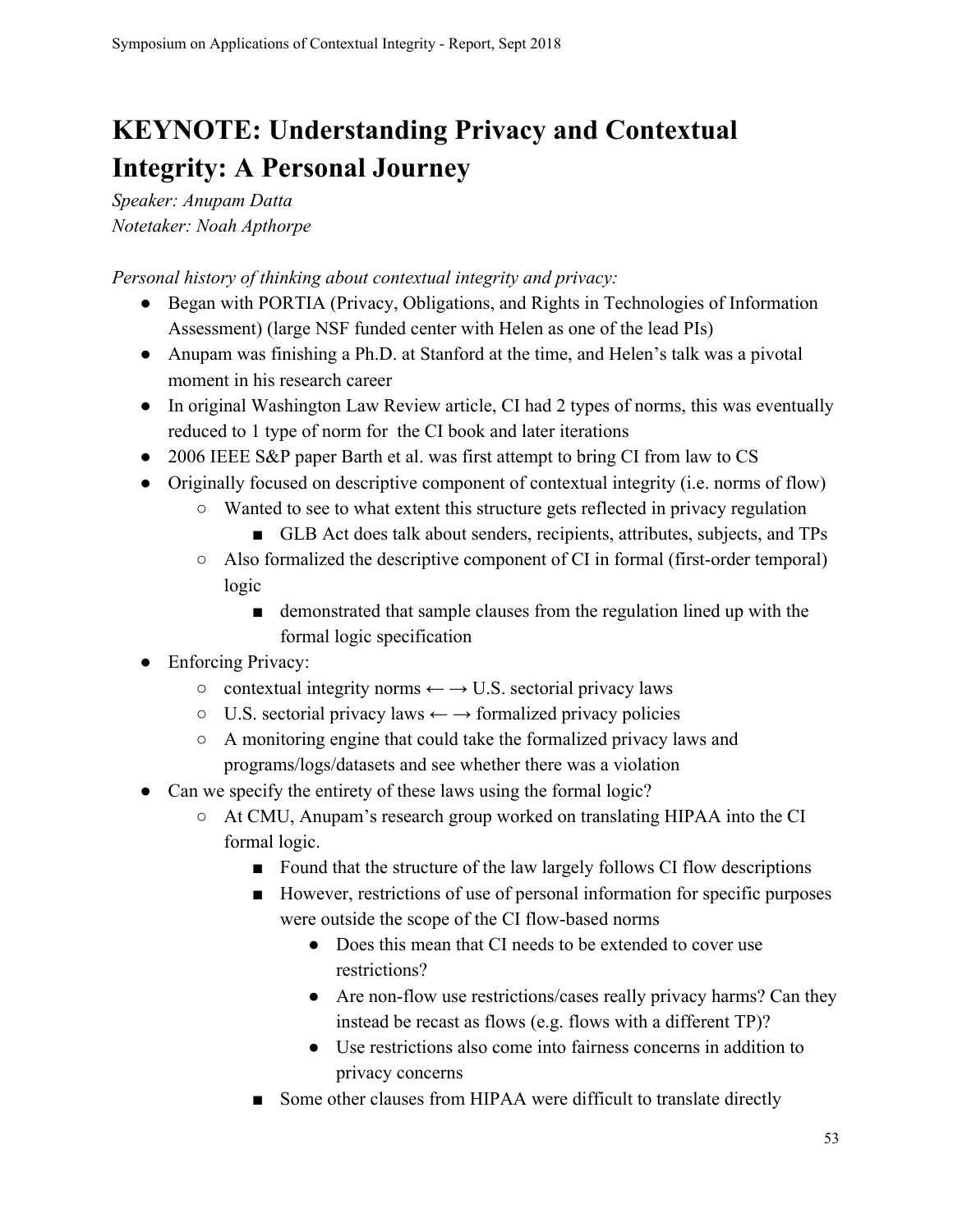- References to "purposes" and "beliefs"
	- These draw a distinction between black-and-white concepts and grey concepts (the latter of which are less amenable to enforcement)
- Next looked at policy auditing over incomplete logs
	- Moved to first order logic (instead of propositional logic as before)
	- Had to deal with incompleteness of the logs
	- $\circ$  Reduce: an iterative algorithm for taking the log and the policy and output a residual log that could be determined whether it satisfied the policy only when additional information is revealed
		- Allows incremental auditing, but still required an "oracle" to answer some questions, e.g. did the doctors "believe" some information
- Bootstrapping privacy compliance in big data systems
	- Came out of conversations and student internships at Microsoft Research
	- $\circ$  Microsoft was facing the problem that privacy policies are written in English, but applications are written in code. In order to check that the code was matching the privacy policy, they needed experts embedded in teams. Wanted to make this much more automated
	- Created a toolchain with 2 technical components
		- Legalease a formal policy specification language that could be used by the legal team that was formally well defined for use and automated checking
		- Grok a data inventory with policy labels
			- Marks data with "attribute" labels important because there was a wide gap between attributes as described in the English policy and the actual data types and variable names in the code.
			- Annotations performed automatically using data points of entry. Once manual annotations performed on roughly 20% of entry pipes, you could propagate these annotations to nearly all of the code/database.
		- Grok and Legalease work together to identify places in the code that the audit team should manually check to verify compliance
	- However, the privacy policies in use may be quite far from what CI norms would expect
		- This is an opportunity for further research

## *Questions relevant to CI*

- What is the "type" (or topic) of a piece of data?
	- Some are simplistic e.g. email address is an email address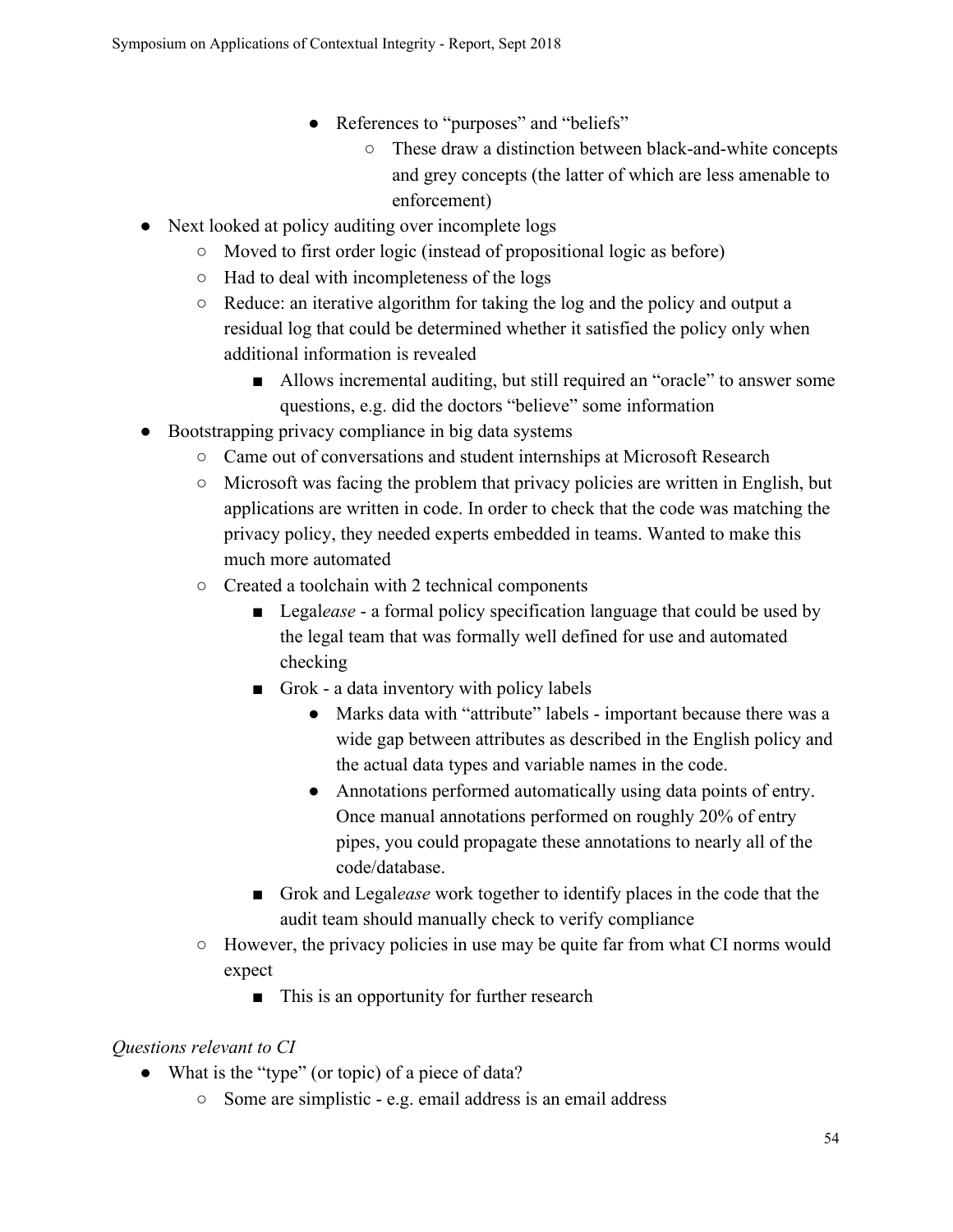- However, it is hard to say whether data does **not** contain information about a topic, especially given progress with ML inference
- Is it useful to have incomplete enforcement?
	- Whenever privacy policies refer to a type of information, it is very hard to do so in a way that is *complete.*
	- Should we remove all dependence on semantics of data types?
		- This is how other theories of privacy deal with this, e.g. differential privacy does not consider the type of information, nor does origin privacy
		- It is possible to do this partially with HIPAA, i.e. remove all information types and replace with just a data origin.
		- It would completely fail for something like GDPR which has a lot of dependence on data types

## *Use Privacy in Data-Driven Systems*

- Example: the Target pregnancy inference case (2012), Google sleep apnea case (2013-14)
- Again, use restrictions are a different category of statements outside of the CI flow-based norms

## *Summary*

• Contextual Integrity is an immensely important piece of the privacy puzzle

## *Challenges and opportunities*

- What is the "type" or topic of a piece of data
	- is it useful to have an incomplete statement?
	- should we remove all dependence on semantics of data types?
- What does it mean to "use" a type of data?
	- Normative theory of use privacy (in addition to epistemic flow-based privacy)
	- Operationalizing use privacy for data-driven systems
		- Especially important for systems using machine learning models on data
- What does "purpose" mean and how do we enforce purpose restrictions?
	- Could show that an action is part of a plan for achieving a purpose
		- "action" and "plan" are both formalized in ML planning research
	- initial work in Tschantz et al.
- Deploy in production systems
	- Due to externalities like GDPR, we have the interest of industry, making this a good time to work on these problems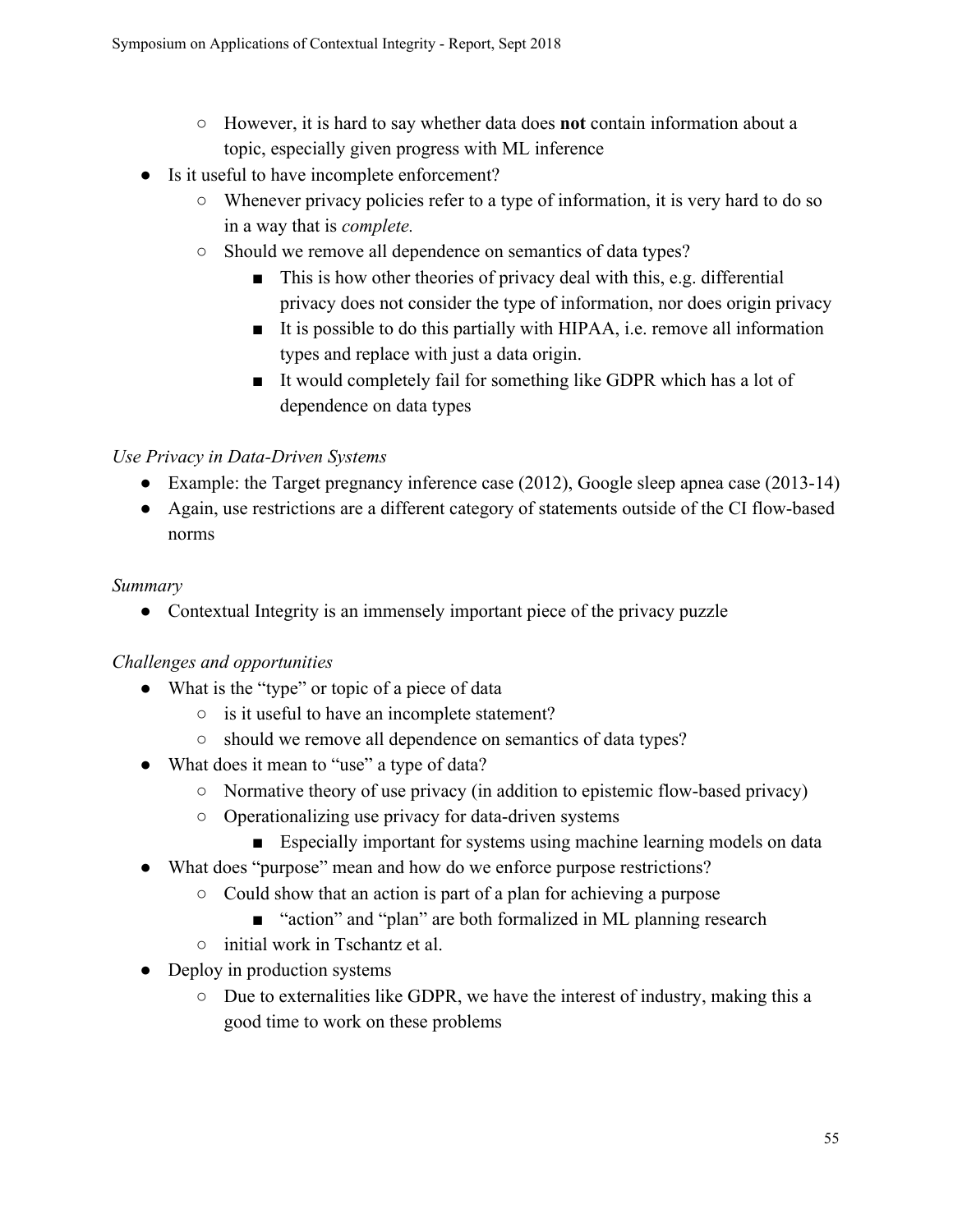## *Q&A*

- Although it removes type information, differential privacy does not protect against semantic meaning encoded in the dataset itself or derived by ML on the data (even if it wouldn't change much by including a participant or not)
	- *Response:* Agreed, but removing type information still makes it easier to get "complete" information flows, even if this is not possible for all applications or for all policies
- Could you encode use restrictions as transmission principles and therefore changes in use cases could potentially create new "previous" flows that were not consented to
	- *Response:* It's certainly possible to construct a formal logic based on CI this way, the question is whether it's in keeping with the philosophy of the framework
- If an automated approach to limiting data flows or data of a certain type is incomplete, would it be possible to use a societal method, e.g. airgapping to provide the needed guarantees?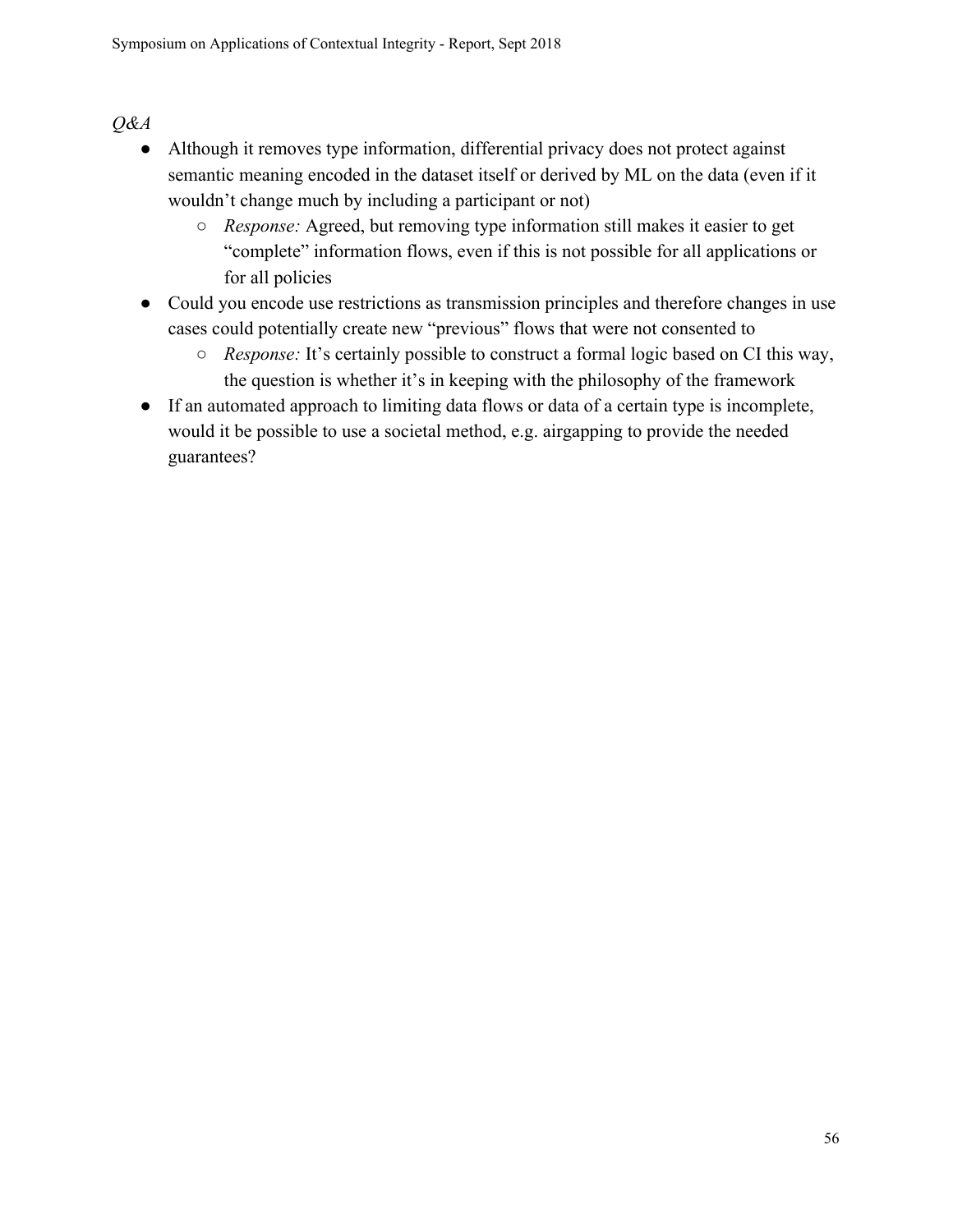## <span id="page-56-0"></span>**Wrap-Up Discussion**

*Marshini Chetty, Helen Nissenbaum, Yan Shvartzshnaider Notetaker: Noah Apthorpe*

*Comments from audience:*

- Would like collaboration to see if there is a way to use CI to set the epsilon parameter for differential privacy
- Thought that the symposium was a unique valuable experience compared to other privacy conferences. Something like this should happen again!
- Privacy in the home has become much more central, recalling the original Washington Law Review article that used public/private distinction as a major example. Perhaps this is a topic area to extend/focus on for future meetings
- The policy/privacy group at UC Irvine has a shared folder for slides, teaching materials, etc. Something similar would potentially be useful
- What did the organizers have in mind when they created the event?
	- *Response:* Essentially this! The primary goal was to bring people all working on CI together and use discussion to push CI and privacy forward
- It was a great event! Would be nice to include more people from industry. There is a huge demand for solutions that automate all parts of this puzzle. The work that Anupam discussed was very valuable for Microsoft. With the forcing function of GDPR, a lot of companies will be attempting solutions. It would be a shame if they didn't involve context in some form. Since people are building it anyway, we should include industry even if we're still treating CI as a work in progress
	- *Response:* A lot of CI is the merge of roles in society that have many functions that have developed over thousands of years (e.g. physicians). We now have companies that are sitting on massive amounts of data. A lot of CI comes not just from the meaning of the data, but also the intention of the actors. In the upcoming years/centuries, we need to focus on purpose/use because the status quo thinking is inadequate
	- *Response:* We would love to have more industry people involved. This symposium came together as a result of the advertising and connections in place. Will do more advertising outreach to companies in the future
- It was nice to see some undergraduate students here! Would be nice to see more detailed/structured discussion of specific panels of presentations beyond just the short Q&A after each talk.
	- *Response:* It would be great to have a poster session. This would help address the previous point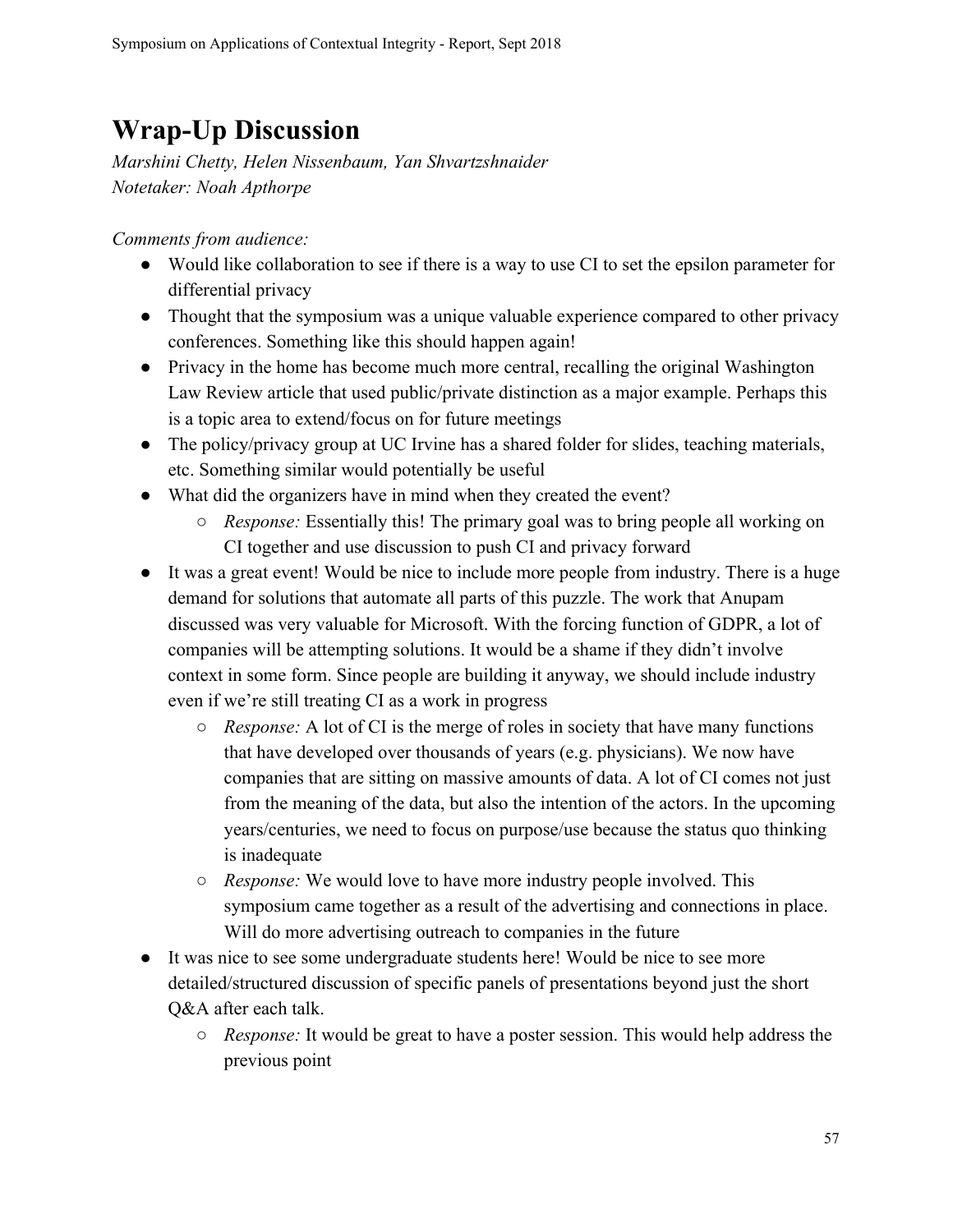## <span id="page-57-0"></span>**Appendices**

## <span id="page-57-1"></span>**Symposium Chairs**

- [Marshini Chetty](https://www.marshini.net/) (Princeton University)
- [Helen Nissenbaum](https://nissenbaum.tech.cornell.edu/) (Cornell Tech)
- [Yan Shvartzshnaider](https://cs.nyu.edu/~yansh/) (NYU and Princeton University)

## <span id="page-57-2"></span>**Program Committee**

- [Sebastian Benthall](http://people.ischool.berkeley.edu/~sb/) (University of California at Berkeley, Cornell Tech)
- [Anupam Datta](https://csd.cs.cmu.edu/people/faculty/anupam-datta) (CMU)
- [Serge Egelman](https://www.icsi.berkeley.edu/icsi/people/egelman) ( University of California, Berkeley)
- [Nick Feamster](https://www.cs.princeton.edu/~feamster/) (Princeton University)
- [Seda Gürses](http://vous-etes-ici.net/) (University of Leuven)
- [Darakhshan Mir](https://www.bucknell.edu/academics/engineering-college-of/academic-departments/computer-science/faculty-and-staff/darakhshan-mir) (Bucknell University)
- Julia Powles (Cornell Tech and NYU)
- [Xinru Page](https://faculty.bentley.edu/details.asp?uname=xpage) (University of California, Irvine)
- [Jessica Vitak](https://jessicavitak.com/) (University of Maryland)
- [Pam Wisnieski](http://www.pamspam.com/) (University of Central Florida)
- [Thomas Wies](https://cs.nyu.edu/wies/) (NYU)

## <span id="page-57-3"></span>**Contact**

 $\bullet$  privaci.research@gmail.com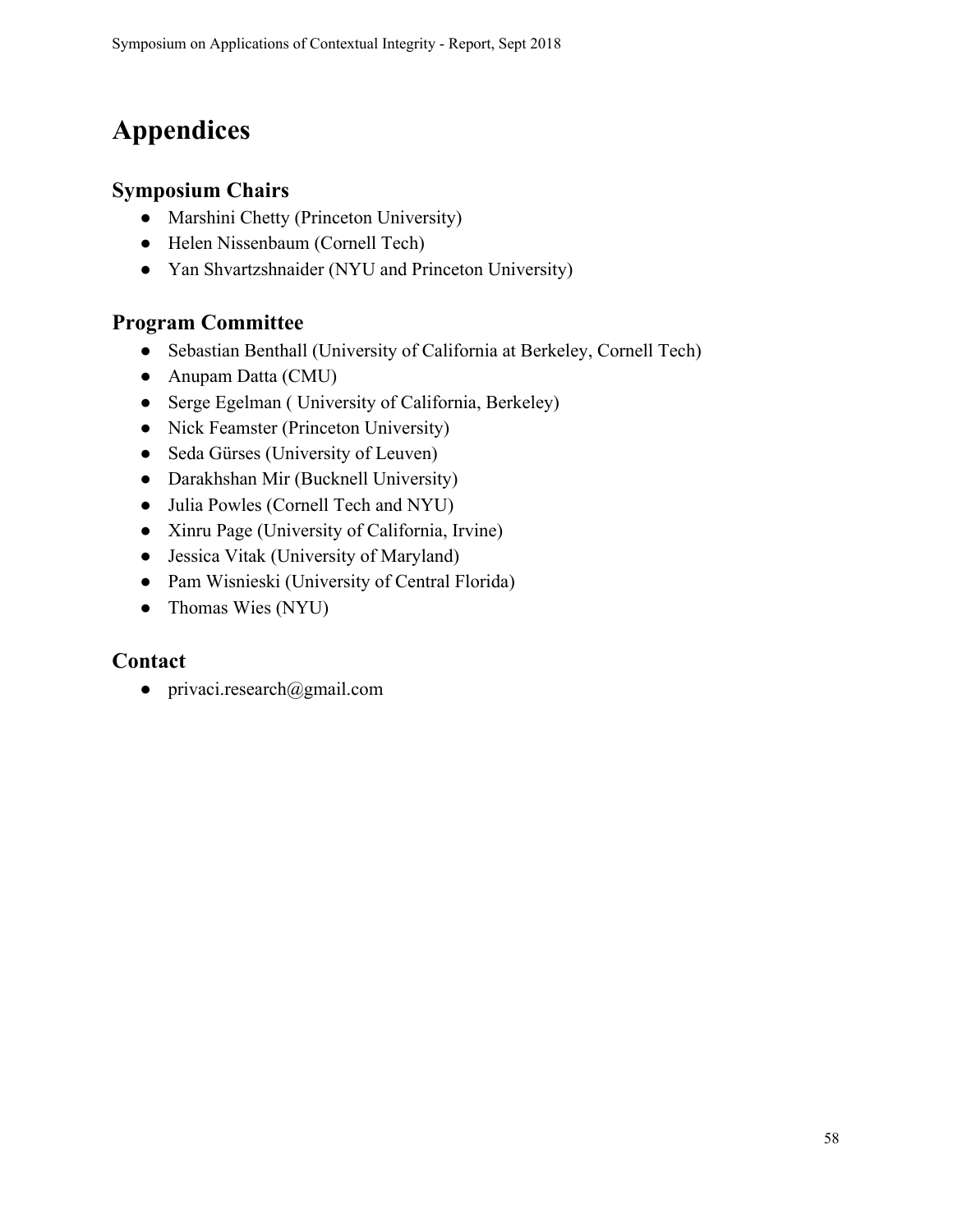## <span id="page-58-0"></span>**Attendees**

- Alison Cooper, Cornell University
- Arunesh Mathur, Princeton University
- Noah Apthorpe, Princeton University
- Ben Zevenbergen, Princeton University
- Catherine Dwyer, Pace University
- Darakhshan Mir, Bucknell University
- Anupam Datta, CMU
- Deni Chan, Cornell Tech
- Dennis Redeker, NYU (CEMS)
- Dmitry Epstein, Jerusalem University
- Dylan Rogers, Bucknell University
- Ed Felten, Princeton University
- Edo Roth, University of Pennsylvania
- Serge Egelman, UC Berkeley / ICSI
- Eleanor Birrell, Pomona College
- Eran Toch, Tel Aviv University
- Elizabeth O'Neill, Cornell Tech / Eindhoven University of Technology
- Erica Du, Cornell Tech
- Fabian Okeke, Cornell Tech
- George Pappachen, NYU Stern
- Griffin Berlstein, Vassar College
- Hans Klein, Princeton University / Georgia Tech
- Helen Nissenbaum, Cornell Tech
- Jacopo Arpetti, University of Rome Tor Vergata
- Jason Waterman, Vassar College
- Julia Bernd, UC Berkeley / ICSI
- Jeffrey Friedberg, Microsoft
- Jaulie Goe, NYU
- Jake Goldenfein, Cornell Tech
- Jessica Vitak, University of Maryland
- Karla Badillo-Urquiola, University of Central Florida
- Kelly Quinn, University of Illinois at Chicago
- Yafit Lev-Aretz, CUNY Baruch College
- Lauren van Haaften-Schick, Cornell University
- Laura Garcia, University of Ottawa
- Luke Stark, Microsoft Research Montreal
- Mainack Mondal, University of Chicago
- Marshini Chetty, Princeton University
- Martin French, Concordia University
- Martin Kraemer, University of Oxford
- Michael Sobolev, Cornell Tech
- Michael Byrne, Cornell Tech
- Madelyn Sanfilippo, NYU
- Nathan Malkin, UC Berkeley
- Nora McDonald, Drexel University
- Pamela Wisniewski, University of Central Florida
- Patrycja Sleboda, Cornell Tech
- Paula Bruening, Sequel Technology / IP Law LLC
- Priya Kumar, University of Maryland
- Primal Wijesekera, UC Berkeley / ICSI
- Rachel Cummings, Georgia Tech
- Rafa Gálvez, KU Leuven
- Marijn Sax, Cornell Tech / University of Amsterdam
- Sebastian Benthall, NYU
- Susanne Wetzel, National Science Foundation
- Nirvan Tyagi, Cornell Tech
- Xinru Page, Bentley University
- Yuan Wang, Cornell Tech
- Yan Shvartzshnaider, NYU / Princeton University
- Danny Huang, Princeton University
- Germana Volpi, Italian Communications Regulatory Authority
- Kathryn Kleiman, Princeton University
- Annette Zimmermann, Princeton University
- Daniel Susser, Penn State University.
- Michael Sobolev, Cornell Tech
- Patrycja Sleboda, Cornell Tech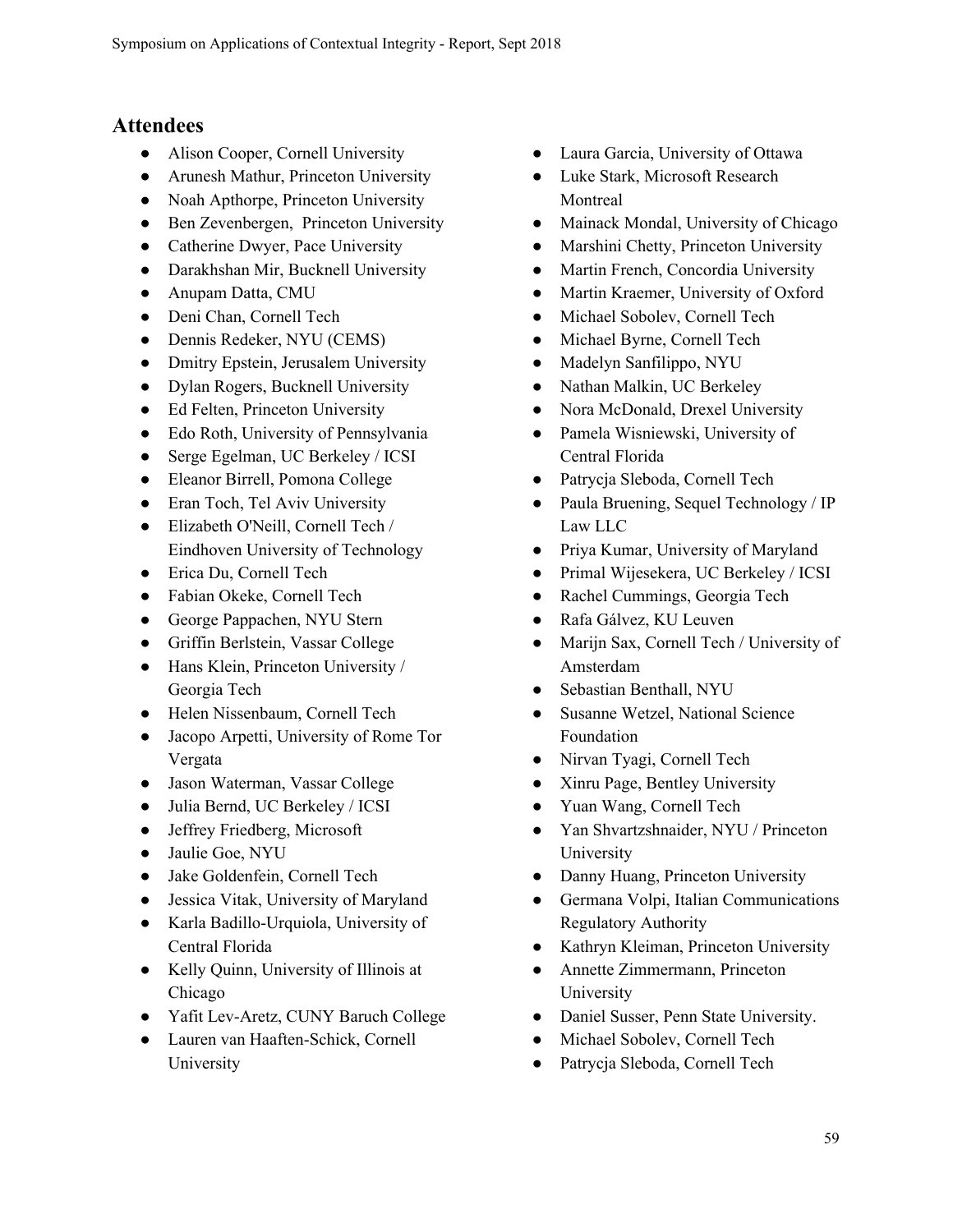## <span id="page-59-0"></span>**Program**

## **Thursday, September 13**

| 2:00 <sub>pm</sub> | Registration |  |
|--------------------|--------------|--|
| 2:30 <sub>pm</sub> | Welcome      |  |

## **2:45-3:45pm CI and Society #1**, *Chair: Jake Goldenfein*

- Contextual Integrity as Commons Governance in Online Political Organizing, *Madelyn Rose Sanfilippo and Katherine Strandburg*
- Knowing and believing: Privacy literacy, privacy self-efficacy and context in privacy-protecting behaviors, *Dmitry Epstein and Kelly Quinn*
- Situated Information Flow, *Sebastian Benthall*
- Privacy and Religious Views, *Madelyn Rose Sanfilippo and Yafit Lev-Aretz*

## **4:00-5:00pm CI and Society #2,** *Chair: Ben Zevenbergen*

- Applying Contextual Integrity to the Cambridge Analytica Case, *Catherine Dwyer*
- Analyzing Privacy Policies Using Contextual Integrity Annotations, *Yan Shvartzshnaider, Noah Apthorpe, Nick Feamster and Helen Nissenbaum*
- Enforcing Contextual Integrity With Exposure Control, *Mainack Mondal and Blase Ur*

| $5:15-6:00$ pm     | <b>PrivaCI Challenge</b>      |
|--------------------|-------------------------------|
| 6:30 <sub>pm</sub> | <b>Discussion over Dinner</b> |

## **Friday, September 14**

## **9:00am Coffee and Refreshments**

## **9:30-10:20am CI in Smart Homes and IoT,** *Chair: Güneş Acar*

- Disentangling Privacy in Smart Homes, *Martin J Kraemer and Ivan Flechais*
- On Engineering AI Agents for Privacy, *Rafa Gálvez and Seda Gürses*
- Use Case: Passively Listening Personal Assistants, *Nathan Malkin, Primal Wijesekera, Serge Egelman, David Wagner*

## **10:30-11:20am CI and HCI,** *Chair: Michael Byrne*

• Contextual Integrity as a Conceptual, Analytical, and Educational Tool for Research, *Priya Kumar*